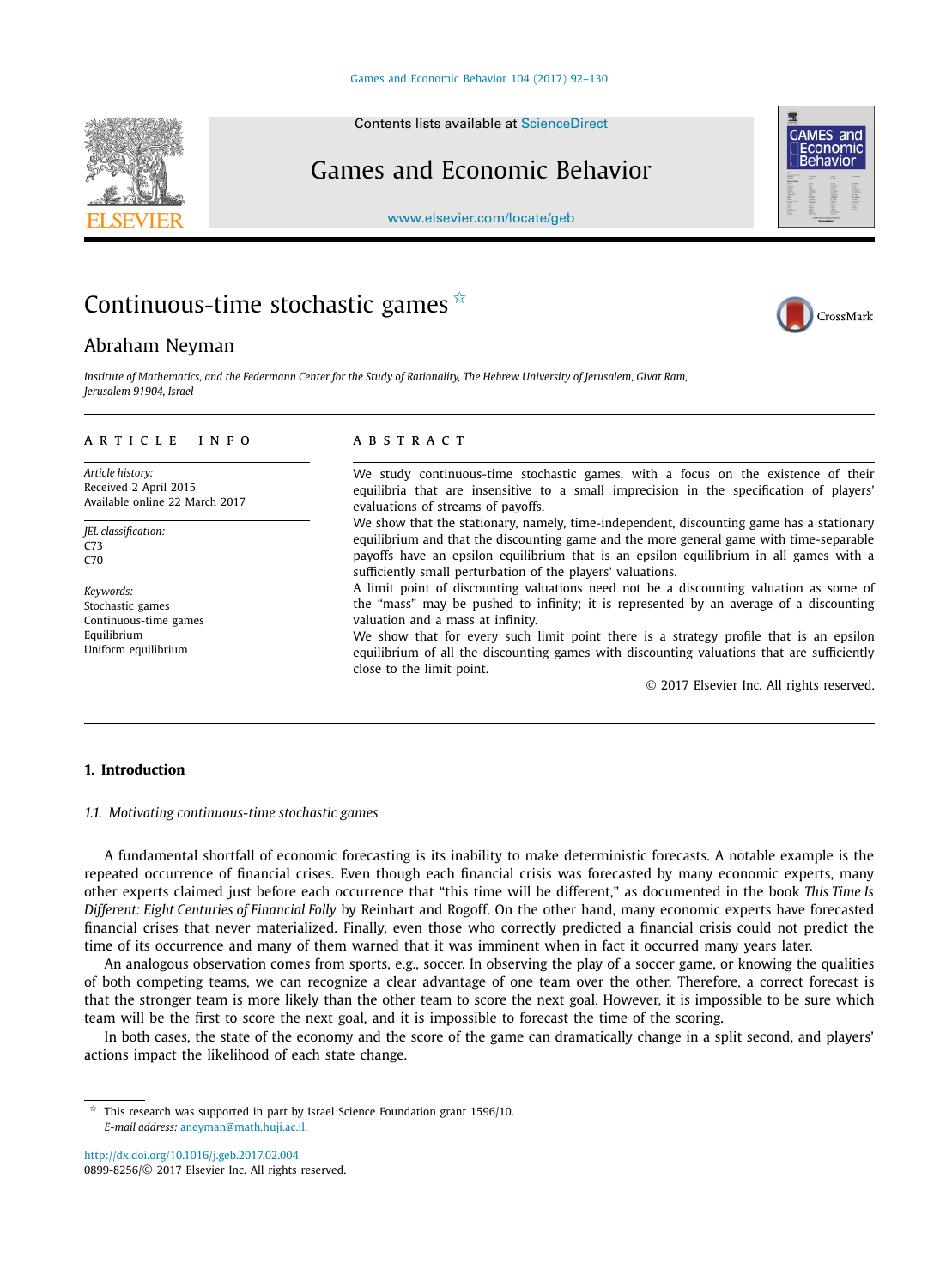A game-theoretic model that accounts for the change of a state between different stages of the interaction, and where such change is impacted by the players' actions, is a stochastic game. However, no single deterministic-time dynamic game can capture the important common feature of these two examples: namely, the probability of a state change in any short time interval can be positive yet arbitrarily small. This feature can be analyzed by studying the asymptotic behavior in a sequence of discrete-time stochastic games, where the individual stage represents short time intervals that converge to zero and the transition probabilities to a new state also converge to zero. The limit of such a sequence of discrete-time stochastic games is a continuous-time stochastic game; see [Neyman](#page-38-0) (2012, 2013).

The analysis of continuous-time stochastic games enables us to model and analyze the important properties that (1) the state of the interaction can change, (2) the stochastic law of states is impacted by players' actions, and (3) in any short time interval the probability of a discontinuous state change can be positive (depending on the players' actions), but arbitrarily small for sufficiently short time intervals.

Accounting for stochastic state changes – both gradual (continuous) and instantaneous (discontinuous) but with infinitesimal probability in any short time interval – is common in the theory of continuous-time finance; see, e.g., [Merton \(1992\).](#page-38-0) However, in continuous-time finance theory the stochastic law of states is not impacted by agents' actions. Accounting for (mainly deterministic and more recently also stochastic) continuous state changes that are impacted by agents' actions is common in the theory of differential games; see, e.g., [Isaacs \(1999\).](#page-38-0)

In the present paper we study the three above-mentioned properties, with a special focus on discontinuous state changes. To do this we study the continuous-time stochastic game with finitely many states, since if there are finitely many states, then any state change is discontinuous.

#### *1.2. Difficulties with continuous-time strategies*

A classical game-theoretic analysis of continuous-time games entails a few unavoidable pathologies, as for some naturally defined strategies there is no distribution on the space of plays that is compatible with these strategies, and for other naturally defined strategies there are multiple distributions on the space of plays that are compatible with these strategies. In addition, what defines a strategy is questionable. In spite of these pathologies, we will describe unambiguously equilibrium payoffs and equilibrium strategies in continuous-time stochastic games.

Earlier game-theoretic studies overcome the above-mentioned pathologies by restricting the study either to strategies with inertia, or to Markov (memoryless) strategies that select an action as a function of (only) the current time and state. See, e.g., Bergin and [MacLeod \(1993\)](#page-38-0) and Simon and [Stinchcombe \(1989\)](#page-38-0) for the study of continuous-time supergames, Perry and [Reny \(1993\)](#page-38-0) for the study of continuous-time bargaining, [Isaacs \(1999\)](#page-38-0) for the study of differential games, and [Zachrisson \(1964\),](#page-38-0) Lai and [Tanaka \(1982\),](#page-38-0) and Guo and [Hernandez-Lerma](#page-38-0) (2003, 2005) for the study of continuous-time stochastic games, termed in the above-mentioned literature Markov games, or Markov chain games. A more detailed discussion of the relation between these earlier contributions and the present paper appears in Section [7.](#page-37-0)

The common characteristic of these earlier studies is that they each consider only a subset of strategies, so that a profile<sup>1</sup> of strategies selected from the restricted class defines a distribution over plays of the games, and thus optimality and equilibrium are well defined, but only within the restricted class of strategies. Therefore, in an equilibrium, there is no beneficial unilateral deviation within only the restricted class of strategies. Therefore, there is neither optimality nor nonexistence of beneficial unilateral deviation claims for general strategies.

The restriction to Markov (memoryless) strategies (see, e.g., Zachrisson, [1964; Rykov,](#page-38-0) 1966; Miller, [1968a,](#page-38-0) 1968b; [Kaku](#page-38-0)[manu,](#page-38-0) 1969, 1971, 1975; Guo and [Hernandez-Lerma,](#page-38-0) 2009) is (essentially) innocuous in the study of continuous-time, discounted or finite-horizon Markov decision processes and two-person zero-sum stochastic games.

The two properties of the discounted or finite-horizon payoffs that make this restriction innocuous are: (1) impatience, namely, the contribution to the payoff of the play in the distant future is negligible, and (2) time-separability of the payoff, namely, the payoff of a play on  $[0, \infty)$  is, for every  $s > 0$ , a sum of a function of the play on the time interval  $[0, s)$  and a function of the play on the time interval  $[s, \infty)$ .

The Markov (memoryless) assumption is restrictive in the Markov decision processes with a payoff that is not timeseparable and in the zero-sum stochastic games with non-impatient payoffs.

The Markov (memoryless) assumption is restrictive in the non-zero-sum game-theoretic framework. It turns out that in discounted stochastic games (with finitely many states and actions) a Markov strategy profile that is an equilibrium in the universe of Markov strategies is also an equilibrium in the universe of history-dependent strategies. However, the set of equilibrium strategies and equilibrium payoffs in the universe of Markov strategies is a proper subset of those in the universe of history-dependent strategies.

A fundamental shortcoming of the restriction to memoryless strategies (and to oblivious strategies, which depend only on the state process) arises in the study of approximate equilibria that are robust to small changes of the discounting valuation. For example, there is a continuous-time (and discrete-time, even two-person zero-sum, e.g., the Big Match, [Blackwell](#page-38-0) and [Ferguson,](#page-38-0) 1968) stochastic game for which there is no Markov strategy profile that is an approximate equilibrium in all the discounted games with a sufficiently small discounting rate.

<sup>&</sup>lt;sup>1</sup> I.e., a list, one for each player.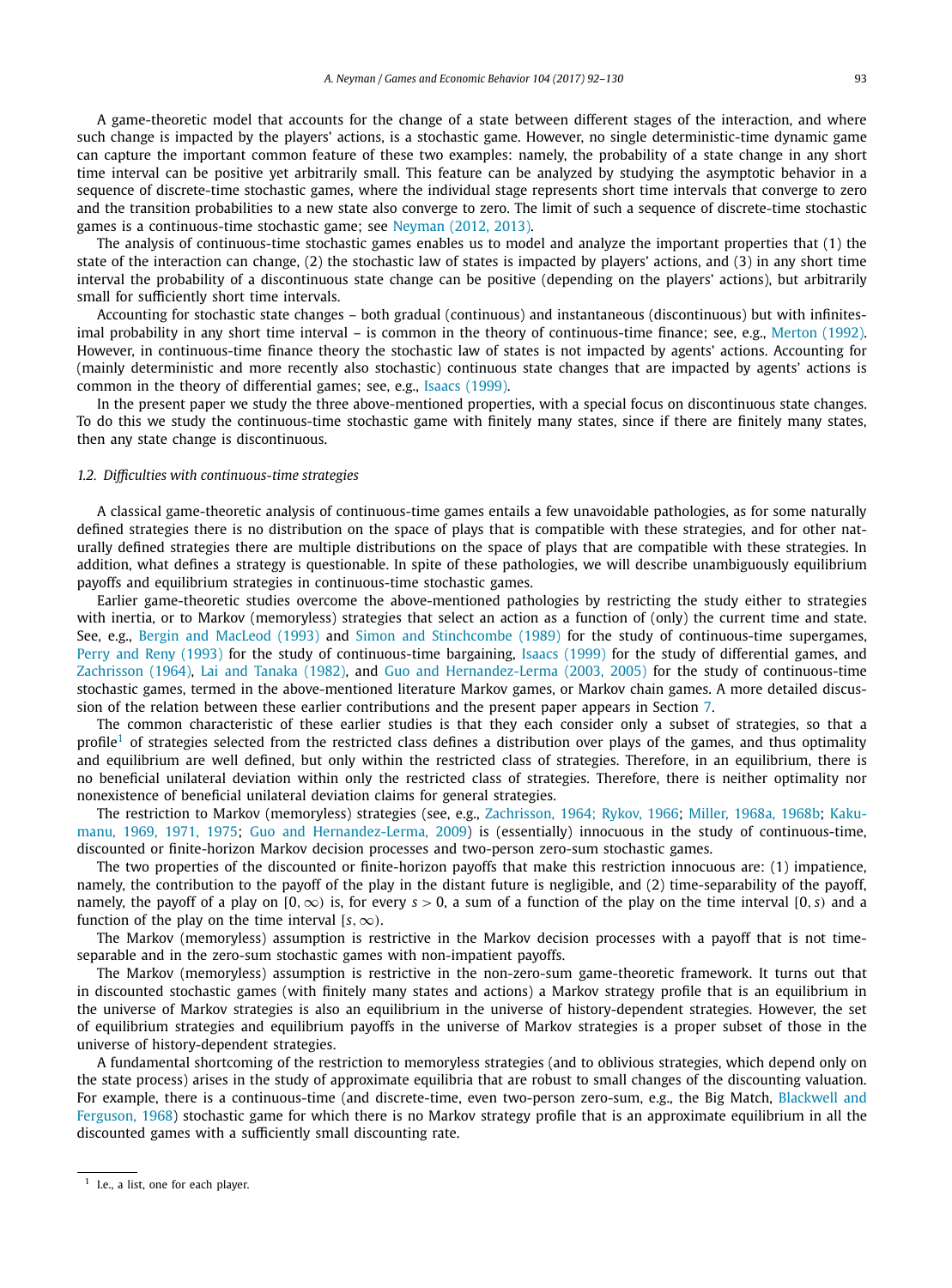The present paper proves that every continuous-time stochastic game with finitely many states and actions has such strategy profiles.

#### *1.3. Discrete-time stochastic games*

We recall the basic properties of the discrete-time stochastic game model (see, e.g., Shapley, [1953; Neyman](#page-38-0) and Sorin, [2003;](#page-38-0) [Mertens](#page-38-0) et al., 2015); this will enable us to point out its similarities and differences with the continuous-time model to be described later.

In a discrete-time stochastic game, play proceeds in stages and the stage state, the stage action profile, the previous stage, and the next stage are well defined. The stage payoff is a function  $g(z, a)$  of the stage state  $z$  and the stage action profile *a*, and the transitions to the next state *z'* are defined by conditional probabilities  $p(z' | z, a)$  of the next state *z'* given the present state *z* and the stage action profile *a*. Players' stage-action choices are made simultaneously and are observed by all players following the stage play. Pure, mixed, and behavioral strategies are well and unambiguously defined in the discrete-time model.

If at stage  $m = 0, 1, \ldots$ , the state is  $z_m$  and the action profile played is  $a_m$ , the stage payoff is  $g_m := g(z_m, a_m)$ . A play of the discrete-time stochastic game generates a stream of payoffs  $g_0, g_1, \ldots$ 

 $\sum_{m=0}^{\infty} w(m)g_m$ . The stationary discounting corresponds to measures *w* of the form  $w(m) = c\lambda^m$  where *c* is a positive A measure *w* on the nonnegative integers defines a payoff function  $u_w$  on streams of payoffs by  $u_w(g_0, g_1, \ldots) =$ constant and  $0 \le \lambda < 1$ . A (not necessarily stationary) discounting corresponds to a measure *w* with  $0 \le w(m + 1) \le w(m)$ .

The common normalization  $u_w(1,1,...)=1$  corresponds to  $\sum_{m=0}^{\infty} w(m)=1$  and is useful in comparing outcomes of the same game with different discountings.

The measures that define the payoff function of different players need not be identical.

#### *1.4. Continuous-time stochastic games: payoffs*

In a continuous-time game, the payoff is usually defined as an accumulation of infinitesimal payoffs. If at time *t* ∈  $[s, s + ds)$  the state is *z* and the action profile played is *a* the accumulation of the payoff in the time interval  $[s, s + ds)$ is  $g(z, a)$ ds. Therefore, if the function  $t \mapsto (z_t, a_t)$ , where  $z_t$  is the state at time t and  $a_t$  is the action profile at time t, is measurable, then the accumulation of payoffs in the time interval [0, *s*) is  $\int_0^s g_t dt$  where  $g_t := g(z_t, a_t)$ .

The unnormalized, respectively, the normalized,  $\rho$ -discounted payoff,  $\rho > 0$ , is  $\int_0^\infty e^{-\rho t} g_t dt$ , respectively,  $\rho \int_0^\infty e^{-\rho t} g_t dt$ and the unnormalized, respectively, the normalized, *s*-horizon payoff,  $s > 0$ , is  $\int_0^s g_t dt$ , respectively,  $\frac{1}{s} \int_0^s g_t dt$ .

Similarly, the payoffs are also defined on the space of measurable functions  $t \mapsto (z_t, x_t)$ , where  $z_t$  is the state at time *t* and  $x_t$  is the mixed action-profile (i.e., mixtures of pure action profiles) at time *t*, by setting  $g(z, x)$  to be the linear extension of  $g(z, a)$  and  $g_t = g(z_t, x_t)$ .

In general, the payoff in a stochastic game can be an arbitrary function of the function  $t \mapsto (z_t, x_t)$ .

Consider for example a continuous-time stochastic game that models a single quarter-final or semi-final in the UEFA Champions League. The rule that specifies the winner, which qualifies for the next stage, follows.

A single quarter-final or semi-final is played under the knockout system, on a home-and-away basis (two legs). The team that scores the greater aggregate of goals in the two matches qualifies for the next stage. Otherwise, the team that scores more away goals qualifies for the next stage.

If this procedure does not produce a result, i.e., if both teams score the same number of goals at home and away, a 30-minute period of overtime is played at the end of the second leg. If both teams score the same number of goals during overtime, away goals count double (i.e., a visiting team that scored in the overtime qualifies).

If no goals are scored during overtime, kicks from the penalty mark determine which team qualifies for the next stage. For simplicity, assume that the outcome of the penalty kicks is random, e.g., each team is equally likely to win this phase.

Each match lasts 90 minutes. Therefore, if the state of the stochastic game,  $z_t$ , is the cumulative score at the *t*-th minute, the rules provide us with a function of  $(z_{90}, z_{180}, z_{210})$  that specifies the probability  $(1, 0,$  or  $1/2)$  that team 1 wins.

In the present paper we focus on payoffs of the stochastic game that satisfy several conditions.

First, the payoff to a player, say player *i*, is a function *u* of the stream  $\mathbf{g}:t\mapsto g_t^i:=g^i(z_t,x_t)$  of his "stage payoffs."

Second, we assume that the payoff function *u* is linear and monotonic and is defined over the ordered linear space of all bounded measurable streams of payoffs  $f : t \mapsto f_t$  (with the order  $f \ge g$  iff  $f_t \ge g_t$   $\forall t$ , and the natural linear structure  $\alpha$ **f** +  $\beta$ **g**:  $t \mapsto \alpha f_t + \beta g_t$ ).

We allow the payoff functions to differ among players.

The payoff function *u* is *normalized* if  $u(1) = 1$ , where **1** is the stream **f** with  $f_t = 1$  for every  $t \ge 0$ .

The payoff function *u* is *impatient* if  $u(1_{\geq s}) \to_{s \to \infty} 0$ , where  $1_{\geq s}$  is the stream **f** with  $f_t = 1$  for every  $t \geq s$  and  $f_t = 0$ for every  $0 \le t \le s$ .

A payoff function *u* that is defined (on the space of bounded measurable streams of payoffs **f**) by  $u(\mathbf{f}) := \int_0^\infty f_t d w(t)$ , where *w* is a measure on [0,  $\infty$ ), is called a *time-separable payoff* and is denoted by  $u_w$ .

A time-separable payoff function is linear and monotonic. If, in addition,  $w$  is a probability measure, then  $u_w$  is normalized.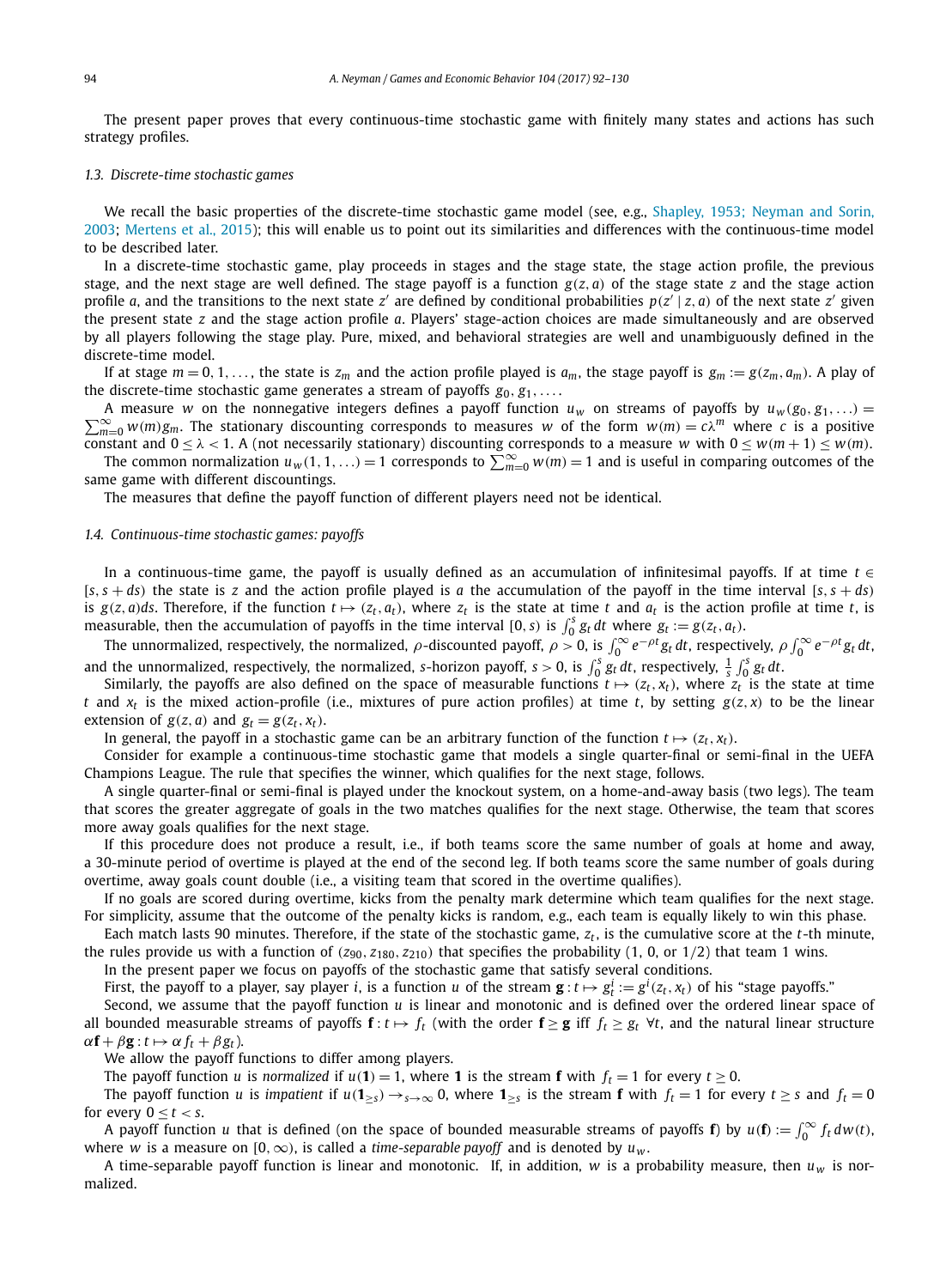In the other direction, any linear and monotonic payoff function *u* that is impatient defines a unique measure *w* on  $[0, ∞)$  such that for any bounded continuous stream of payoffs **f** we have  $u$ (**f**) =  $u_w$ (**f**) :=  $\int_0^\infty f_t dw(t)$ .

An important special class of time-separable payoff functions *u*, called *impatient valuations*, is defined below.

For a given measurable subset *B* of  $\mathbb{R}_+ = [0, \infty)$ , we denote by  $\mathbf{1}_B$  the indicator function of *B* (i.e., the stream of payoffs **f** such that  $f_t = 1$  if  $t \in B$  and  $f_t = 0$  if  $t \notin B$ ).

An *impatient* valuation is a time-separable payoff function  $u$  that is normalized and for every measurable subset  $B$  of  $\mathbb{R}_+$ we have  $u(\mathbf{1}_B) \geq u(\mathbf{1}_{c+B})$ , where  $c \geq 0$  and  $c + B := \{c + b \mid b \in B\}$ . The last condition reflects the preference of advancing the time of positive payoffs.

The time-separable payoff function that is defined by a measure *w* on  $\mathbb{R}_+$  is an impatient valuation if and only if *w* is a probability measure and  $w([b, b + c))$  is, for every fixed  $c > 0$ , nonincreasing in  $b \ge 0$ .

An approximate description of a normalized, linear, monotonic, and impatient payoff function *u* is obtained by specifying, within a small positive error term, its value on finitely many continuous streams of payoffs with bounded support.

Therefore, we say that a sequence  $u_k$  of normalized time-separable payoff functions  $u_k$  converges if the sequence  $u_k(f)$ converges for every continuous function **f** with bounded support.

Examples of converging time-separable payoff functions include: the normalized *ρ*-discounted payoff as *ρ* goes to 0, the normalized *s*-horizon payoff as *s* goes to infinity, and the sequence of payoff functions *uk* that are defined by the Dirac measures on a sequence of points that converge to some fixed point  $x_0$ .

Let  $u_k = u_{w_k}$  be a converging sequence of normalized time-separable payoff functions. Then, the limit  $u(\mathbf{f}) :=$ lim*k*→∞ *uk(***f***)* exists for every continuous function **f** that is defined on [0*,*∞]. (Note that a continuous function **f** on [0*,*∞] is identified with a continuous function **f** on  $[0, \infty)$  for which the limit of  $f_t$ , as *t* goes to infinity, exists.)

The limit *u*, which is defined on the space of all continuous functions on  $[0, \infty]$ , is linear, monotonic, and normalized. However, it need not coincide with a time-separable payoff function  $u$ , as some of the corresponding  $w_k$ -mass may be pushed to infinity.

The restriction of the limit *u* to the space of continuous functions **f** on [0,  $\infty$ ] is represented by a (unique) probability measure *w* on  $[0, \infty]$ :

$$
\lim_{k\to\infty}u_k(\mathbf{f})=\lim_{k\to\infty}\int\limits_0^\infty f_t\,dw_k(t)=\int\limits_{[0,\infty]}f_t\,dw(t).
$$

If  $u_k$  are impatient valuations then the limiting probability measure *w*, which may have an atom at  $\infty$  and at 0, is absolutely continuous<sup>2</sup> on  $(0, \infty)$  and  $\frac{dw}{dt}$  is nonincreasing on  $(0, \infty)$ ; equivalently, *w* is a probability measure on  $[0, \infty]$ with  $w([b, b + c))$  being, for every fixed  $c > 0$ , nonincreasing in  $b \ge 0$ .

Therefore, in studying approximate optimization that is insensitive to a small imprecision in the specification of an impatient valuation, it is useful to enlarge the space of measures on [0*,*∞*)* to the space *W* of all measures on [0*,*∞].

For a given measure  $w \in W$ , the w-payoff is the integral  $\int_{[0,\infty]} g_t dw(t)$ , where  $g_\infty = \lim_{s \to \infty} \frac{1}{s} \int_0^s g_t dt$  if the limit exists. The definition of  $g_{\infty}$  is motivated by the characterization of *valuations* that follows.

A payoff function *u* satisfies the time value of money principle if

$$
u(\mathbf{f}) \ge u(\mathbf{g})
$$
 whenever  $f_0 \ge g_0$  and  $\int_0^s f_t dt \ge \int_0^s g_t dt \ \forall s > 0$ .

The time value of money principle reflects the preference for expediting the time of positive payoffs: the faster the accumulation of payoffs, the better. The principle states that a unit of payoffs in a given time period is preferable to its being spread over future time periods.

Note that a payoff function that satisfies the time value of money principle is monotonic.

A *valuation* is a normalized linear payoff function *u* that satisfies the time value of money principle. A *patient valuation* is a valuation *u* such that  $u(1_{>s}) = 1 \ \forall s > 0$ .

One can show that a payoff function *u* is a patient valuation if and only if it is a linear function over the bounded stream of payoffs such that

$$
\liminf_{s\to\infty}\frac{1}{s}\int_{0}^{s}f_t dt\leq u(\mathbf{f})\leq \limsup_{s\to\infty}\frac{1}{s}\int_{0}^{s}f_t dt,
$$

and that any valuation is a mixture of an impatient valuation and a patient one.

<sup>2</sup> A finite measure *μ* on Borel subsets of the real line is absolutely continuous if for every positive number *ε >* 0 there is a positive number *δ >* 0 such that  $μ(A) < ε$  for all Borel sets *A* of Lebesgue measure less than  $δ$ . If  $μ$  is absolutely continuous then there exists a Lebesgue integrable function *g*, denoted by  $\frac{d\mu}{dt}$ , on the real line such that  $\mu(A) = \int_A g dt$  for all Borel subsets *A* of the real line.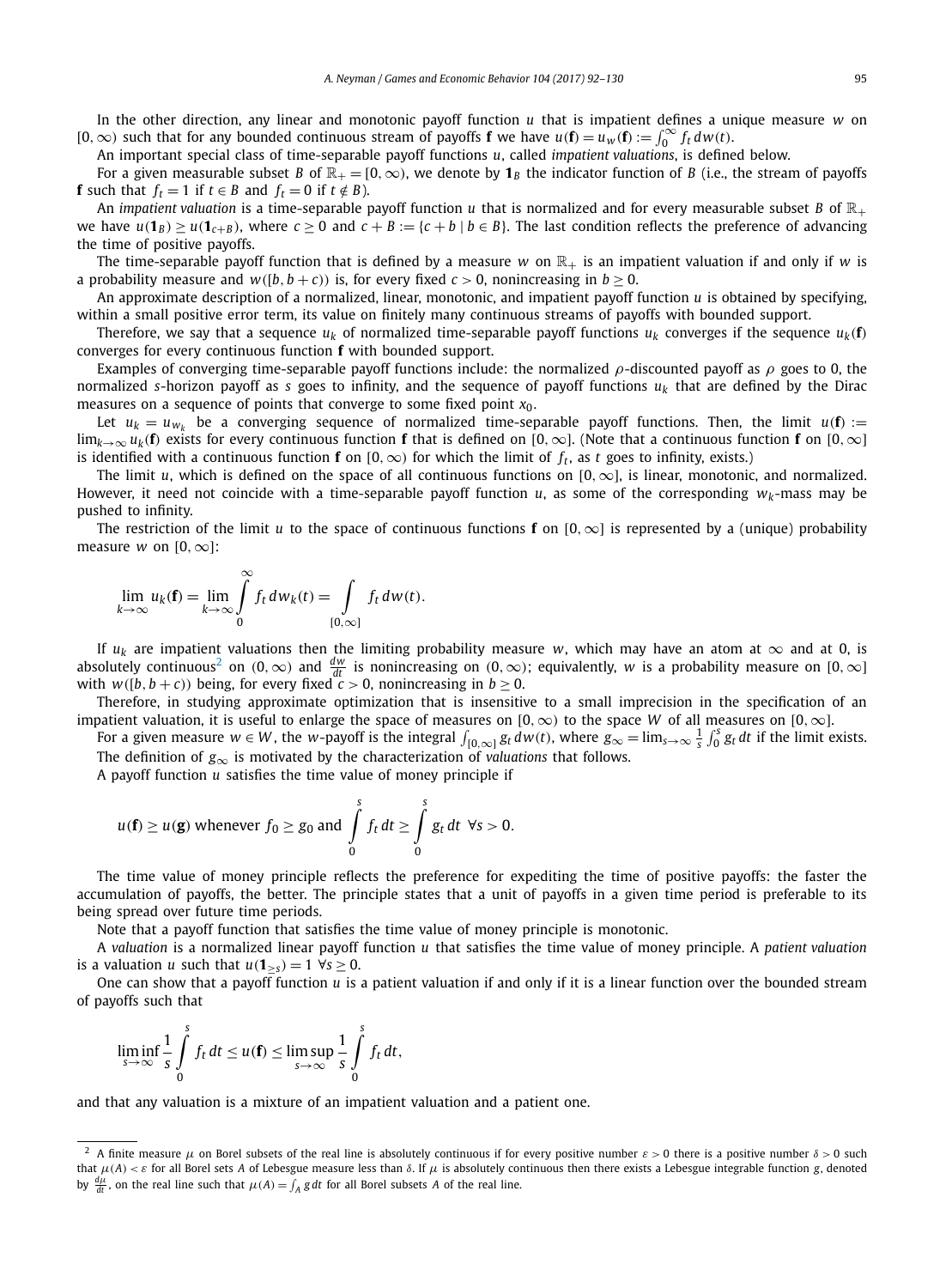#### *1.5. Continuous-time stochastic games: transitions*

The transitions of states are described by nonnegative real-valued transition rates  $\mu(z', z, a)$ , defined for all triples  $z', z, a$ , of two distinct states  $z' \neq z$  and an action profile *a*.

The nonnegative real number  $\mu(z', z, a)$  describes the rate of transition from state *z* to state *z'* when action profile *a* is played at state *z*.

If the state at time *t* is  $z_t = z$  and the action profile at all times  $t < s < t + \delta$  is *a*, then the probability that the state  $z_{t+\delta}=z'\neq z$  is approximately  $\delta\mu(z',z,a)$  for small  $\delta$ ; explicitly, for two distinct states  $z,z'$  and a time t, conditional on the history of the play up to time t,  $z_t = z$ , and  $a_s = a$  for all  $t \le s < t + \delta$ , we have  $P(z_{t+\delta} = z')/\delta \to \mu(z', z, a)$  as  $\delta \to 0+$ .

The actions in a continuous-time game can depend on time. Therefore, one has to define the transitions resulting from time-dependent actions.

Given a measurable time-dependent action profile  $a_t$ ,  $t \ge 0$ , and two distinct states  $z' \ne z$ , the transitions obey

$$
P(z_{t+\delta}=z' | z_t = z) = \int\limits_t^{t+\delta} \mu(z', z, a_s) \, ds + o(\delta) \text{ as } \delta \to 0 + .
$$

#### *1.6. Continuous-time stochastic games: strategies*

The classical definition of a pure strategy in a discrete-time game is a local definition. It defines, for each stage *m*, the selected action at stage *m* as a function of the information derived from (signals from) players' and nature's moves.

In a stochastic game with observable states and actions, a strategy specifies the action at the discrete stage *m* as a function of the sequence of past states and actions of other players and of the current state.

An equivalent definition is the global one that specifies the sequence of actions of the player as a function of the entire sequence of states and actions of other players, but with the obvious no-looking-ahead property.

The *no-looking-ahead property*, termed also *no anticipation*, asserts that the specified action at stage *t* depends only on players' past observable actions and past observable chance moves.

The equivalence of the two definitions follows from the fact that the set of decision times is well ordered; see Section [2.2.1.](#page-12-0)

The set of times  $t > 0$  is not well ordered. Therefore, there are naturally defined local strategies that do not integrate into a global one; see Section [2.2.1.](#page-12-0) Therefore, one reverts to the global form of a strategy.

A full pure strategy of player  $i$  is a function  $\sigma^i$  from plays – functions  $h:t\mapsto (z_t,a_t),\ t\ge 0$  – to functions  $t\mapsto \sigma^i_t(h)$  (with proper measurability assumptions), with the no-anticipation property.

Explicitly, if  $h = (z_t, a_t)_{t \ge 0}$  and  $h' = (z'_t, b_t)_{t \ge 0}$  are two plays with  $(z_t, a_t) = (z'_t, b_t)$  for  $t \le s$ , then  $\sigma_t^i(h) = \sigma_t^i(h')$  on  $t \le s$ . Full pure strategies are important in the study of subgame perfect equilibria. Our focus in the present paper is on equilibria. Therefore, we confine attention to reduced strategies, namely strategies that define the action to be taken only on histories that are compatible with the strategy.

A reduced pure strategy, henceforth a pure strategy, of player *i* is a function  $\sigma^i$  from plays – functions  $h: t \mapsto (z_t, a_t)$ ,  $t \ge 0$  $-$  to functions *t*  $\mapsto \sigma_t^i(h)$  (with proper measurability assumptions), with the no-anticipation property and independent of its own past actions.

Explicitly, if  $h = (z_t, a_t)_{t \geq 0}$  and  $h' = (z'_t, b_t)_{t \geq 0}$  are two plays with  $(z_t, a_t^{-1}) = (z'_t, b_t^{-1})$  for  $t \leq s$ , then  $\sigma_t^i(h) = \sigma_t^i(h')$  on  $t \leq s$ .

The assumption that the (reduced pure) strategy choice of player *i* is independent of player *i*'s past actions is conceptually innocuous, as the strategy itself and other players' past actions define player *i*'s past actions.

However, the independence of  $\sigma_t^i(h)$  of at least player *i*'s very recent past own actions is required for technical reasons, as otherwise, even in the one-person game, there are strategies that do not define a play; see Section [2.2.1.](#page-12-0)

The reversion to global strategies does not phase out all pathologies, even in the special case of continuous-time supergames.

Indeed, there are ("naturally" defined global) pure strategy profiles  $\sigma$ , e.g., in the continuous-time matching pennies game, for which there is no play *h* such that  $σ(h) = h$ , and there are ("naturally" defined global) pure strategy profiles  $σ$  in continuous-time supergames for which there is more than one play *h* with  $\sigma(h) = h$  (see [Proposition 1](#page-12-0) in Section [2.2.1\)](#page-12-0).

We illustrate the above comment by explicit examples of such strategy profiles. This illustration may serve also, in particular, as examples of general strategies. Assume that each player has two actions, labeled 0 and 1.

Define the global strategy  $\sigma^1$  of player 1 by  $\sigma^1((a_t^2)_{t\geq 0})=(a_t^1)_{t\geq 0}$  where  $a_0^1=1$ , and for  $t>0$ ,  $a_t^1=1$  if  $\exists t>t_n\downarrow 0$ such that  $a_{t_n}^2=0$ , and  $a_t^1=0$  otherwise. Note that there is a sequence  $t>t_n\downarrow 0$  such that  $a_{t_n}^2=0$  if and only if there is a sequence  $t_n \downarrow 0$  such that  $a_{t_n}^2 = 0$ .

Define the global strategy  $\sigma^2$  of player 2 by  $\sigma^2((a_t^1)_{t\geq 0})=(a_t^2)_{t\geq 0}$  where  $a_0^2=1$ , and for  $t>0$   $a_t^2=1$  if  $\exists t>t_n\downarrow 0$  such that  $a_{t_n}^1 = 1$ , and  $a_t^2 = 0$  otherwise.

Assume that  $\sigma((a_t)_{t\geq0})=(a_t)_{t\geq0}$ , where  $\sigma=(\sigma^1,\sigma^2)$ . If there is a sequence  $t_n\downarrow0$  such that  $a_{t_n}^2=0$ , then, by the definition of  $\sigma^1$ ,  $a_t^1 = 1$  for every  $t \ge 0$ , and therefore, by the definition of  $\sigma^2$ ,  $a_t^2 = 1$  for every  $t \ge 0$ , contradicting the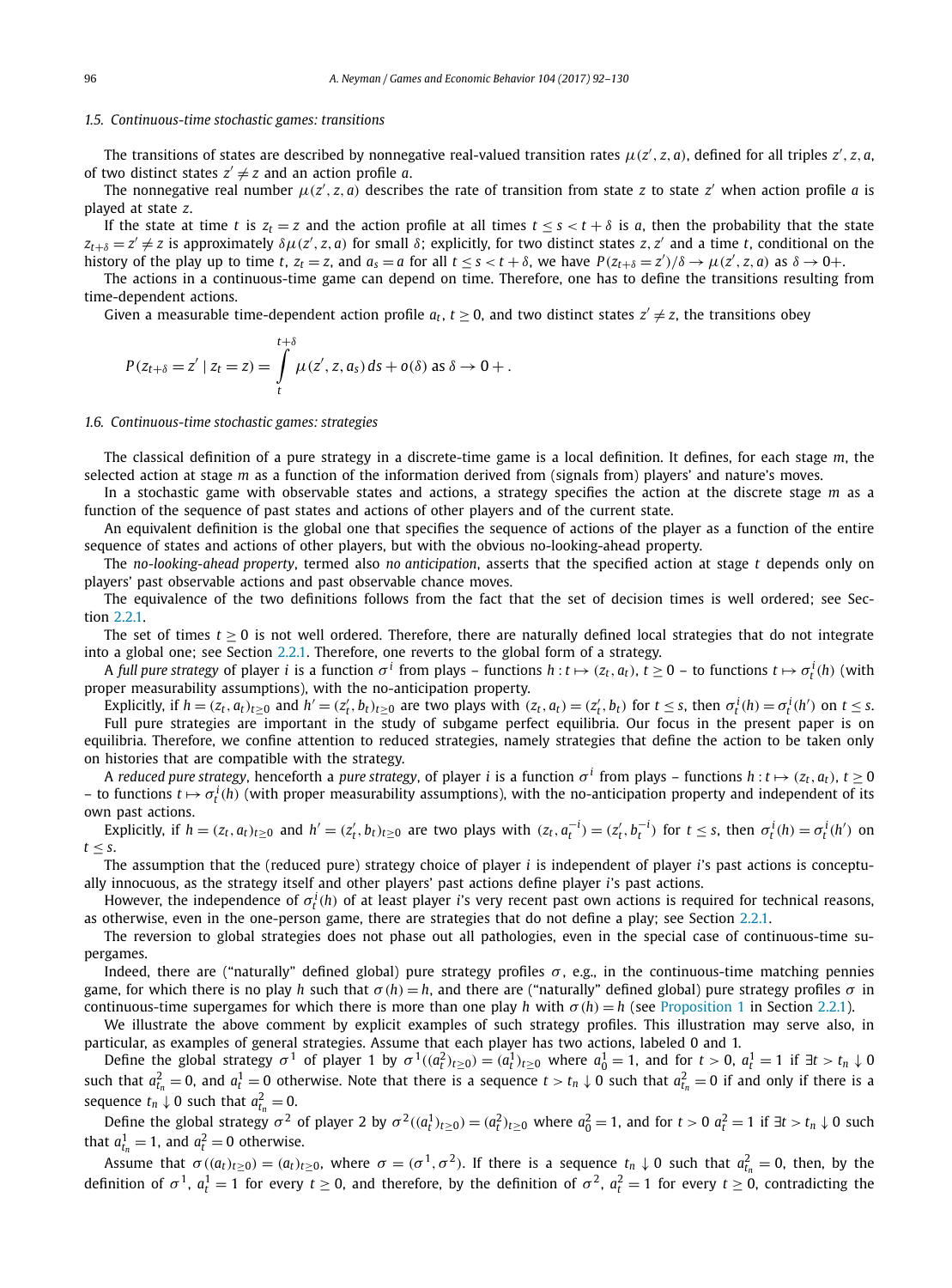<span id="page-5-0"></span>existence of a sequence  $t_n \downarrow 0$  such that  $a_{t_n}^2 = 0$ . If there is no sequence  $t_n \downarrow 0$  such that  $a_{t_n}^2 = 0$ , then, by the definition of *σ*<sup>1</sup>,  $a_t^1 = 0$  for every *t* > 0, and therefore, by the definition of  $\sigma^2$ ,  $a_t^2 = 0$  for every *t* > 0, contradicting the nonexistence of a sequence  $t_n \downarrow 0$  such that  $a_{t_n}^2 = 0$ . Therefore, there is no play  $((a_t)_{t \geq 0})$  such that  $\sigma((a_t)_{t \geq 0}) = (a_t)_{t \geq 0}$ .

Define the global strategy  $\tau^2$  of player 2 by  $\tau^2((a_t^1)_{t\geq 0})=(a_t^2)_{t\geq 0}$  where  $a_0^2=1$ , and for  $t>0$ ,  $a_t^2=0$  if  $\exists t>t_n\downarrow 0$  such that  $a_{t_n}=1$ , and  $a_t^2=1$  otherwise. Note that the two plays  $(a_t)_{t\geq0}$  where  $a_0=(1,1)$  and either  $a_t=(1,0)$  for all  $t>0$  or  $a_t = (0, 1)$  for all  $t > 0$  are compatible with the strategy pair  $(\sigma^1, \tau^2)$ .

Therefore, there is no proper strategic normal form defined over all strategies.

However, equilibrium is unambiguously defined as a profile of strategies with no unilateral beneficial deviation, as formally defined below.

#### *1.7. Continuous-time stochastic games: equilibria*

A strategy profile  $\sigma = (\sigma^i)_{i\in N}$  (in a continuous-time stochastic game with player set N) is called *admissible* if for every player  $i$  and every strategy  $\tau^i$  (recall that  $\tau^i_t$  is independent of its past actions), the strategy profile  $(\sigma^{-i},\tau^i)$  (where  $\sigma^{-i}=$  $(\sigma^j)_{j\neq i}$ ) defines a unique distribution  $P_{\sigma^{-i},\tau^i}$  on plays  $h=(z_t,x_t)_{t\geq 0}$  with right continuous state function  $[0,\infty) \ni t \mapsto z_t$ .

The uniqueness applies only to the space of plays with right continuous state functions. Therefore we henceforth assume that the state function of a play is right continuous.

An example of an admissible strategy profile in a continuous-time stochastic game is a profile of pure stationary strategies.

An example of a strategy profile that is not admissible is  $(\sigma^1, 0)$ , where  $\sigma^1$  is the strategy of player 1 that is defined in the previous section and 0 is the strategy of player 2 that always plays 0. The play with  $a_t = (1, 0)$  for every *t* is the only one that is compatible with  $(\sigma^1, 0)$ . However, if player 2 deviates to the strategy  $\sigma^2$  (of the previous section) then there is *no* play that is compatible with ( $σ$ <sup>1</sup>,  $σ$ <sup>2</sup>). Similarly, for any strategy  $η$ <sup>1</sup> of player 1,  $(η$ <sup>1</sup>,  $σ$ <sup>2</sup>) is not an admissible strategy profile.

An *ε-equilibrium* is an admissible strategy profile for which no single player can benefit by more than *ε* from a unilateral deviation. An *equilibrium* is a 0-equilibrium.

For example, if  $\vec{w} = (w^i)_{i\in N}$  is a profile of measures on [0,  $\infty$ ], then a strategy profile  $\sigma$  is an  $\varepsilon$ -equilibrium of  $\Gamma_{\vec{w}}$  if  $\sigma$ is admissible and for every player *i* and every strategy  $\tau^{i}$  of player *i*, we have

$$
\underline{\gamma}^i_{\vec{w}}(z,\sigma) \ge \bar{\gamma}^i_{\vec{w}}(z,\sigma^{-i},\tau^i) - \varepsilon,\tag{1}
$$

where

$$
\underline{y}^i_{\vec{w}}(z,\sigma) := E^z_{P_{\sigma}} \int_{[0,\infty]} \underline{g}^i_t dw^i(t), \quad \bar{\gamma}^i_{\vec{w}}(z,\sigma^{-i},\tau^i) := E^z_{P_{\sigma^{-i},\tau^i}} \int_{[0,\infty]} \bar{g}^i_t dw^i(t),
$$
  

$$
\underline{g}^i_t = \bar{g}^i_t := g^i(z_t, x_t) \text{ for } t < \infty,
$$
  

$$
\underline{g}^i_{\infty} := \liminf_{s \to \infty} \frac{1}{s} \int_0^s g^i_t dt, \text{ and } \bar{g}^i_{\infty} := \limsup_{s \to \infty} \frac{1}{s} \int_0^s g^i_t dt.
$$

Obviously, if  $\vec{w}$  is supported on [0,  $\infty$ ), as in the case of stationary discounting or finite-horizon games,  $\frac{\gamma^i}{\omega}(z,\sigma)=\bar{\gamma}^i_{\vec{w}}(z,\sigma)$ , and then we write  $\gamma^i_{\vec{w}}(z,\sigma)$  for short.

In the remainder of this section we introduce the continuous-time equilibrium conditions, which are analogous to those in the discrete-time model, for three special cases: the time-independent discounting game, the finite horizon game, and the limiting-average game.

We show that each one of these equilibrium conditions corresponds to inequality (1) for a suitable profile of measures  $\vec{w}$ . Fix a profile  $\vec{\rho} = (\rho_i)_{i \in \mathbb{N}}$  of discounting rates. The strategy profile  $\sigma$  is an  $\varepsilon$ -equilibrium,  $\varepsilon \geq 0$ , of the normalized *ρ*-discounted game if *σ* is an admissible strategy profile and for every state *z*, every player *i*, and every strategy *τ <sup>i</sup>* of player *i*, we have

$$
E_{\sigma}^{z}\int\limits_{0}^{\infty}g_{t}^{i}\rho_{i}e^{-\rho_{i}t}dt\geq E_{\sigma^{-i},\tau^{i}}^{z}\int\limits_{0}^{\infty}g_{t}^{i}\rho_{i}e^{-\rho_{i}t}dt-\varepsilon.
$$

This inequality corresponds to inequality (1) with the profile  $\vec{w}=(w^i)_{i\in\mathbb{N}}$  of measures where  $w^i([t,\infty))=e^{-\rho_i t}$  or, equivalently, where *<sup>w</sup><sup>i</sup>* is the probability measure on [0*,*∞*)* with density *ρie*−*ρit* . Indeed, the left-hand side of the above inequality corresponds to  $\gamma_{\vec{w}}^i(z,\sigma)$  and the right-hand side of the above inequality corresponds to  $\gamma_{\vec{w}}^i(z,\sigma^{-i},\tau^i)$ .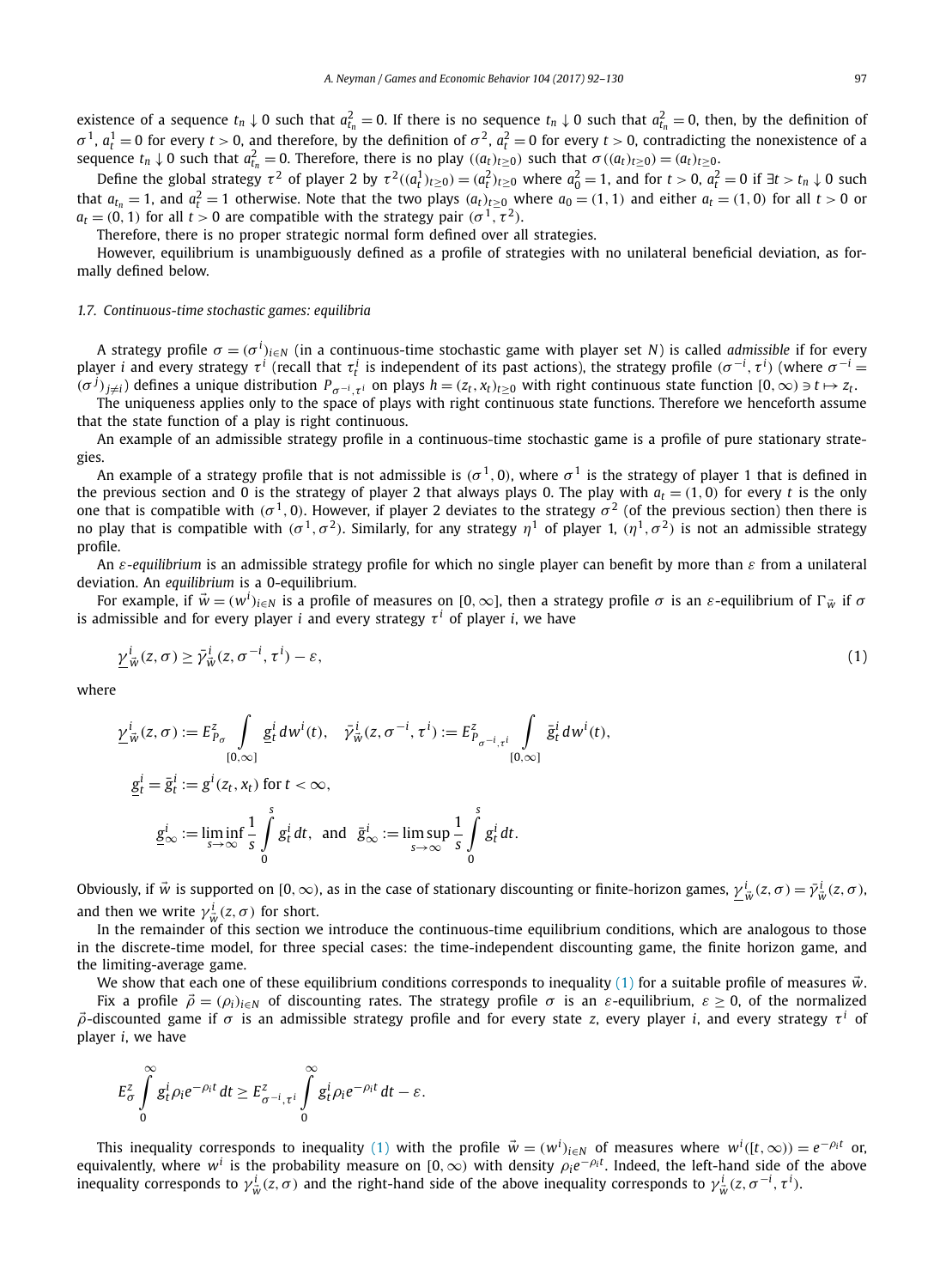Fix a finite horizon *s >* 0. The strategy profile *σ* is an *ε*-equilibrium, *ε* ≥ 0, of the normalized *s*-horizon game if *σ* is an admissible strategy profile and for every state *z*, every player *i*, and every strategy  $\tau^i$  of player *i*, we have

$$
\gamma_s^i(z,\sigma) := E_\sigma^z \frac{1}{s} \int_0^s g_t^i dt \ge E_{\sigma^{-i},\tau^i}^z \frac{1}{s} \int_0^s g_t^i dt - \varepsilon.
$$

This inequality corresponds to inequality [\(1\)](#page-5-0) with the profile  $\vec{w} = (w^i)_{i \in N}$  of measures where  $w^i$  is the uniform probability distribution on [0, *s*], namely, where  $w^i$  is the probability measure on [0, *s*] with density  $\frac{1}{s}$ . Indeed, for this profile of measures the left-hand side of the above inequality corresponds to  $\gamma^i_{\vec{w}}(z,\sigma)$  and the right-hand side of the above inequality corresponds to  $\gamma_{\vec{w}}^i(z, \sigma^{-i}, \tau^i)$ .

The strategy profile  $\sigma$  is an  $\varepsilon$ -equilibrium,  $\varepsilon \geq 0$ , of the limiting-average game if  $\sigma$  is an admissible strategy profile and for every state *z*, every player *i*, and every strategy  $\tau^{i}$  of player *i*, we have

$$
E_{\sigma}^{z} \liminf_{s \to \infty} \frac{1}{s} \int_{0}^{s} g_{t}^{i} dt \geq E_{\sigma^{-i}, \tau^{i}}^{z} \limsup_{s \to \infty} \frac{1}{s} \int_{0}^{s} g_{t}^{i} dt - \varepsilon.
$$

This inequality corresponds to inequality  $(1)$  with the profile  $\vec{w} = (w^i)_{i\in N}$  of probability measures on  $[0,\infty]$  where  $w^i(\infty)=1$ . Indeed, for this profile of probability measures the left-hand side of the above inequality corresponds to *γ*<sup> $i$ </sup><sub>*w*</sub></sub> (*z*, *σ*) and the right-hand side of the above inequality corresponds to  $\bar{\gamma}^i_{\bar{w}}(z, \sigma^{-i}, \tau^i)$ .

#### *1.8. Uniform equilibrium*

In this section we define a uniform equilibrium payoff of a continuous-time stochastic game. The definition is the natural concept that is analogous to the much-studied uniform equilibrium payoffs of discrete-time stochastic games.

A uniform  $\varepsilon$ -equilibrium payoff of the non-zero-sum continuous-time stochastic game is a vector  $u=(u^i(z))_{i\in N, z\in S}\in\mathbb{R}^{S\times N}$ such that there is an admissible strategy profile  $\sigma_{\varepsilon}$  and a sufficiently long finite horizon  $s_{\varepsilon}$  such that for every initial state *z*, every player  $i \in N$ , every  $s > s_s$ , and every strategy  $\sigma^i$  of player *i*, we have

$$
\gamma_s^i(z, \sigma_\varepsilon^{-i}, \sigma^i) - \varepsilon \le u^i(z) \le \gamma_s^i(z, \sigma_\varepsilon) + \varepsilon.
$$

A uniform equilibrium payoff of the non-zero-sum continuous-time stochastic game is a vector  $u=(u^i(z))_{i\in N, z\in S}\in\mathbb{R}^{S\times N}$ that is a uniform  $\varepsilon$ -equilibrium payoff for every  $\varepsilon > 0$ .

A *uniform ε-equilibrium strategy profile* (or equilibrium strategy, for short) of the non-zero-sum continuous-time stochastic game is an admissible strategy profile  $\sigma_{\epsilon}$  such that there is a sufficiently long finite horizon  $s_{\epsilon}$  such that for every initial state *z*, every player  $i \in N$ , every  $s \geq s_{\varepsilon}$ , and every strategy  $\sigma^{i}$  of player *i*, we have

$$
\gamma_s^i(z, \sigma_\varepsilon^{-i}, \sigma^i) - \varepsilon \le u^i(z) \le \gamma_s^i(z, \sigma_\varepsilon) + \varepsilon,
$$

where *u* is a uniform equilibrium payoff.

It is important to note that a strategy profile *σε* that is an *ε*-equilibrium strategy in all sufficiently long finite-horizon games – for which there is a sufficiently long finite-horizon  $s_{\varepsilon}$  such that for every initial state *z*, every player  $i \in N$ , every  $s \geq s_{\varepsilon}$ , and every strategy  $\sigma^i$  of player *i*, we have  $\gamma_s^i(z, \sigma_{\varepsilon}^{-i}, \sigma^i) - \varepsilon \leq \gamma_s^i(z, \sigma_{\varepsilon})$  – need not be a uniform 2 $\varepsilon$ -equilibrium strategy. The reason is that the payoff  $\gamma_s^i(z,\sigma_\varepsilon)$  need not converge as the horizon  $s$  goes to  $\infty$ .

The uniform equilibrium and the limiting-average equilibrium concepts are both tailored for the long-horizon undiscounted games. However, they are two different concepts.

A uniform *ε*-equilibrium strategy need not be a limiting-average 2*ε*-equilibrium strategy, and, vice versa, a limitingaverage *ε*-equilibrium strategy need not be a uniform 2*ε*-equilibrium strategy.

A third equilibrium concept, which extends simultaneously both of the above, is the uniform-limiting-average, or uniform-l-average for short.

A *uniform-l-average ε-equilibrium payoff* of the non-zero-sum continuous-time stochastic game is a vector *u* =  $(u^{i}(z))_{i\in N, z\in S}\in \mathbb{R}^{S\times N}$  such that there is an admissible strategy profile  $\sigma_{\varepsilon}$  and a sufficiently long finite horizon  $s_{\varepsilon}$  such that for every initial state *z*, every player  $i \in N$ , every  $s \geq s_{\varepsilon}$ , and every strategy  $\tau^{i}$  of player *i*, we have

$$
\begin{aligned} \gamma_s^i(z, \sigma_\varepsilon^{-i}, \sigma^i) - \varepsilon &\le u^i(z) \le \gamma_s^i(z, \sigma_\varepsilon) + \varepsilon \quad \text{and} \\ \bar{\gamma}^i(z, \sigma_\varepsilon^{-i}, \sigma^i) - \varepsilon &\le u^i(z) \le \underline{\gamma}^i(z, \sigma_\varepsilon) + \varepsilon. \end{aligned}
$$

A *uniform-l-average ε-equilibrium strategy* of the non-zero-sum continuous-time stochastic game is an admissible strategy profile  $\sigma_{\varepsilon}$  for which there is a sufficiently long finite horizon  $s_{\varepsilon}$  such that for every initial state *z*, every player  $i \in N$ , every *s*  $\ge$  *s*<sub>*ε*</sub>, and every strategy  $\tau$ <sup>*i*</sup> of player *i*, we have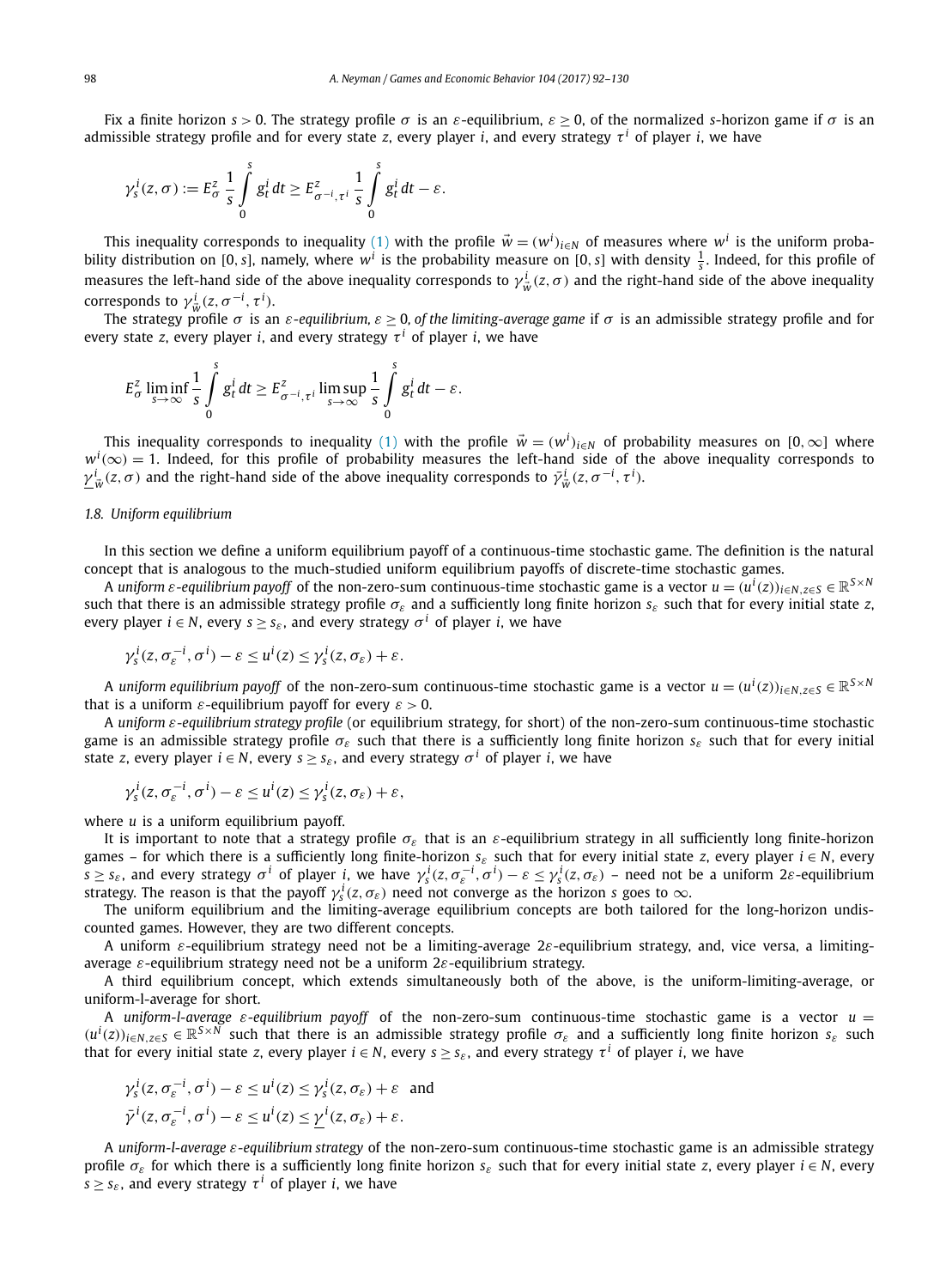<span id="page-7-0"></span>
$$
\gamma_s^i(z, \sigma_\varepsilon^{-i}, \sigma^i) - \varepsilon \le \underline{\gamma}^i(z, \sigma_\varepsilon) \le \overline{\gamma}^i(z, \sigma_\varepsilon) \le \gamma_s^i(z, \sigma_\varepsilon) + \varepsilon \text{ and}
$$
  

$$
\overline{\gamma}^i(z, \sigma_\varepsilon^{-i}, \sigma^i) - \varepsilon \le \underline{\gamma}^i(z, \sigma_\varepsilon).
$$

A *uniform-l-average equilibrium payoff* of the non-zero-sum continuous-time stochastic game is a vector *u* =  $(u^{i}(z))_{i\in N, z\in S} \in \mathbb{R}^{S\times N}$  that is a uniform-l-average  $\varepsilon$ -equilibrium payoff for every  $\varepsilon > 0$ .

Obviously, a uniform-l-average equilibrium payoff is both a uniform equilibrium payoff and a limiting-average equilibrium payoff.

#### *1.9. Robust equilibria*

Our main objective is the study of approximate<sup>3</sup> equilibria (of discounted continuous-time stochastic games) that are insensitive to a small imprecision in the specification of players' evaluations of streams of payoffs.

The interest in such a study stems from the fact that in most real-life interactions, the exact duration and/or the exact discounting rate is unknown (and definitely not commonly known).

Moreover, equilibrium analysis of game models whose duration is known, but not commonly known, to all players leads to results that are completely different from those of the model with a fixed finite duration; see [Neyman \(1999\).](#page-38-0)

For each continuous-time stochastic game  $\Gamma$ , we wish to identify a large family of sequences of profiles  $\vec{w}_k$  of measures for which the following condition holds.

For every *ε >* 0 there is a pair consisting of a strategy profile *σ* and a vector payoff *v* such that for *k* sufficiently large *σ* is an *ε*-equilibrium of Γ $\vec{w}_k$  with a payoff within *ε* of *v*. If the condition holds for a sequence of profiles  $\vec{w}_k$  we say that  $\Gamma$  has  $(\vec{w}_k)$ -robust-equilibria.

The sequence of profiles  $\vec{w}_k$  of measures might be interpreted as an attempt to construct "better and better" approximations to a desired profile of measures, or to a small imprecision in the profile of measures that define the time-separable payoffs of the players.

The "better and better" approximations are subject to the usual caveats of converging sequences. The convergence can be with respect to a metric or a topology. Note that the smaller the metric, respectively, the weaker the topology, the larger the set of converging sequences of profiles of measures.

Before turning to our definition of converging sequences and the corresponding concept of robust equilibrium, we introduce a simple example of robustness.

Let  $\vec{w}_k$  be a sequence of profiles of measures on  $[0,\infty)$  such that  $\vec{w}_k^i$  is, for every *i*, a Cauchy sequence in the norm distance.<sup>4</sup> Note that the sequence of payoffs  $\gamma_{w_k}^i(z,\sigma)$  converges uniformly in  $\sigma$  and that it is easy to prove that for any profile of measures  $\vec{w}$  on  $[0,\infty)$  and  $\varepsilon > 0$ , a continuous-time stochastic game  $\Gamma$  (with finitely many states and actions) has an *ε*-equilibrium. Therefore, for sufficiently large *k*, an *ε*-equilibrium *σ* of Γ<sub>*W<sub>k</sub>*</sub> is, for every  $l \ge k$ , a 2*ε*-equilibrium of *l*  $\Gamma_{\vec{w}_l}$  with a payoff within *ε* of  $\gamma_{\vec{w}_k}(z, \sigma)$ . Therefore Γ has  $(\vec{w}_k)$ -robust equilibria.

We continue with the introduction of a few examples of sequences of profiles of measures. Let us state upfront that our results prove that a continuous-time stochastic game with finitely many states and actions has  $(\vec{w}_k)$ -robust equilibria for each one of the sequences  $(\vec{w}_k)$  that appear in Examples 1–5 below.

**Example 1.** Fix a profile *w* of probability measures that are supported on [0*,*∞*)*. Consider the family of all sequences of profiles of probability measures  $\vec{w}_k$  such that  $\vec{w}_k([0,t)) \rightarrow_{k \to \infty} \vec{w}([0,t))$  for every point t with  $\vec{w}(t) = 0$ .

**Example 2.** The sequence of profiles  $\vec{w}_k$  of measures, where  $w_k^i$  is the uniform probability measure on [0, *k*]. Note that for this sequence of profiles of measures, the statement that  $\Gamma$  has a uniform equilibrium payoff is equivalent to the statement that  $\Gamma$  has  $(\vec{w}_k)$ -robust equilibria.

**Example 3.** The family of sequences of profiles  $\vec{w}_{\vec{\rho}_k}$  of measures,  $\rho_k^i\downarrow 0$   $\forall i$ , where  $w_{\rho_k^i}^i([t,\infty))=e^{-\rho_k^i t}$ .

**Example 4.** The family of sequences of profiles  $\vec{w}_k$  of measures such that  $\forall i$ ,  $w_k^i([a+c, b+c))$  is nonincreasing in  $c(\forall 0 \leq$  $a < b < \infty$ ) and  $w_k^i([0, 1)) \rightarrow_{k \rightarrow \infty} 0$ .

Note that each one of the sequences of the profiles of measures in Examples 2 and 3 is in the family of sequences described in Example 4.

 $3$  It is impossible to find a strategy profile (or a vector payoff) that is an exact equilibrium (or an exact equilibrium payoff) in all sufficiently small changes in the payoff valuations.

<sup>&</sup>lt;sup>4</sup> The norm distance between two probability measures P and Q on a measurable space  $(X, X)$  is defined by  $||P - Q|| := 2 \sup_{B \in X} |P(B) - Q(B)|$ . If X is finite (or countable) and  $\mathcal X$  consists of all subsets of  $X$ , then  $||P - Q|| = \sum_{x \in X} |P(x) - Q(x)|$ .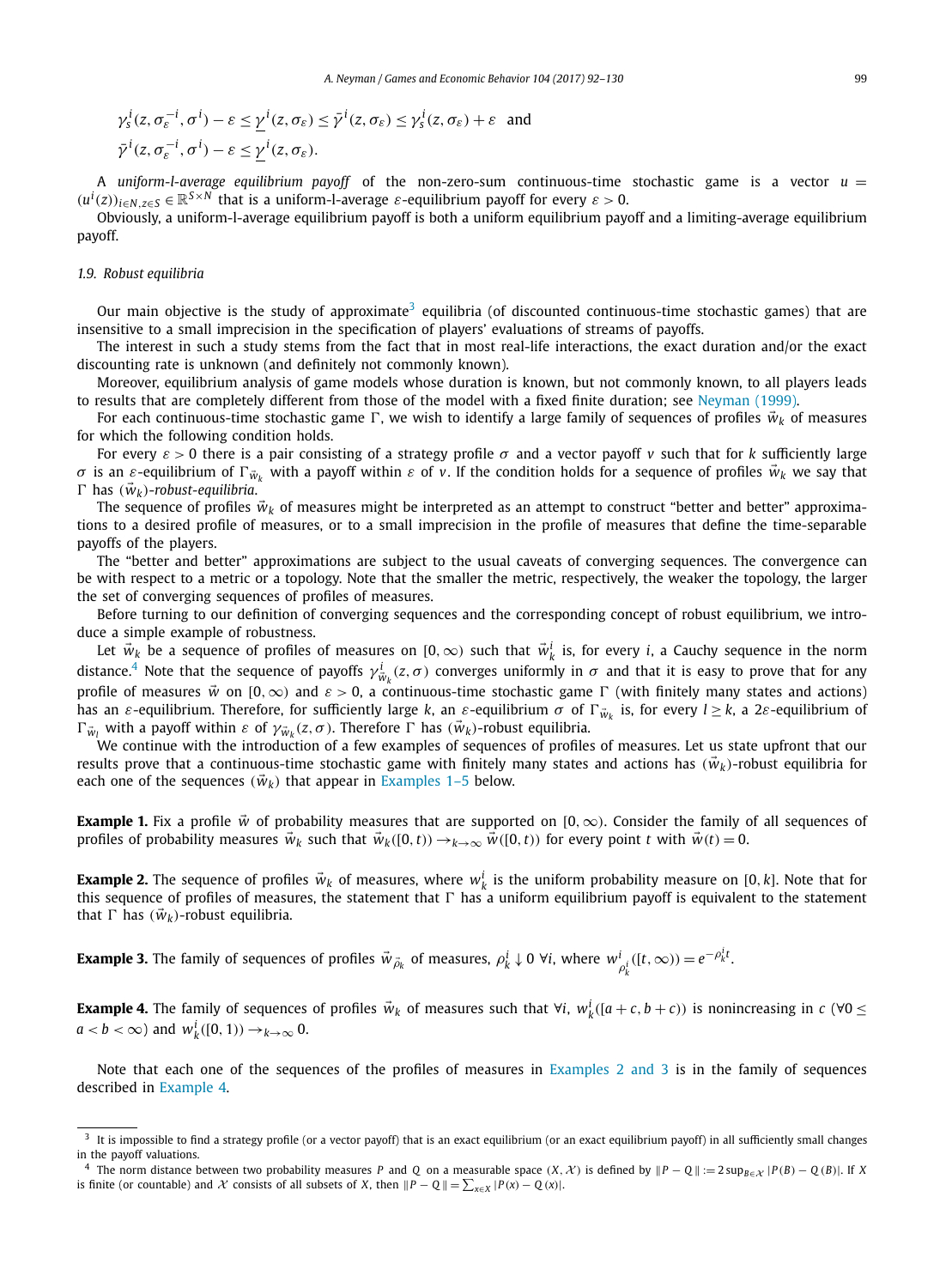**Example 5.** The family of sequences of profiles  $\vec{w}_k$  of measures that are supported on [0, ∞) and such that  $\forall i$ ,  $w_k^i$ ([a + c,  $(b+c)$ ) is nonincreasing in  $c$  ( $\forall 0 \le a < b < \infty$ ) and  $w_k^i([t,\infty)) \to_{k\to\infty} \theta^i e^{-\rho^i t}$ , where  $\vec{\rho}$  is a fixed profile of nonnegative numbers  $\rho^i \geq 0$  and  $\vec{\theta}$  is a fixed profile with  $0 \leq \theta^i \leq 1$ .

Note that each one of the sequences of the profiles of measures in [Example 3](#page-7-0) is in the family of sequences described in Example 5.

Our robustness results will require that the sequence  $\vec{w}_k$  *w*<sup>\*</sup>-converge; i.e., for every continuous function  $[0, \infty] \ni t \mapsto$  $g(t) \in \mathbb{R}$  the integrals  $\int_0^\infty g(t) \, dw_k^{\hat{i}}(t)$  converge as  $\hat{k} \to \infty$ .

In a  $w^*$ -converging sequence of measures  $\vec{w}_k$  on  $[0,\infty)$ , part of the mass of  $w^i_k$  may be pushed to infinity. Therefore, there need not be a profile  $\vec{w}$  of measures on  $[0, \infty)$  that represent the limit.

The limit is represented by a profile  $\vec{w}$  of measures on [0,  $\infty$ ] such that for every player *i* and every continuous function  $g:[0,\infty]\to\mathbb{R}$ , we have  $\int_0^\infty g(t) dw_k^i(t) \to_{k\to\infty} \int_{[0,\infty]} g(t) dw^i(t)$ .

We equip the space of measures *W* on [0*,*∞] with the minimal topology (called the *w*∗-topology) such that for every continuous function  $[0, \infty] \ni t \mapsto f_t$ , the function  $W \ni W \mapsto \int_{[0, \infty]} f_t dw(t)$  is continuous.  $\vec{W} := W^{\vec{N}}$  is equipped with the product topology.

Given  $\vec{w} \in \vec{W}$ , we say that  $\Gamma$  has  $\vec{w}$ -robust equilibria if there is a vector payoff *v* (called a  $\vec{w}$ -time-separable-robust *equilibrium payoff*) such that for every *ε >* 0 there is a strategy profile *σ* (called a *w-robust ε-equilibrium strategy*) and a neighborhood *U* of  $\vec{w}$ , such that for every  $\vec{u} \in U$ ,  $\sigma$  is an *ε*-equilibrium of Γ<sub> $\vec{u}$ </sub> with a payoff within *ε* of *v*.

A discounting measure is a measure  $w \in W$  with  $w([a + c, b + c))$  nonincreasing in  $c \ge 0$  for every  $0 \le a < b < \infty$ . A discounting measure *w* is absolutely continuous on  $(0, \infty)$  with  $\frac{dw}{dt}(t)$  nonincreasing. It may have atoms at 0 and  $\infty$ . Small values of  $w([0,1])/w([0,\infty])$  correspond to valuations of patient players. The space of all discounting measures is denoted by *Wd*.

Given  $\vec{w} \in \vec{W}_d := (W_d)^N$ , we say that  $\Gamma$  has  $\vec{w}$ -discounting-robust equilibria if there is a vector payoff *v* (called a *w-discounting-robust equilibrium payoff*) such that for every *ε >* 0 there is a strategy profile *σ* called a *w-discounting-robust ε*-equilibrium (*strategy*) and a neighborhood *U* of  $\vec{w}$ , such that for every  $\vec{u} \in U \cap \vec{W}_d$ ,  $\sigma$  is an *ε*-equilibrium of  $\Gamma_{\vec{u}}$  with a payoff within *ε* of *v*.

The continuous-time stochastic game  $\Gamma$  has *discounting-robust* equilibria if for every  $\vec{w} \in \vec{W}_d$ ,  $\Gamma$  has  $\vec{w}$ -discounting-robust equilibria.

#### *1.10. The results*

The main result is that every continuous-time stochastic game with finitely many states and actions has discountingrobust equilibria.

The set  $\vec{W}_{d}^1$  of all profiles of probability discounting measures is infinite. However, as it is a compact subset of  $\vec{W}$ , the existence of discounted-robust equilibria implies (and is equivalent to) the following finiteness result.

For every  $\varepsilon > 0$ , there is a finite open cover  $(U_\alpha)_{\alpha \in \mathcal{A}}$  of  $\vec{W}^1_d$ , a finite list of strategy profiles  $(\sigma_\alpha)_{\alpha \in \mathcal{A}}$ , and a finite list of vector payoffs  $(v_\alpha)_{\alpha \in A}$ , such that for every profile of discounting measures  $\vec{w}$  in  $U_\alpha$ ,  $\sigma_\alpha$  is an  $\varepsilon$ -equilibrium of  $\Gamma_{\vec{w}}$  with a payoff within *ε* of *vα*.

The discounting measure can vary among players. Therefore the main result applies also to cases where some of the players are extremely patient (e.g., a government) and other players' patience can vary (e.g., as a function of each player's uncertain life horizon).

The discounting measure of player *i*,  $w^i$ , may have a positive mass at infinity, representing the weight of the discounting measure on the distant future.

If both  $w^i([0,\infty))$  and  $w^i({\{\infty\}})$  are positive, the discounting measure  $w^i$  represents a valuation that is an average of a classical (not necessarily stationary) discounting valuation and a valuation of an extremely patient player.

The existence of  $\vec{w}$ -discounting-robust equilibria, where each discounting measure  $w^i$  is supported on  $\{\infty\}$ , implies the existence of a uniform-l-average equilibrium payoff.

The existence of a uniform (or a limiting-average) equilibrium payoff in any continuous-time stochastic game with finitely many $<sup>5</sup>$  states and actions is in sharp contrast to our knowledge about uniform equilibrium in discrete-time stochastic games,</sup> where it is still unknown whether all discrete-time stochastic games with finitely many states and actions have a uniform (or a limiting-average) equilibrium payoff.

A continuous-time stochastic game with finitely many states and actions need not have a  $\vec{w}$ -robust equilibrium payoff for every  $\vec{w} \in \vec{W}$ . However, if the profile of measures  $\vec{w} \in \vec{W}$  is supported on [0, ∞), then it has a  $\vec{w}$ -robust equilibrium.

Earlier studies of continuous-time stochastic games include [Zachrisson \(1964\),](#page-38-0) Lai and [Tanaka \(1982\),](#page-38-0) and [Guo](#page-38-0) and [Hernandez-Lerma](#page-38-0) (2003, 2005). An important difference between the continuous-time game model of the present paper and those of the other papers is that in the present paper we consider all strategies in the continuous-time game, while each one of the other papers confines the strategy space to a subclass of all strategies.

<sup>&</sup>lt;sup>5</sup> The assumption of finitely many states is essential even in the case of a single player; see, e.g., Neyman (2003b, [Section 1.4\).](#page-38-0) The assumption of finitely many actions is essential even in the two-person zero-sum case with finitely many states; see [Vigeral \(2012\).](#page-38-0)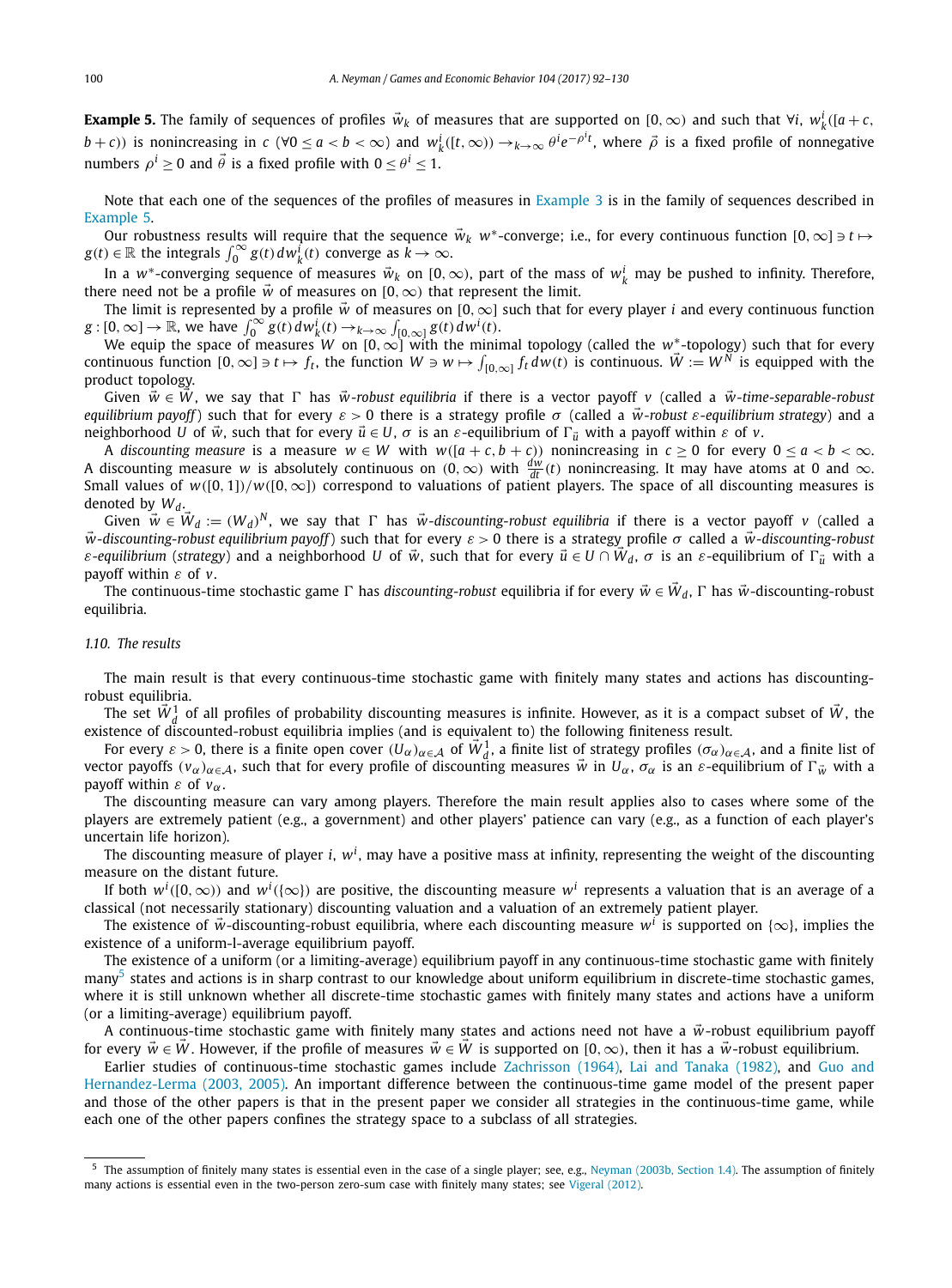On the other hand, the present paper focuses on the model with finitely many states and actions, while the earlier papers include also more general action and state spaces. Below, we briefly mention the contributions of the above-mentioned papers to continuous-time stochastic games with finitely many states and actions.

[Zachrisson \(1964\)](#page-38-0) studies two-person zero-sum finite-horizon stochastic games with a terminal payoff, where players are confined to Markov strategies, and proves the existence of the value and optimal strategies.

Lai and [Tanaka \(1982\)](#page-38-0) study non-zero-sum discounted games, where players are confined to Markov strategies, and prove the existence of stationary equilibria.

Guo and [Hernandez-Lerma \(2003\)](#page-38-0) study a subclass of two-person zero-sum stochastic games with the average payoff criterion, where players are confined to continuous Markov strategies (see Section 2.1 for the definition), and prove the existence of the value and optimal strategies.

Guo and [Hernandez-Lerma \(2005\)](#page-38-0) study two-person non-zero-sum discounted stochastic games, where players are confined to continuous<sup>6</sup> Markov strategies, and prove the existence of stationary equilibria.

For completeness, we derive the existence of stationary equilibrium in the continuous-time non-zero-sum discounted stochastic game (without the restriction to continuous Markov strategies and more generally without the restriction to (memoryless) Markov strategies).

#### **2. The model**

A *continuous-time stochastic game* (with finitely many states and actions) is defined by: a finite set of players *N*; a finite set of states *S*; for each  $z \in S$  and each player  $i \in N$  a finite set of actions  $A^i(z)$ ; a (vector-valued) payoff function  $g: A \to \mathbb{R}^N$ , where  $A = \{(z, a) : a \in A(z)\}$  and  $A(z) = x_{i \in N} A^{i}(z)$ ; and for each  $z' \neq z \in S$  and  $a \in A(z)$  a real-valued transition rate  $\mu(z', z, a) \geq 0$ . The *i*-th component of *g* is denoted by  $g^i$ .

For notational convenience we set  $A^i=\cup_{z\in S}A^i(z)$  and  $A=\times_{i\in N}A^i$ . The *i*-th coordinate,  $i\in N$ , of  $a\in A(z)$  is denoted by *a<sup>i</sup>* .

The set  $A^i(z)$  represents the set of feasible actions of player  $i$  when the state is  $z.$  An element  $a\in A(z),$   $a=(a^i)_{i\in N}$  with  $a^{i} \in A^{i}(z)$ , is called an *action profile*.

The interpretation of the payoff function and of the transition rates is that when the state is  $z \in S$  and players play the action profile  $a \in A(z)$  during the infinitesimal time dt, then the payoff to player i is  $g^i(z, a)$ dt and the state moves to state  $z' \neq z$  with probability  $\mu(z', z, a)dt$  and stays in state z with probability  $1 + \mu(z, z, a)dt$ , where  $\mu(z, z, a) := -\sum_{z' \neq z} \mu(z', z, a).$ j

A pure play of the continuous-time stochastic game is a measurable function  $h:[0,\infty) \to S \times A$ ,  $t \mapsto h(t) = (z_t, a_t)$ , with  $a_t \in A(z_t)$ , and  $t \mapsto z_t$  right continuous.

A pure play *h* is identified with a pair of functions  $h^S$ :  $[0, \infty) \to S$ , which is the restriction of *h* to the first coordinate, and  $h^A$ :  $[0, \infty) \rightarrow A$ , which is the restriction of *h* to the second coordinate.

Given a pure play *h* we define  $h_t$  as the restriction of the first coordinate of *h* to the time interval [0,*t*] and the restriction of the second coordinate to [0, t).  $h_t$  is identified with the pair  $(h_{[0,t]}^S,h_{[0,t)}^A)$ , where  $h_{[0,t]}^S$  is the restriction of  $h^S$  to the time interval [0,*t*] and  $h^A_{[0,t)}$  is the restriction of  $h^A$  to the time interval [0,*t*)

The unnormalized, respectively, normalized,  $\rho$ -discounted payoff ( $\rho > 0$ ) of a pure play *h* is  $\int_0^\infty e^{-\rho t} g(z_t, a_t) dt$ , respectively,  $\rho \int_0^\infty e^{-\rho t} g(z_t,a_t) dt$ . The s-horizon normalized payoff of a pure play<sup>7</sup> h is  $\frac{1}{s} \int_0^s g(z_t,a_t) dt$ .

A play of the continuous-time stochastic game is a (measurable) function  $h:[0,\infty)\to S\times\Delta(A)$ ,  $t\mapsto h(t)=(z_t,x_t)$ , with  $x_t \in \Delta(A(z_t))$ , where  $\Delta(*)$  denotes all probabilities on the set  $*$ .

Given a play *h* we define *ht*, as we did for the pure play, i.e., as the restriction of the first coordinate of *h* to the time interval [0*,t*] and the restriction of the second coordinate to [0*,t)*.

The  $\rho$ -discounted payoff of a play h is  $\int_0^\infty e^{-\rho t} g(z_t, x_t) dt$ , where  $g(z, x) = \sum_{a \in A(z)} x(a) g(z, a)$  is the linear extension of g. The *s*-horizon normalized payoff of a play *h* is  $\frac{1}{s} \int_0^s g(z_t, x_t) dt$ .

#### *2.1. Strategies in continuous-time games*

In this section we define and discuss several classes of strategies: stationary strategies, Markov strategies, discretimized strategies, and general strategies.

Each one of these classes of strategies is a proper subclass of the next one in the list. In each equilibrium existence result we desire that the equilibrium strategies be as simple as possible.

 $6$  The confinement there is more severe, as it requires the strategy of a player to be a Markov strategy such that for any Markov strategy of the other player the transition rates are continuous. See Guo and [Hernandez-Lerma](#page-38-0) (2005, Definition 3.1). However, unless the game is degenerate, there are no such strategies. Nevertheless, the proofs there hold also for continuous Markov strategies.

<sup>&</sup>lt;sup>7</sup> Much of the theory developed remains intact even if the integral  $\int_a^b f(t) dt$  of a real-valued bounded function  $f$  refers to a fixed monotonic linear functional (on the space of real-valued bounded functions), with  $\int_a^b C dt = C(b-a)$  and  $\int_a^c f dt = \int_a^b f dt + \int_b^c f dt$  for all  $0 \le a, b, c$ . This defines the discounted and *s*-horizon payoffs over all plays, not necessarily measurable ones.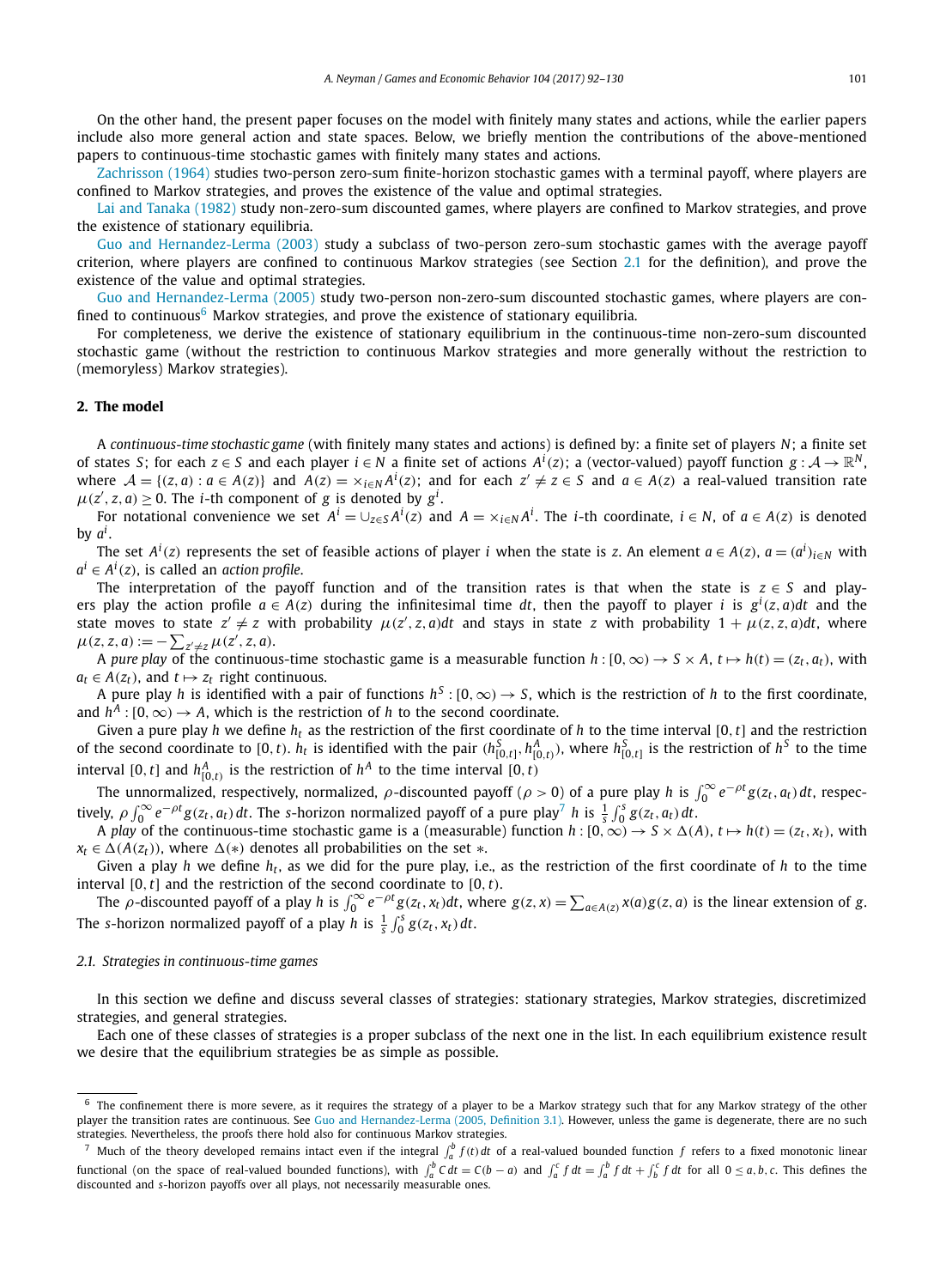<span id="page-10-0"></span>However, one has to recall that the equilibrium strategy profile should be such that there is no unilateral beneficial deviation, and a player can deviate to any general strategy. Therefore, an equilibrium strategy profile need be such that, in particular, any unilateral deviation to a general strategy yields a strategy profile that defines a probability distribution on plays.

#### *2.1.1. Markov strategies*

Let  $X^i(z)$ ,  $X(z)$ ,  $X^i$ , and X denote all probability distributions over  $A^i(z)$ ,  $A(z)$ ,  $A^i$ , and A, respectively.

A Markov strategy of player i is defined by a measurable function  $\sigma^i: S\times [0,\infty)\to X^i$  with  $\sigma^i(z,t)\in X^i(z)$ . A profile  $\sigma$  of Markov strategies  $(\sigma^i)_{i\in\mathbb{N}}$  defines a Markov strategy profile  $\sigma:S\times[0,\infty)\to X$  with  $\sigma(z,t)\in X(z)$  by  $\sigma(z,t)[a]=$  $\prod_{i \in \mathbb{N}} \sigma^i(z, t) [a^i]$ .

A Markov correlated strategy is defined by a measurable function  $\sigma: S \times [0, \infty) \to X$  with  $\sigma(z, t) \in X(z)$ . Note that a profile of Markov strategies is a special case of a Markov correlated strategy.

A Markov strategy *σ <sup>i</sup>* of player *i* is *continuous* if *σ <sup>i</sup> (z,t)* is continuous in *t*. Similarly, a Markov correlated strategy *σ* is *continuous* if  $\sigma(z, t)$  is continuous in *t*.

A *stationary* strategy of player *i* is a Markov strategy  $\sigma^i$  where  $\sigma^i(z,t)$  is independent of *t*.

A profile *σ* of Markov strategies, or more generally, a Markov correlated strategy *σ* , and an initial state *z*<sup>0</sup> define on the space of right-continuous functions  $t \mapsto z_t \in S$  a unique probability distribution  $P_\sigma$  that for every  $z \neq z_t$  satisfies the equality

$$
P_{\sigma}(z_{t+\delta}=z \mid h_t) = \int\limits_t^{t+\delta} \mu(z, z_t, \sigma(z_t, s)) ds + o(\delta), \tag{2}
$$

 $\mu(z', z, x) := \sum_{a \in A} \mu(z', z, a)x(a).$ 

This unique distribution is supported on the space  $H^S$  of all functions  $t \mapsto z_t$  that have left limits and are right continuous at every  $t \ge 0$ . (The fact that with  $P_\sigma$  probability 1, the function  $t \mapsto z_t$  has left and right limits at any *t* follows from condition (2) and the right continuity follows from our assumption.)

In order to define the probability  $P_\sigma$  on the space of right continuous functions  $t \mapsto z_t$ , it suffices to define the distribution of  $(s_k, z_{s_k})_{k \geq 0}$  where  $s_k$  is the time of the *k*-th state change.

Conditional on  $(s_\ell, z_{s_\ell})_{\ell \leq k}$  the distribution of  $s_{k+1} - s_k$  is given by

$$
P_{\sigma}(s_{k+1} - s_k \ge a \mid (s_{\ell}, z_{s_{\ell}})_{\ell \le k}) = e^{\int_{s_k}^{s_k + a} \mu(z_{s_k}, z_{s_k}, \sigma(z_{s_k}, s)) ds} \text{ for } a \ge 0,
$$

and (using the Lebesgue density theorem) conditional on  $(s_\ell)_{\ell \leq k+1}$  and  $(z_{s_\ell})_{\ell \leq k}$ , the distribution of  $z_{s_{k+1}}$  is given by

$$
P_{\sigma}(z_{s_{k+1}}=z\mid (s_{\ell})_{\ell\leq k+1}, (z_{s_{\ell}})_{\ell\leq k})=\frac{-\mu(z, z_{s_k}, \sigma(z_{s_k}, s_{k+1}))}{\mu(z_{s_k}, z_{s_k}, \sigma(z_{s_k}, s_{k+1}))}
$$
 a.e.

The space of mixed strategies that are mixtures of Markov strategies depends on the measurable structure on the space of Markov strategies. Obviously, there are many measurable structures on the space of Markov strategies. One of them is derived from the minimal topology for which, for every real-valued continuous function *f* on  $S \times X^i$  and all  $0 \le a < b < \infty$ , the function  $\sigma^i \mapsto \int_a^b f(z, \sigma^i(z, t)) dt$  is continuous.

*2.1.2. Discretimized strategies*

Fix a strictly increasing sequence of times  $\mathcal{T} = (t_k)_{k \geq 0}$  with  $t_0 = 0$  and  $\mathbb{R} \ni t_k \to \infty$  as  $k \to \infty$ .

A  $\mathcal T$ -discretimized strategy of player  $i$  specifies for each  $k$  and  $h_{t_k} \in H_{t_k}$  a function  $\sigma^i_{h_{t_k}}: S \times [t_k, t_{k+1}) \to X^i$  with  $\sigma^i_{h_{t_k}}(z,t) \in$ *Xi (z)*.

The interpretation of this description of  $\sigma^i$  is that at time  $t_k \le t < t_{k+1}$  the strategy  $\sigma^i$  selects an action  $\sigma^i_{h_{t_k}}(z_t,t) \in X^i(z)$ as a function of the state  $z_t$  at time  $t$  and the history of play  $h_{t_k} \in H_{t_k}$  up to time  $t_k$ .

A profile  $\sigma=(\sigma^i)_{i\in N}$  of  $\mathcal T$ -discretimized strategies defines for each k and  $h_{t_k}\in H_{t_k}$  a function  $\sigma_{h_{t_k}}:S\times[t_k,t_{k+1})\to X$ with  $\sigma_{h_{t_k}}(z,t):=\otimes_{i\in N}\sigma_{h_{t_k}}^i(z,t)\in\times_{i\in N}X^i(z)\subset X(z)$  (where  $\otimes$  stands for the product of measures).

A T-discretimized correlated strategy specifies for each k and  $h_{t_k} \in H_{t_k}$  a function  $\sigma_{h_{t_k}}$ :  $S \times [t_k, t_{k+1}) \to X$  with  $\sigma_{h_{t_k}}(z, t) \in$  $X(z)$ . Note that a profile of  $\mathcal T$ -discretimized strategies is a special case of a  $\mathcal T$ -discretimized correlated strategy.

A T-discretimized correlated strategy (with suitable measurability assumptions) defines (for each initial state  $z_0$ ) a (unique) probability distribution  $P_{\sigma}$  on plays (with right continuous state function  $t \mapsto z_t$ ) such that for  $t_k \le t < t_{k+1}$  and *z* ∈ *S*,

$$
x_t = \sigma_{h_{t_k}}(z_t, t) \quad \text{and} \tag{3}
$$

$$
P_{\sigma}(z_{t+\delta}=z \mid h_{t}) = 1_{z=z_{t}} + \int_{t}^{z_{t}} \mu(z, z_{t}, \sigma_{h_{t_{k}}}(z_{t}, s)) ds + o(\delta), \qquad (4)
$$

where  $1_{z=z_t} = 1$  if  $z = z_t$ , and  $1_{z=z_t} = 0$  if  $z \neq z_t$ .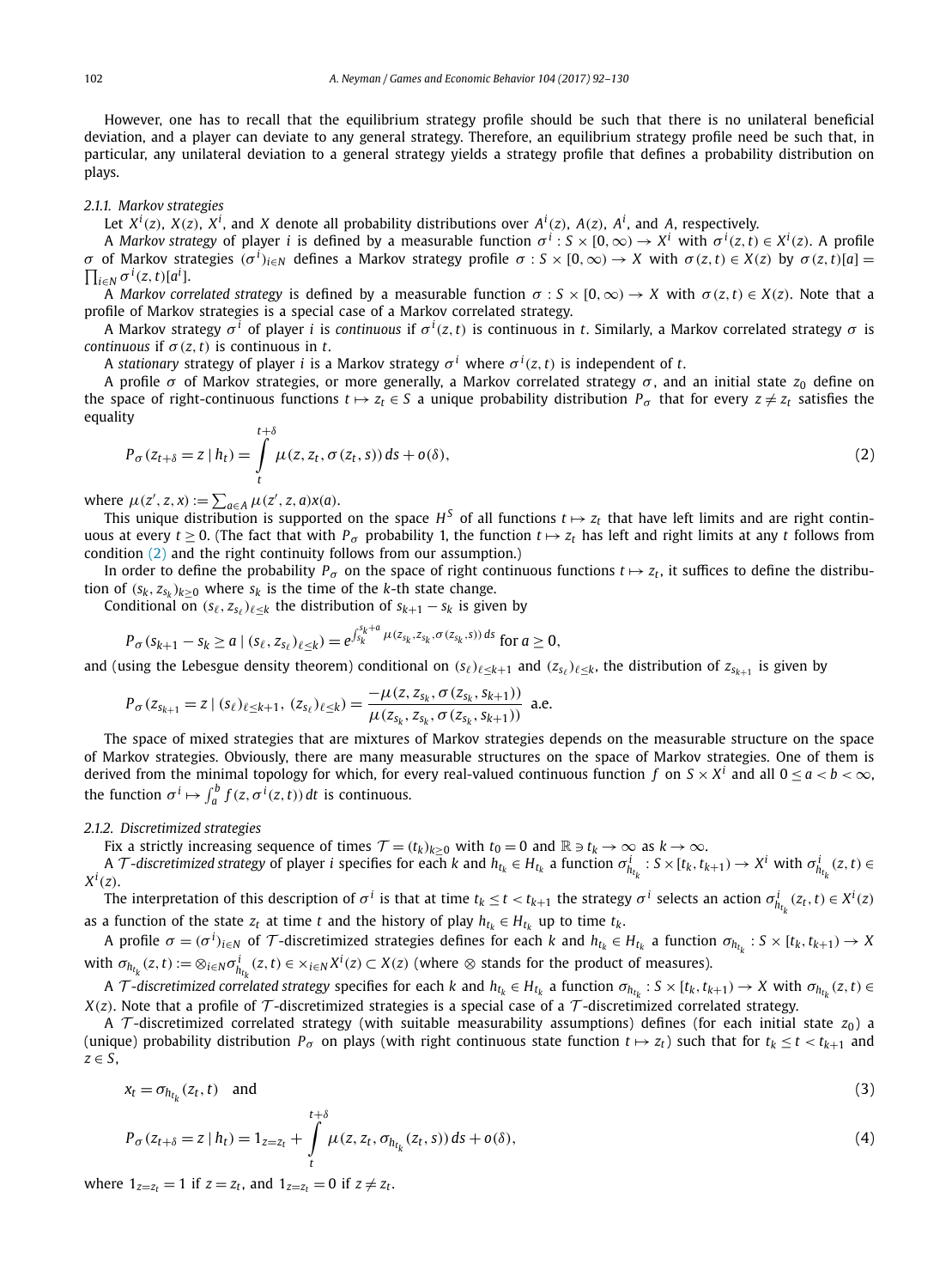In all our results, the profile of equilibrium strategies will be a profile of  $\tau$ -discretimized strategies (and recall that  $\tau$  is a sequence of real numbers).

However, a deviation of a player (even in the single-player case) need not be a  $T^*$ -discretimized strategy with  $T^*$  being a sequence of real numbers.

For example, the strategy that for  $t \geq s_1$  plays one action  $a_t=a$ , and for  $t < s_1$  plays another action  $a_t=b\neq a$ , is not a T-discretimized strategy w.r.t. a strictly increasing sequence  $T = (t_k)_{k \geq 0}$  of real numbers.

Let us show, informally, that a profile of strategies that is obtained by a unilateral deviation from a profile of  $\tau$ -discretimized strategies defines a unique probability on plays.

The derivation is not formal as we have not yet introduced the definition of general strategies. However, aside from the needed suitable measurability assumptions, the general form of the behavior of a strategy of player *i* when confronted with  $\tau$ -discretimized strategies of the other players should be clear.

Following our definition (in the next section) of general strategies, it will be clear that the assumed behavior of a general unilateral deviation holds for any general strategy, and therefore, with the suitable measurability assumptions, the informal arguments below turn into a formal proof.

Let  $\sigma$  be a profile of  $\mathcal{T}$ -discretimized strategies, where  $\mathcal{T} = (t_k)_{k>0}$  is an increasing sequence of real numbers with  $t_0 = 0$ and  $t_k \rightarrow k \rightarrow \infty$   $\infty$ .

Let  $s_0 = 0$  and let  $s_l$  be the time of the *l*-th state change. If there are fewer than *l* state changes then  $s_l = \infty$ . Note that  $s_l$  is a function of the play.

Define  $t^l_k = s_l \vee (s_{l+1} \wedge t_k)$ , where  $a \vee b$  stands for  $\max(a, b)$  and  $a \wedge b$  stands for  $\min(a, b)$ . Note that  $s_l \leq t^l_k \leq s_{l+1}$  and  $t_k^l \rightarrow k \rightarrow \infty$   $s_{l+1}$ .

Assume that player *i* is deviating to a strategy  $\tau^i$ . By induction on *l* assume that the distribution of  $h_{s_l}$  is uniquely defined by the strategy profile  $(\sigma^{-i},\tau^i)$ . We will show that this assumption implies that the distribution of  $h_{s_{l+1}}$  is uniquely defined.

The first step shows that for  $s_l \le t < s_{l+1}$ , the action profile  $x_t$  is a well-defined function of  $h_{s_l}$  and the strategy profile  $(\sigma^{-i}, \tau^i)$ .

For any  $j\neq i$ , the strategy  $\sigma^j$  is a  $\mathcal{T}=(t_k)_{k\geq 0}$ -discretimized strategy. Therefore, for any  $t_k^l\leq t< t_{k+1}^l,$   $x_t^j$  is well defined as a function of  $h_{t^l_\nu}$  and  $\sigma^j.$ 

Therefore, for any  $t_k^l \le t < t_{k+1}^l$ ,  $x_t^{-i} = (x_t^j)_{j \ne i}$  is well defined as a function of  $h_{t_k^l}$  and  $\sigma^{-i} = (\sigma^j)_{j \ne i}$ .

As  $x_t^{-i}$  is well defined for all  $t_k' \le t < t_{k+1}'$  as a function of  $h_{t_k'}$  and  $\sigma^{-i}$ , player  $i$  does not learn any new information from the actions  $x_t^{-i}$ ,  $t_k^l \le t < t_{k+1}^l$ . Therefore, (given  $\sigma^{-i}$ ) the action of player  $i$  at time  $t_k^l \le t < t_{k+1}^l$ ,  $x_t^i$ , which is defined by  $\tau^i$ , is a function of  $h_{t_\nu^l}.$ 

Therefore, for any  $t_k^l \le t < t_{k+1}^l$ , the action profile  $x_t$  is for all  $t_k^l \le t < t_{k+1}^l$  a well-defined function of  $h_{t_k^l}$  and the strategy profile  $(\sigma^{-i}, \tau^i)$ .

By induction on *k*, the action profile  $x_t$  is defined for every  $s_l \le t < s_{l+1}$  as a function of  $h_{s_l}$  and the strategy profile  $(\sigma^{-i}, \tau^i)$ .

For  $s_l\leq t$ , we denote by  $x_{l,t}$  the action profile defined by the strategy profile  $(\sigma^{-i},\tau^i)$  at time  $t$  conditional on  $s_{l+1}>t.$ Note that the action profile  $x_{l,t}$  is a well-defined function of  $h_{s_l}$  and the strategy profile  $(\sigma^{-i},\tau^i).$ 

This enables us to define the action profile  $x_t$  at time  $s_l \le t < s_{l+1}$  and the conditional distribution of  $(s_{l+1}, z_{s_{l+1}})$  as a function of  $h_{s_l}$  and the strategy profile  $\hat{\sigma} := (\sigma^{-i}, \tau^i)$ , as follows.

For  $s_l \le t < s_{l+1}$ ,

$$
x_t = x_{l,t},\tag{5}
$$

$$
P_{\hat{\sigma}}(s_{l+1} \ge s_l + \theta \mid h_{s_l}) = e^{\int_{s_l}^{s_l + \tau} \mu(z_{s_l}, z_{s_l}, x_{l,t}) dt}, \tag{6}
$$

and (using the Lebesgue density theorem) for  $z' \neq z_{s_l}$ ,

*sl*+*<sup>θ</sup>*

$$
P_{\hat{\sigma}}(z_{s_{l+1}} = z' \mid h_{s_l}, s_{l+1}) = \frac{-\mu(z', z_{s_l}, x_{l, s_{l+1}})}{\mu(z', z', x_{l, s_{l+1}})} \text{ a.e.}
$$
\n
$$
(7)
$$

By induction on *l* we deduce, using Tulcea's extension theorem (see, e.g., Strook and Varadhan, 2006, [Theorem 1.1.9\)](#page-38-0), that the strategy profile  $(\sigma^{-i},\tau^i)$  defines a unique probability distribution on plays.

#### *2.1.3. General strategies*

The space of all plays is denoted by H. The space of all (measurable) functions  $h:[0,\infty)\to h(t)=(z_t,x_t^{-i}),$  with  $x_t^{-i}\in$  $\Delta$ (×*N*∋ $j \neq i$ *A*<sup>*j*</sup>) and  $z_t$  ∈ *S*, is denoted by *H*<sup>−*i*</sup>.

A strategy  $\sigma^i$  of player i is a (measurable) function  $\sigma^i:H^{-i}\times[0,\infty)\to X^i$  with  $\sigma^i(h,t)\in X^i(z_t)$  and such that for all triples  $(h', h, t) \in H^{-i} \times H^{-i} \times [0, \infty)$  with  $h'_t = h_t$  we have  $\sigma^i(h, t) = \sigma^i(h', t)$ . This last condition asserts that a player cannot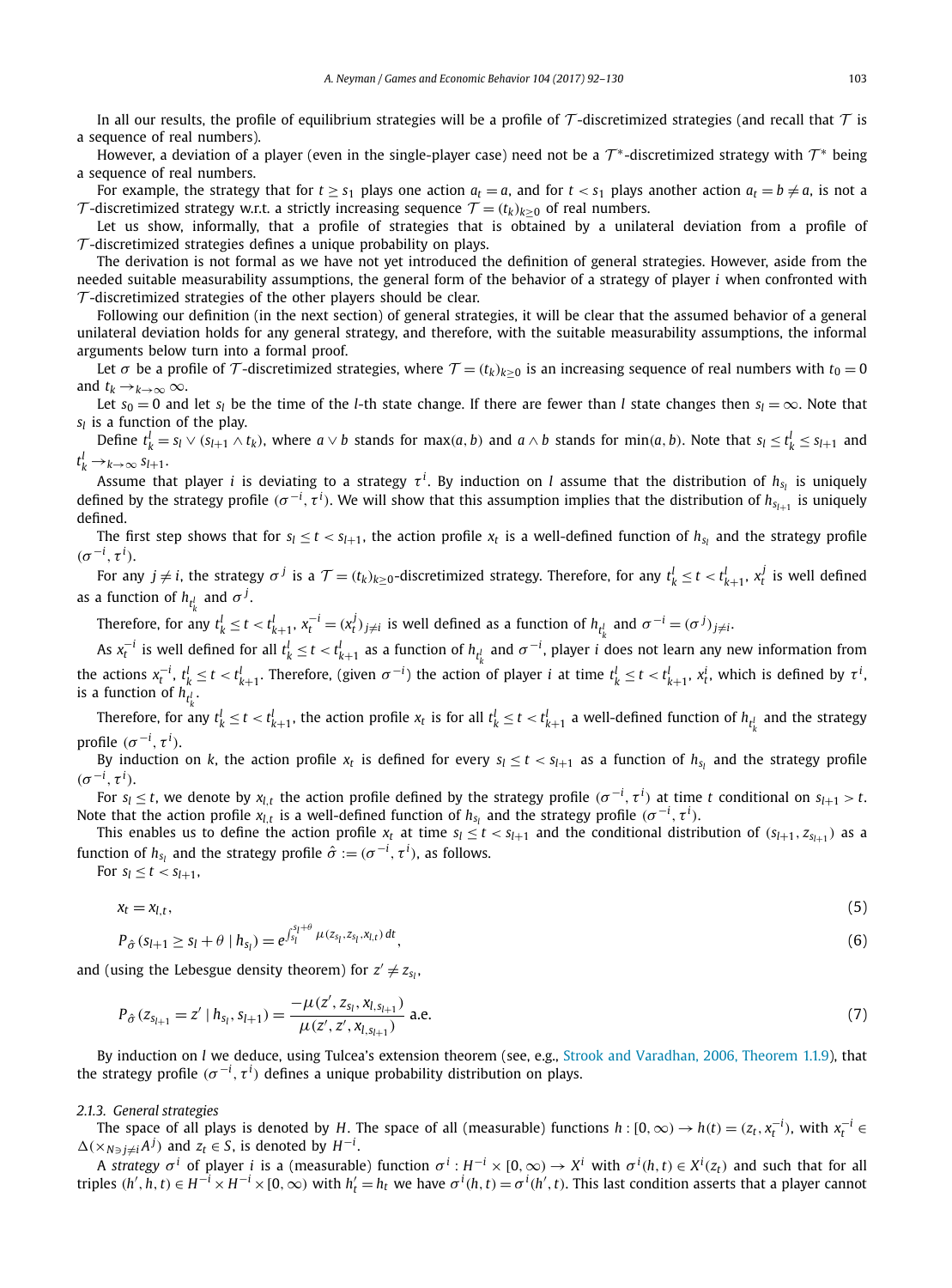<span id="page-12-0"></span>decide his current mixed action based on future events. Note that a discretimized strategy is a special case of a (general) strategy.

A play  $h\in H$  is compatible with the strategy profile  $\sigma=(\sigma^i)_{i\in N}$  if  $x^i_t=\sigma^i(h^{-i},t)$  for every  $t\geq 0$ .

A correlated strategy  $\sigma$  is a (measurable) function  $\sigma: H^S \times [0, \infty) \to X$  with  $\sigma(h, t) \in X(z_t)$  and such that for all triples  $((z'_s)_{s\geq0}, (z_s)_{s\geq0}, t) \in H^S \times H^S \times [0, \infty)$  with  $z'_s = z_s$   $\forall s \leq t$  we have  $\sigma((z_s)_{s\geq0}, t) = \sigma((z'_s)_{s\geq0}, t)$ .

A play  $h = ((z_s)_{s>0}, (x_s)_{s>0}) \in H$  is compatible with the correlated strategy  $\sigma$  if  $x_t = \sigma((z_s)_{s>0}, t)$  for every  $t \ge 0$ .

A profile of strategies need not define unambiguously a probability distribution over plays; see, e.g., Proposition 1.

An admissible profile of strategies  $\sigma=(\sigma^i)_{i\in N}$  is a strategy profile  $\sigma$  such that for every player  $i$  and every strategy  $\tau^i$ of player *i* the strategy profile  $(\sigma^{-i}, \tau^i)$  defines a (unique and thus unambiguously) probability distribution  $P_{\sigma^{-i}, \tau^i}$  on plays (with right continuous state function  $t \mapsto z_t$ ).

Throughout, we have used measurability assumptions in our definitions. The meaning of a play and of a strategy depends on the *σ* -algebras that define measurability. However, we skipped the spelling out of the *σ* -algebras for the following reason.

The space of measurable functions from a measurable space  $(X, \mathcal{X})$  to a measurable space  $(Y, \mathcal{Y})$  is monotonic increasing in  $X$  (namely, for each fixed space X and measurable space  $(Y, Y)$ , the larger the  $\sigma$ -algebra  $X$ , the larger is the space of measurable functions from the measurable space  $(X, X)$  to the measurable space  $(Y, Y)$ ) and monotonic decreasing in  $Y$ .

In constructing a strategy profile in an existence result, it is desirable that this strategy be in a space of strategies whose meaning, implementation, and interpretation are as simple as possible. To this end, we wish to take a minimal reasonable *σ* -algebra on the space of plays in the domain of a strategy, and a maximal reasonable *σ* -algebra in the image of a strategy.

On the other hand, when we wish to demonstrate that there are no unilateral beneficial deviations, it is desirable to demonstrate it for the most general deviation. To this end, we wish to take a maximal reasonable *σ* -algebra on the space of plays in the domain of a strategy, and a minimal reasonable  $\sigma$ -algebra on the image of a strategy.

#### *2.2. Discussion of strategies*

The realization of an increasing sequence of real numbers is a well-ordered subset of the reals. This enables us to define unambiguously the distribution on plays that is defined by a profile of strategies that is obtained by a unilateral deviation from a profile of discretimized strategies.

In this section we illustrate the difficulties that arise when the set of decision times is not well ordered.

#### *2.2.1. Prelude: the set-theoretic setup*

Consider a totally ordered set T. For every element  $t \in T$  let  $\mathcal{P}_t := \{t' \in T : t' < t\}$ . Fix a set A with at least two elements. If we interpret the set  $\mathcal T$  as the set of action times, and *A* as the set of single-stage action profiles, then a *play* is an element  $h \in A^{\mathcal{T}}$ , and the value of *h* at time *t*, *h*(*t*), is interpreted as the action profile at time *t*. A history of play up to (and not including) time *t* is an element  $A^{\mathcal{P}_t}$ , and given a play *h* we denote by  $h_t$  its restriction to  $A^{\mathcal{P}_t}$ . A *local pure strategy profile σ* is a list of functions  $σ_t$ :  $A^P_t$  →  $A$ ,  $t$  ∈  $T$ . The *integral* of a local pure strategy profile *σ* is the set of all plays *h* such that  $h(t) = \sigma_t(h_t)$  for every *t*. A local pure strategy profile is *integrable* if its integral is nonempty; i.e., there is at least one play  $h \in A^{\mathcal{T}}$  such that for every  $t \in \mathcal{T}$  we have  $h(t) = \sigma_t(h_t)$ .

The following simple proposition demonstrates that when the set of times is not well ordered then there are local strategies that are not integrable, and there are local strategies whose integral contains more than one element. On the other hand, if the set of times is well ordered, the integral contains a single element.

**Proposition 1.** The following conditions are equivalent: 1) every local pure strategy profile  $\sigma$  is integrable, 2) the set of times  $\tau$  is well *ordered, and 3) the integral of every local pure strategy contains at most one element.*

**Proof.** Assume that  $\mathcal T$  is well ordered. We define for every  $t \in \mathcal T$  the action profile  $h(t)$  by transfinite induction: (1) for the first element  $t^*$  of  $\mathcal{T}$ ,  $h_{t^*} = \emptyset$  and therefore we set  $h(t^*) = \sigma_{t^*}(\emptyset)$ ; (2) if  $h(t')$  has been defined for every  $t' < t$ , then  $h_t$ has been defined and we set  $h(t) = \sigma_t(h_t)$ . As T is well ordered the action profile  $h(t)$  is defined uniquely for every  $t \in T$ . Therefore, the play *h* is the unique element in the integral of *σ* .

If T is not well ordered, there is an infinite decreasing sequence  $t_1 > t_2 > ...$  of times in T. Let a, b be two distinct elements of A. Define the local pure strategy profile  $\sigma$  by  $\sigma_t(*) = a$  if  $t \notin \{t_i : j \ge 1\}$ ,  $\sigma_{t_i}(h_{t_i}) = b$  if  $\limsup_{k \to \infty} |\{i \le j \le 1\}|$  $i + k : h(t_j) = a$ ]/ $k \ge 1/2$ , and  $\sigma_{t_i}(h_{t_i}) = a$  if  $\limsup_{k \to \infty} |\{i < j \le i + k : h(t_j) = a\}|/k < 1/2$ . Note that for every play h,  $\limsup_{k\to\infty}$   $|\{i < j \le i + k : h(t_j) = a\}|/k$  is independent of i. Therefore, if h is in the integral of  $\sigma$ ,  $h(t_i)$  is a constant and  $\sigma_{t_i}(h_{t_i}) \neq h(t_i)$ , contradicting the local definition of  $\sigma$ .

Define the local pure strategy  $\tau$  by  $\tau_{t_i}(h_{t_i}) = b$  if  $|\{j : i < j \text{ and } h(t_j) = a\}| < \infty$ , and  $\tau_t(*) = a$  otherwise. The play that plays *a* everywhere, and the play that plays *b* at time  $t = t_j$ ,  $j \ge 1$ , and *a* elsewhere, i.e., at times  $t \notin \{t_j : j \ge 1\}$ , are in the integral of  $\tau$ .  $\Box$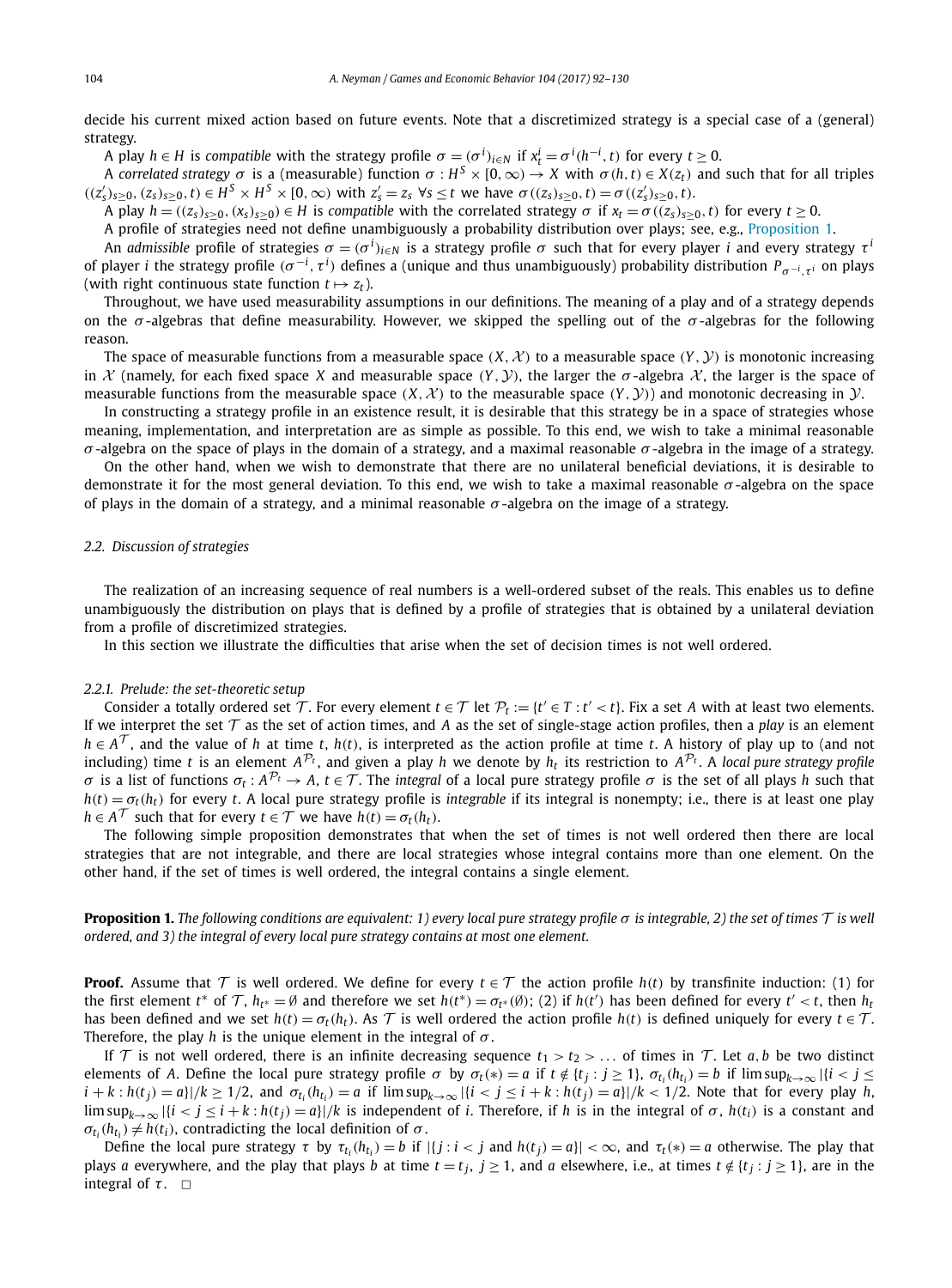A *delayed local pure strategy profile* is a local strategy  $\sigma$  such that there is a well-ordered<sup>8</sup> subset  $\mathcal{T}^*$  of  $\mathcal{T}$  such that for every *t* ∈  $\mathcal T$  that is not a maximal element of  $\mathcal T$  there is  $t^* \in \mathcal T^*$  such that  $t^* \leq t < \bar t^*$ , where  $\bar t^*$  is the least element in  $\mathcal T^*$ that is  $> t^*$ , and for  $t^* \le t < \overline{t}^*$  we have

$$
\sigma_t(h_t) = \sigma_t(h'_t) \text{ whenever } h_{t^*} = h'_{t^*}.
$$

**Proposition 2.** A delayed local pure strategy profile is integrable and its integral contains a unique element.

**Proof.** The restriction of the function *h*(*t*) to the interval  $t^* \le t < \overline{t}^*$  is defined by transfinite induction on  $t^* \in \mathcal{T}^*$ .  $\Box$ 

Proposition 2 is standard and classical, and is used in the theory of differential games, when the set of decision times  $\mathcal T$ is either a finite interval [0, *T*] or the nonnegative real numbers  $[0, \infty)$ .

#### *2.3. Strategies that observe and select mixed actions*

In discrete-time games with perfect monitoring we focus on strategies that observe the pure past actions and select a pure action. Below we discuss our choice of the model, where players observe past mixed actions and strategies select mixed actions as a function of past observed variables.

These assumptions are conceptually innocuous in the case where each player is a continuum of agents and the observable variables are the statistics of actions of the continuum of agents. In the continuous-time model, we find these assumptions natural even in the case where each player represents a single decision maker. This is motivated in part by the limitations on the players' perception.

The perception of players is not without limitation. A person watching a sequence of blue and yellow pictures will be unable to tell the exact times when the blue ones were presented if the switching rate crosses some threshold. In fact, he will observe a greenish picture, and the greenness will change as a function of the fraction of time in which the blue pictures were presented. It is therefore desirable to model the observation of the past by the observation of time averages of pure actions, and time averages of pure actions correspond to mixed actions. Given this limitation on perception, it is also natural to model the interaction by assuming that the players select mixed actions.

These assumptions – of observing and selecting mixed actions – are also technically convenient. They result in a tractable analytic model. In addition, the analysis of this analytic model leads to analogous results in the asymptotic theory of discrete-time stochastic games with short-stage durations and in the (discretimized approach to) continuous-time stochastic games where players are subject to a short delay in observing other players' actions; see [Neyman](#page-38-0) (2012, 2013).

#### **3. Non-zero-sum continuous-time stochastic games**

#### *3.1. Useful inequalities*

Fix a continuous-time stochastic game  $\Gamma = \langle N, S, A, g, \mu \rangle$ . In this section we introduce several inequalities that are often used in the paper.

Recall that  $H^S$  is the space of all functions  $t \mapsto z_t \in S$  that are right continuous and have left limits everywhere. Let  $\mathcal{H}^S_t$ , respectively,  $H^S$ , be the  $\sigma$ -algebra of subsets of  $H^S$  that is generated by all the *S*-valued random variables  $z_s$ ,  $s < t$ , respectively,  $s < \infty$ .

The concept of a  $\mathcal T$ -discretimized strategy with respect to an increasing sequence of real numbers, which was defined earlier, extends naturally to the case where  $\mathcal T$  is an increasing sequence of  $(\mathcal{H}_t^S)_{t\geq 0}$ -stopping times.

Fix a strictly increasing sequence of  $(H_t^S)_{t\geq 0}$ -stopping times  $\mathcal{T} = (t_k)_{k\geq 0}$  with  $t_0 = 0$  and  $t_k \to \infty$  as  $k \to \infty$ .

A special case of interest is where  $\mathcal{T} = (s_k)_{k \geq 0}$ , where  $s_0 = 0$  and  $s_k \leq \infty$  is the time of the *k*-th state change.

In Section [2.1.2](#page-10-0) we showed that if  $\sigma$  is a profile of T-discretimized strategies, where  $\tau$  is an increasing sequence of real numbers, and  $\tau^i$  is a strategy of player *i*, then, for  $s_l \le t < s_{l+1}$ , the action profile  $x_t$  is a well-defined function of  $h_{s_l}$  and the strategy  $(\sigma^{-i},\tau^i)$ . Therefore, there is an  $(s_k)_{k\geq 0}$ -discretimized correlated strategy  $\hat\sigma$  such that  $\hat\sigma$  and  $(\sigma^{-i},\tau^i)$  define the same distribution on plays.

The same property holds also in the case where each strategy  $\sigma^j$  is a discretimized strategy with respect to a strictly increasing sequence (or even a well-ordered countable set) of  $(\mathcal{H}_t^S)_{t\geq 0}$ -stopping times.

The lemmas in this section assume that  $\sigma$  is a  $(s_k)_{k>0}$ -discretimized correlated strategy. Therefore, the conclusions of the lemmas hold for any profile that is obtained by a unilateral deviation from a profile of discretimized strategies.

For such a correlated strategy, the mixed action-profile at time  $t < s<sub>1</sub>$  is well defined as a function of  $z<sub>0</sub>$  (and  $\sigma$ ) and is denoted by  $x_{0,t}$ . Note that  $x_{0,t}$  is the mixed action-profile that is selected by the correlated strategy  $\sigma$  at time *t* conditional on no state change in the interval [0,*t*]. Note that  $x_{0,t}$  is defined for every  $t \ge 0$  as a function of  $z_0$  (and  $\sigma$ ).

<sup>8</sup> A well-ordered subset of an ordered set is a subset such that every nonempty subset of it has a minimal element.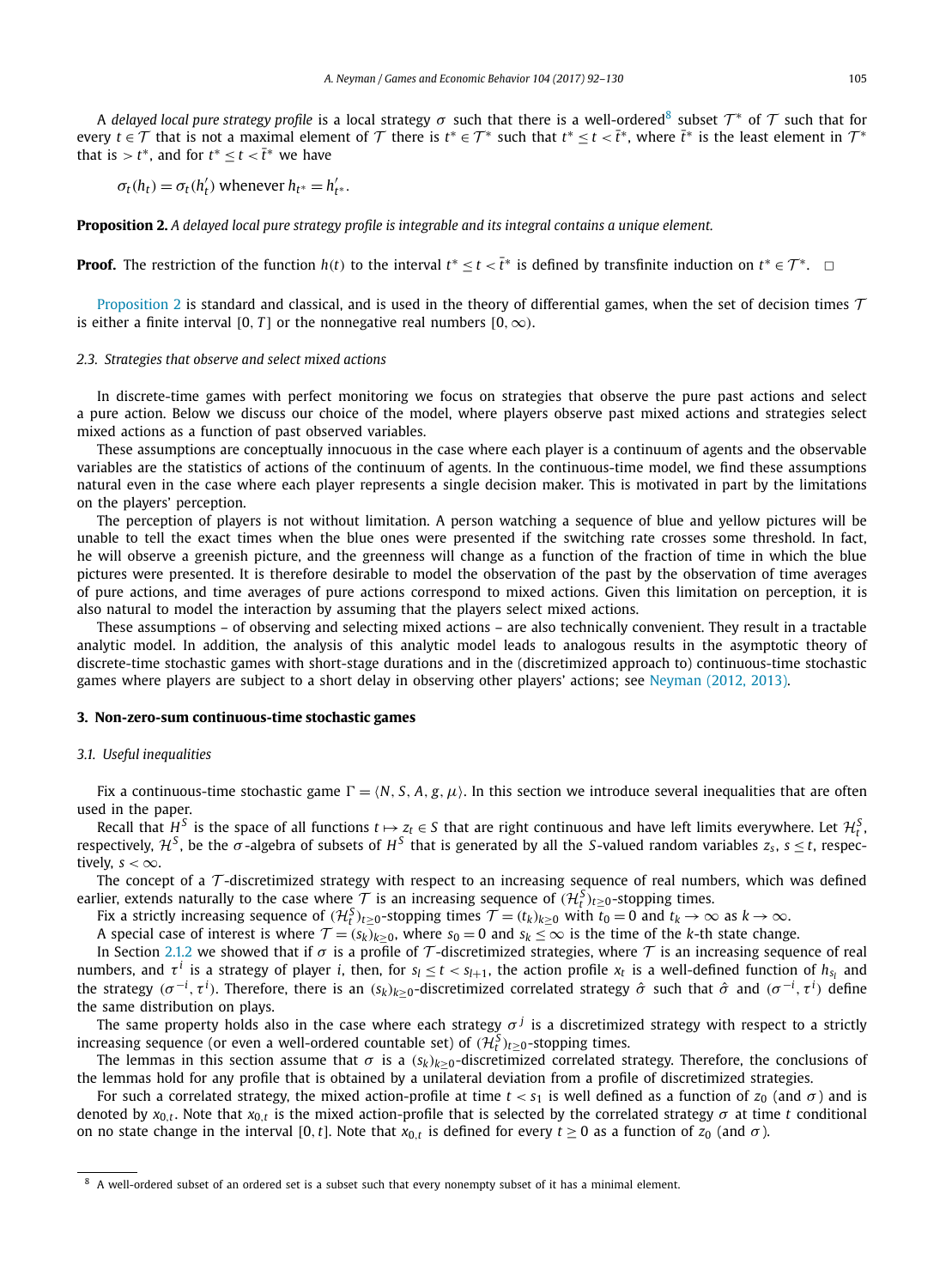<span id="page-14-0"></span>Using the notations that are used in the definition of a general correlated strategy,  $x_{0,t} = \sigma(h, t)$ , where  $h_t$  is the unique play that is compatible with  $\sigma$  and  $z_s = z_0$  for every  $s \le t$ .

Similarly, the mixed action-profile at time  $s_1 \le t < s_2$  is well defined as a function of  $(s_1, z_{s_1})$  (and  $\sigma$ ) and is denoted by  $x_{1,t}$ . In other words,  $x_{1,t}$  is the mixed action-profile that is selected by the correlated strategy  $\sigma$  at time *t* conditional on  $t \geq s_1$  and no state change in the interval [s<sub>1</sub>, t]. Note that  $x_{1,t}$  is defined for every  $t \geq s_1$  as a function of (s<sub>1</sub>, z<sub>s1</sub>) and  $\sigma$ .

Using the notations that are used in the definition of a general correlated strategy, for every  $(s_1, z_{s_1})$  and  $t > s_1$ ,  $x_{1,t} =$  $\sigma(h,t)$ , where  $h_t$  is unique play up to time t that is (1) compatible with  $\sigma$ , (2)  $z_s = z_0$  for every  $s < s_1$ , and (3)  $z_s = z_{s_1}$  for every  $s_1 < s < t$ .

Let  $\|\mu\| := \max_{(z,a)\in A} |\mu(z,z,a)|$ . Obviously,  $\|\mu\|$  is finite as it is the maximum over finitely many real numbers.

The following Lemma shows that the probability of at least one state change in a time interval is bounded by a constant  $(\|\mu\|)$  times the length of the time interval, and that the probability of at least two state changes in a time interval is bounded by a constant  $(\Vert \mu \Vert^2/2)$  times the square of the length of the time interval.

The second bound implies that for any (finite or) countable collection of time intervals the probability of at least two state changes in one of these time intervals is bounded by a constant  $(\|\mu\|^2/2)$  times the sum of the squares of the lengths of the time intervals.

#### **Lemma 1.** *For every*  $\theta > 0$ *,*

$$
P_{\sigma}(s_1 \ge \theta) \ge e^{-\|\mu\|\theta} \ge 1 - \theta \|\mu\| \tag{8}
$$

*and*

$$
P_{\sigma}(s_2 \le \theta) \le \theta^2 \|\mu\|^2 / 2. \tag{9}
$$

**Proof.** As  $P_{\sigma}^{z}(s_1 \ge \theta) = e^{\int_{0}^{\theta} \mu(z, z, x_{0,t}) dt}$  and  $0 \ge \int_{0}^{\theta} \mu(z, z, x_{0,t}) dt \ge -\|\mu\|\theta, P_{\sigma}^{z}(s_1 \ge \theta) \ge e^{-\|\mu\|\theta} \ge 1 - \theta \|\mu\|$ , proving inequality (8).

The conditional probability, given  $(s_1, z_{s_1})$ , that  $s_2 \le \theta - s_1$  is equal, on  $s_1 \le \theta$ , to  $1 - e^{\int_{s_1}^{\theta} \mu(z_{s_1}, z_{s_1}, x_{1,t}) dt} \le \|\mu\|(\theta - s_1)$ . The density of  $s_1$  at  $\eta \in \mathbb{R}_+$  is given by  $-\mu(z, z, x_{1,\eta})e^{\int_0^{\eta} \mu(z, z, x_{0,t}) dt} \leq \|\mu\|$ . Therefore,  $P_{\sigma}(s_2 \le \theta) \le \int_0^{\theta} ||\mu||(\theta - s)||\mu|| ds = ||\mu||^2 \theta^2/2$ , proving inequality (9).  $\Box$ 

Several proofs in the paper use backward induction arguments. In these arguments we will need to consider the expectation of the sum of the accumulation of payoffs in a (short) time interval and a function of the state at the end of the interval.

Without loss of generality we can assume that the time interval starts at time 0 and ends at time *δ*. Therefore, we are led to estimate the expectation of  $\int_{[0,\delta)} g_t^i dw(t)+u(z_\delta)$ , where w is a nonnegative measure on  $[0,\delta)$  and u is a real-valued function that is defined on the state space. The expectation depends (obviously) on the strategy profile, or, more generally, the correlated strategy *σ* .

The next lemma uses the inequalities of Lemma 1 to approximate each one of the terms  $E_\sigma \int_{[0,\delta)} g_t^i dw(t)$  and  $E_\sigma u(z_\delta)$ , and therefore also their sum, by functions that depend on the choice of the mixed action-profile of the correlated strategy *σ* conditional on no state change in the interval [0, *δ*]. Recall that this choice is denoted by  $x_{0,t}$ .

 $Recall that  $||g|| = max_{i,z,a} |g^{i}(z,a)|$ .$ 

**Lemma 2.** Let  $\delta > 0$ , w be a finite nonnegative measure on  $[0, \delta)$ , and  $u : S \to \mathbb{R}$ . Let  $\sigma$  be a correlated strategy. Then, for every  $z \in S$ ,

$$
\begin{aligned}\n|E_{\sigma}^{z}\left(\int\limits_{[0,\delta)}g_{t}^{i}dw(t)\right) - \int\limits_{[0,\delta)}g^{i}(z,x_{0,t})\,dw(t)| &\leq 2\|\mu\|\delta\|g\|w([0,\delta)),\\|E_{\sigma}^{z}u(z_{\delta}) - u(z) - \sum_{z'\in S}u^{i}(z')\int\limits_{[0,\delta)}\mu(z',z,x_{0,t})\,dt| &\leq 2\|\mu\|^{2}\delta^{2}\|u\|,\n\end{aligned}
$$

*and, therefore, by setting*  $\varepsilon = \varepsilon(\delta, \|\mu\|, w) = 2\|\mu\|\delta\|g\|w([0, \delta)) + 2\|\mu\|^2\delta^2\|u\|,$ 

$$
\varepsilon + E_{\sigma}^{z} \left( \int\limits_{[0,\delta)} g_{t}^{i} dw(t) + u(z_{\delta}) \right)
$$
  
\n
$$
\geq \int\limits_{[0,\delta)} g^{i}(z,x_{0,t}) dw(t) + u(z) + \sum_{z' \in S} u(z') \int\limits_{0}^{\delta} \mu(z',z,x_{0,t}) dt
$$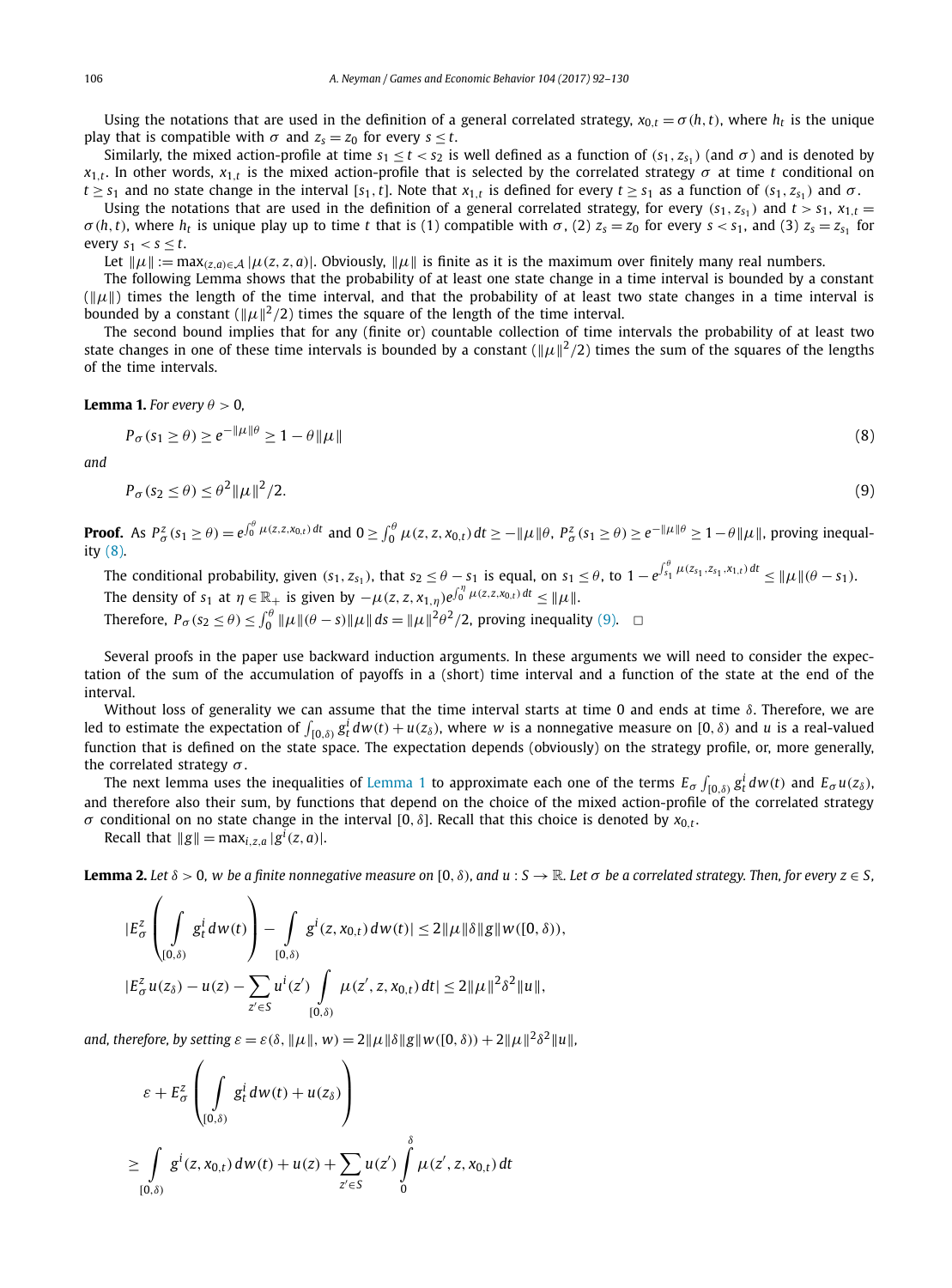<span id="page-15-0"></span>
$$
\geq E_{\sigma}^{z}\left(\int\limits_{[0,\delta)}g_{t}^{i}dw(t)+u(z_{\delta})\right)-\varepsilon.
$$

**Proof.** As  $x_t = x_{0,t}$  on  $t < t_* := \delta \wedge s_1$ ,  $|g^i(z_t, x_t) - g^i(z, x_{0,t})| \leq 2||g|| \mathbb{I}(t \geq s_1)$ , where  $\mathbb{I}(t \geq s_1)$  is the indicator of the event  ${t > s_1}$ . Therefore,

$$
|E_{\sigma}^{z} \int_{[0,\delta)} g_{t}^{i} dw(t) - \int_{[0,\delta)} g^{i}(z, x_{0,t}) dw(t)|
$$
  
\n
$$
\leq E_{\sigma}^{z} \int_{[0,\delta)} |g_{t}^{i} - g^{i}(z, x_{0,t})| dw(t) \leq E_{\sigma}^{z} \int_{[0,\delta)} 2\|g\| \mathbb{I}(t \geq s_{1}) dw(t)
$$
  
\n
$$
\leq \int_{[0,\delta)} 2\|g\| P_{\sigma}^{z}(s_{1} < \delta) dw(t) \leq 2\|g\|\delta\|\mu\| w([0,\delta)).
$$

The event  $\{z_{t_*}\neq z_\delta\}$  is a subset of the event  $\{s_2\leq \delta\}$ . Therefore, by inequality [\(9\),](#page-14-0)  $P^z_\sigma(z_{t_*}\neq z_\delta)\leq \delta^2\|\mu\|^2/2$ . For every  $z' \in S$ ,

$$
P(z_{t_*}=z')=1_{z'=z}+\int\limits_0^{\delta}\mu(z',z,x_{0,t})e^{\int_0^t\mu(z,z,x_{0,s})ds}\,dt.
$$

Therefore, as  $|e^{\int_0^t \mu(z,z,x_{0,s})ds}-1|\leq t\|\mu\|$  and thus  $\sum_{z'\in S}\int_0^\delta |\mu(z',z,x_{0,t})|t\|\mu\|dt\leq \delta^2 \|\mu\|^2$ ,

$$
|\sum_{z'\in S} P(z_{t_*}=z')u(z') - u(z) - \sum_{z'\in S} u(z')\int_0^{\delta} \mu(z',z,x_{0,t}) dt| \leq ||u||\delta^2 ||\mu||^2,
$$

which together with the inequality  $|E^z_\sigma u(z_\delta)-E^z_\sigma u(z_{t_*})|\leq 2\|u\|P^z_\sigma(z_\delta\neq z_{t_*})\leq \|\mu\|^2\delta^2\|u\|$  completes the proof of the second part of the lemma.

The last part of the lemma is obtained by summing the inequalities of the first two parts.  $\Box$ 

#### *3.2. Stationary discounting games*

Fix a profile  $\vec{\rho} = (\rho_i)_{i \in N}$  of discounting rates. We say that the strategy profile  $\sigma$  is an  $\varepsilon$ -*equilibrium*,  $\varepsilon \ge 0$ , of the  $\vec{\rho}$ -discounted continuous-time stochastic game  $\Gamma_{\vec{\rho}}$ , if  $\sigma$  is an admissible strategy profile such that for every player *i* and every strategy  $\tau^{i}$  of player *i* we have

$$
E_{\sigma}\int_{0}^{\infty}e^{-\rho_{i}t}g^{i}(z_{t},x_{t}) dt \geq E_{\sigma^{-i},\tau^{i}}\int_{0}^{\infty}e^{-\rho_{i}t}g^{i}(z_{t},x_{t}) dt - \varepsilon
$$

where  $E_\sigma$  is the expectation with respect to the probability distribution  $P_\sigma$  defined by  $\sigma$  on plays, and  $\sigma^{-i},\tau^i$  is the strategy profile whose *i*-th component is  $\tau^i$  and for  $j \neq i$  the *j*-th component is  $\sigma^j$ .

The strategy profile  $\sigma$  is an *equilibrium* if it is a 0-equilibrium.

**Theorem 1.** Every  $\vec{\rho}$ -discounted continuous-time stochastic game  $\Gamma_{\vec{\rho}}$  (with finitely many states and actions) has a profile of stationary *strategies that is an equilibrium of*  $\Gamma_{\vec{\theta}}$ *.* 

**Proof.** Define  $\|g^{i}\|:=\max_{z\in S}\max_{a\in A(z)}|g^{i}(z,a)|$ ,  $J^{i}(z)=[-\|g^{i}\|/\rho_{i},\|g^{i}\|/\rho_{i}]$ , and  $J=\times_{(i,z)\in N\times S}J^{i}(z)$ . The  $(i,z)$ -th coordinate of  $v \in \mathbb{R}^{N \times S}$   $\supset J$  is denoted by  $v^i(z)$ . Recall that  $X^i(z) = \Delta(A^i(z))$ . Let  $Y^i = \times_{z \in S} X^i(z)$  and  $Y = \times_{i \in N} Y^i$ .

For every  $i\in N$ ,  $z\in S$ ,  $a\in A(z)$ ,  $v\in\mathbb{R}^{N\times S}$ , and  $x\in Y$ ,  $G_Z^i[v](x)$ , and  $f_{z,i}$  are the real-valued functions defined on  $Y\times J$ as follows.

$$
G_{z}^{i}[v](a) = \frac{1}{\|\mu\| + \rho_{i}} \left( g^{i}(z, a) + \sum_{z' \in S} \mu(z', z, a)v^{i}(z') + \|\mu\|v^{i}(z) \right),
$$

 $\text{where } ||\mu|| = \max_{z,a} |\mu(z, z, a)|.$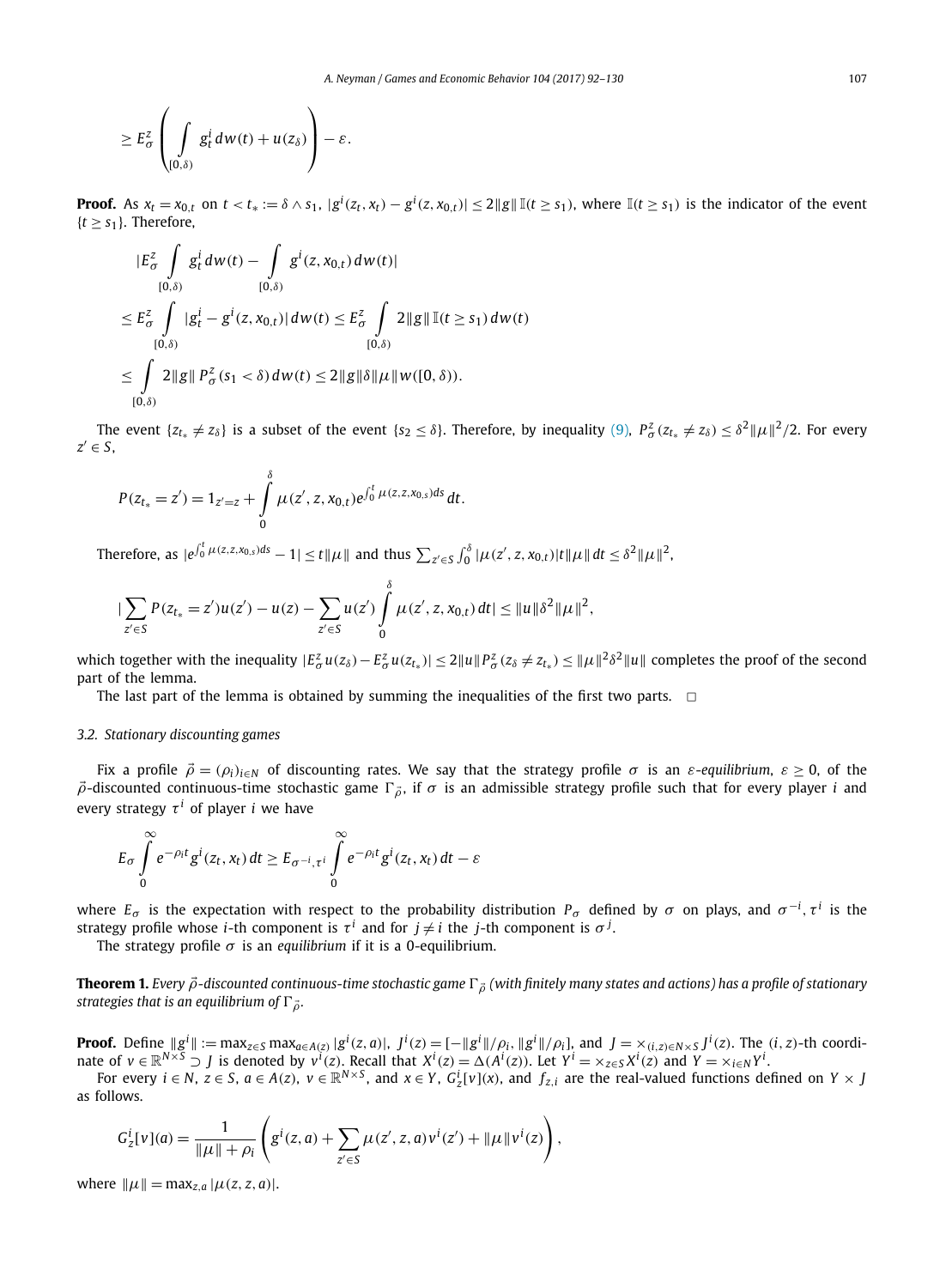$$
G_z^i[v](x) = \sum_{a \in A(z)} G_z^i[v](a) \prod_{j \in N} x^j(z)(a^j), \text{ and}
$$
  

$$
f_{z,i}(x, v) = \max_{y^i \in X^i(z)} G_z^i[v](x^{-i}, y^i),
$$

where  $(x^{-i}(z), y^i)$  is the profile of mixed actions whose j-th coordinate for  $j \neq i$  is  $x^j(z)$  and whose *i*-th coordinate is  $y^i$ . Let  $F_{z,i}$  be the correspondence from  $Y \times J$  to  $X^i(z)$  given by

$$
F_{z,i}(x, v) = \arg \max_{y^i \in X^i(z)} G_z^i[v](x^{-i}, y^i).
$$

The cartesian product  $Y \times J$  is a product of nonempty convex compact sets and therefore it is nonempty, convex, and compact.

The function  $(x, v) \mapsto G_z^i[v](x)$  is a polynomial in the coordinates of  $(x, v)$  and therefore continuous, and therefore  $f_{z,i}(x, v)$  is also a continuous function of  $(x, v)$ .

If  $\|v\| \le \|g^i\|/\rho_i$  then  $|G^i_z[v](a)| \le \frac{1}{\|\mu\| + \rho_i} (\|g^i\| + \|\mu\| \|g^i\|/\rho_i) \le \|g^i\|/\rho_i$ . Therefore  $|G^i_z[v](x)| \le \|g^i\|/\rho_i$  and therefore  $|\int_{Z,i}(x, v)| \leq ||g^{i}||/\rho_{i}.$ 

We deduce that  $f_{z,i}$  is a continuous function from  $X \times J$  to  $J^i(z)$ .

The correspondence  $F_{z,i}$  from  $Y \times J$  to  $X^i(z)$  is nonempty, convex-valued, and upper semicontinuous. Therefore the correspondence F defined on  $Y \times J$  by  $F(x, v) = \times_{z,i} (F_i^Z(x, v) \times \{f_{z,i}(x, v)\})$  is a nonempty, convex-valued, upper semicontinuous correspondence from the nonempty convex compact set  $Y \times J$  to itself, and therefore has a fixed point.

Let  $(x, V)$  be a fixed point of F. We claim that the profile of stationary strategies  $\sigma^i$  with  $\sigma^i(h_t)=x^i(z_t)$  is an equilibrium of the *ρ*-discounted game with equilibrium payoff *V* .

Fix a player  $i \in N$ , a strategy  $\tau^{i}$  of player *i*, and an initial state  $z = z_0$ . First we prove that

$$
E_{\sigma^{-i},\tau^{i}}^{z} \int_{0}^{\infty} e^{-\rho_{i}t} g(z_{t},x_{t}) dt \leq V^{i}(z).
$$
\n(10)

For every correlated strategy, or a strategy profile that defines a unique distribution on plays,  $\tau$ , state  $z \in S$ , and  $s \ge 0$ , define  $f^z_\tau(s) = E^z_\tau \left( \int_0^s e^{-\rho_i t} g^i(z_t, x_t) dt + e^{-\rho_i s} V^i(z_s) \right)$ .

Set  $f(s) = f^z(s) = f^z_{\sigma^{-i}, \tau^i}(s)$ . Note that  $f(0) = V^i(z)$  and that  $f(s) \rightarrow_{s \rightarrow \infty} E^z_{\sigma^{-i}, \tau^i} \int_0^\infty e^{-\rho_i t} g^i(z_t, x_t) dt$ . Therefore, in order to prove (10), it suffices to prove that *f* is Lipschitz and that the upper-right derivative of *f* is nonpositive a.e.

Let  $y_t := x_{0,t}(x, \sigma^{-i}, \tau^i)$ , namely,  $y_t = (\sigma^{-i}, \tau^i)(h, t)$ , where h is a play that is (1) compatible with  $\sigma$  and (2)  $z_s = z$  for every  $0 \le s < \delta$ . By [Lemma 2,](#page-14-0)

$$
f(\delta) - f(0) = E_{\sigma^{-i}, \tau^i}^z \left( \int_0^{\delta} e^{-\rho_i t} g(z_t, x_t) dt + e^{-\rho_i \delta} V^i(z_s) \right)
$$
  
\n
$$
\leq \int_0^{\delta} e^{-\rho_i t} g(z_0, y_t) dt + e^{-\rho_i \delta} \left( V^i(z_0) + \sum_{z' \in S} V^i(z') \int_0^{\delta} \mu(z', z_0, y_t) dt \right) + O(\delta^2)
$$
  
\n
$$
\leq \int_0^{\delta} \left( g(z_0, y_t) \sum_{z' \in S} V^i(z') \mu(z', z_0, y_t) - \rho_i V^i(z_0) \right) dt + O(\delta^2).
$$

Therefore, the function  $s \mapsto f(s)$  is Lipschitz  $(|f(s+\delta)-f(s)| \leq \delta e^{-\rho_i s} (2\|\mu\| \|V^i\|_{\infty} + \|g\| + O(\delta))$ ). Therefore, in order to prove  $(10)$ , it suffices to prove that the upper-right derivative of  $f$  is nonpositive a.e.

The choice of  $\sigma$  implies that  $g(z_0, y_t) + \sum_{z' \in S} \mu(z', z_0, y_t) V^i(z') - \rho_i V^i(z_0) \leq 0$  and therefore the upper-right derivative of *f* at 0,  $\limsup_{\delta \to 0+} \frac{f(\delta) - f(0)}{\delta}$ , is nonpositive.

Similarly, for a.e.  $s > 0$ , the upper-right derivative of f at s is nonpositive. We conclude that f is nonincreasing.

Now setting  $\tau^i = \sigma^i$ , we can change  $\leq$  in the above-derived inequalities to  $\geq$  (and replace the terms  $+O(\delta^2)$  by  $-O(\delta^2)$ ) in order to deduce that  $f^z_\sigma(x)$  is nondecreasing and thus

$$
E_{\sigma}^{z}\int_{0}^{\infty}e^{-\rho_{i}t}g(z_{t},x_{t}) dt \geq V^{i}(z),
$$

which together with inequality (10) completes the proof of the theorem.  $\Box$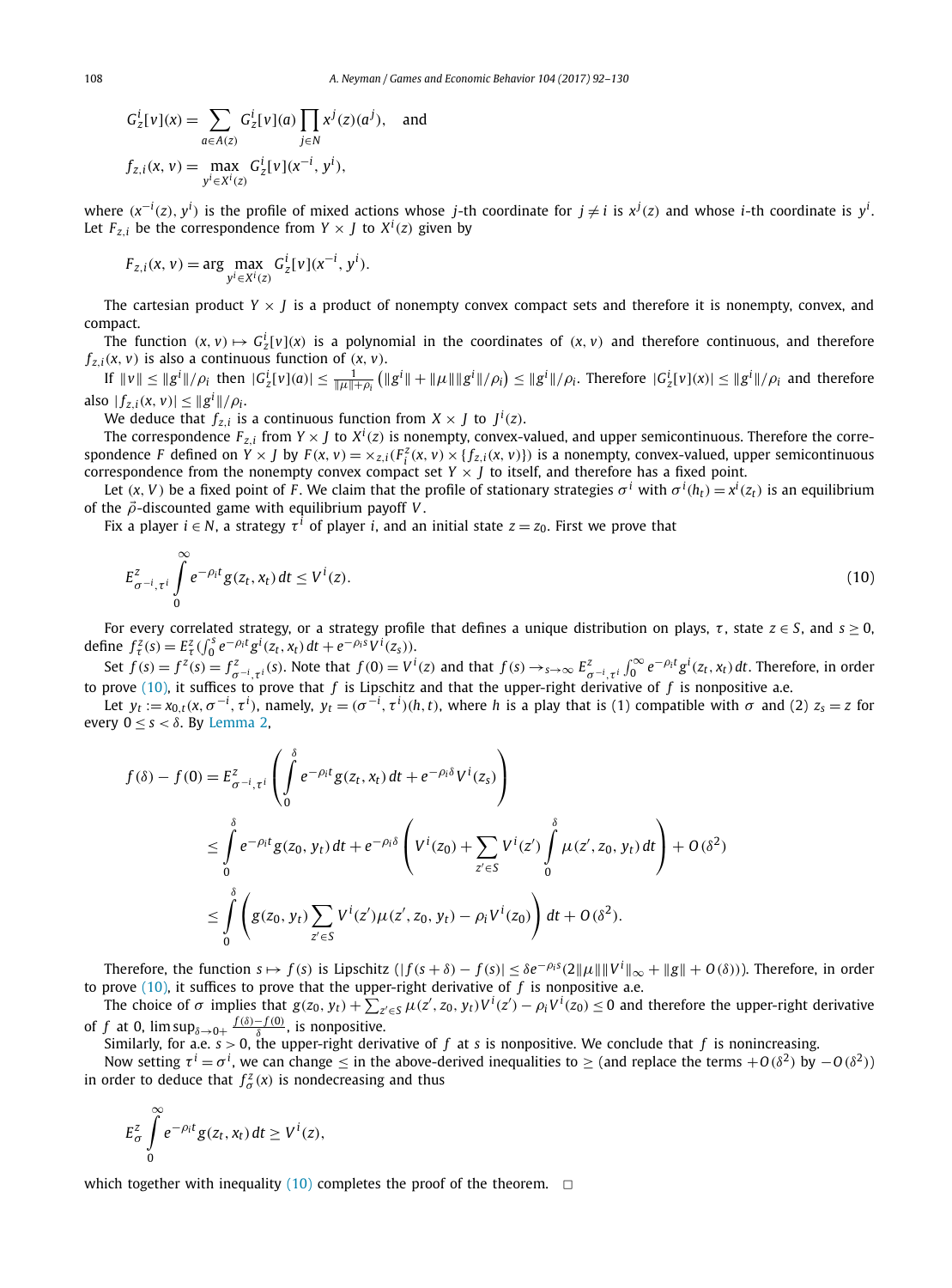<span id="page-17-0"></span>**Covariance properties.** In the case where  $\rho_i = \rho$  for every *i*, an alternative interpretation of the  $\rho$ -discounted game is as a game with an uncertain duration *d* in which each player maximizes his expected total payoff. Under this interpretation, *ρ* is a parameter of the distribution of the random duration *d*,  $P$ (*d* ≥ *t*) = *e*<sup>−*ρt*</sup>. Multiplying *ρ* by *α* means that the game terminates faster at a rate of *α*. This can be compensated by multiplying all transitions and payoffs by *α* as well. Therefore, any stationary *ρ*-discounted equilibrium in the game *N, S, A,μ, g* is also a stationary *αρ*-discounted equilibrium in the game  $\langle N, S, A, \alpha \mu, \alpha g \rangle$ . In addition, if  $\bar{p}$  is the transition matrix such that  $\bar{p}(z' \mid z, a) = \frac{1}{1-\rho} \mu(z', z, a)$  for all  $z' \neq z$  and  $\bar{p}(z | z, a) = 1 + \frac{1}{1-\rho}\mu(z, z, a)$ , then equations defining a fixed point  $(x, V)$  of the correspondence F (used in the proof of the theorem) are equivalent<sup>9</sup> to the equations defining a stationary equilibrium of the discrete-time stochastic game with a stage payoff function  $g$  and transition probabilities  $\bar{p}$ .

Formally, and more generally, fix  $\alpha > 0$ . Note that the auxiliary function  $G_z^i[v]$  of the  $\vec{\rho}$ -discounted game  $\Gamma =$  $\langle N, S, A, \mu, g \rangle$  and the  $\alpha \vec{\rho}$ -discounted game  $\Gamma = \langle N, S, A, \alpha \mu, \alpha g \rangle$  are the same. Therefore, a point  $(x, V) \in \times_{z \in S, i \in N} (X^i(z) \times Y^i(z))$ [−*g<sup>i</sup> /ρi, g<sup>i</sup> /ρi*]*)* is a stationary equilibrium (strategies and payoffs) of the continuous-time *ρ*-discounted game  $\Gamma = \langle N, S, A, \mu, g \rangle$  if and only if  $(X, V)$  is a stationary equilibrium of the continuous-time  $\alpha \vec{\rho}$ -discounted game  $\Gamma =$ *N, S, A,αμ,αg*.

In addition, if  $0<\rho<1$  and  $\|\mu\|\leq 1-\rho$ , then a point  $(x,V)\in \times_{z\in S, i\in N} (X^i(z)\times [-\|g^i\|/\rho_i,\|g^i\|/\rho_i])$  is a stationary equilibrium (strategies and payoffs) of the continuous-time  $\vec{\rho}$ -discounted game  $\Gamma = \langle N, S, A, \mu, g \rangle$  if and only if it is a stationary equilibrium of the discrete-time  $\rho$ -discounted (where the discount factor is  $1 - \rho$ ) game  $\bar{\Gamma} = \langle N, S, A, \bar{p}, g \rangle$ , where  $\bar{p}$  is the transition probability that is given by  $\bar{p}(z' | z, a) = \frac{1}{1-\rho} \mu(z', z, a)$  for all  $z' \neq z$ .

**The discounting minmax.** The next theorem is used in the proof of [Theorem 3,](#page-18-0) which is used (in the punishing phases) in the proof of the main result. It asserts that (1) the minmax  $\bar{V}^i_\rho$  of player *i* in the unnormalized  $\rho$ -discounted game exists, (2) the function  $\rho \mapsto \bar V_\rho^i$  is semialgebraic,<sup>10</sup> and (3) there are minimaxing strategies that are stationary.

**Theorem 2.** Fix a  $\rho$ -discounted continuous-time stochastic game (with finitely many states and actions)  $\Gamma_\rho$  and a player  $i \in N$ . *a*) *The set of equations in the real variables*  $v(z)$ *,*  $z \in S$ *,* 

$$
\rho v(z) = \min_{x^{-i}} \max_{x^i} \left( g^i(z, x^{-i} \otimes x^i) + \sum_{z' \in S} \mu(z', z, x^{-i} \otimes x^i) v(z') \right),\tag{11}
$$

where the minimum is over all  $x^{-i}=(x^j)_{j\neq i}\in \times_{j\neq i}\Delta(A^j(z))$  and the maximum is over all  $x^i\in \Delta(A^i(z))$ , has a unique solution  $\bar V^i_{\rho}$ . *b)* The function  $\rho \mapsto \bar{V}^i_\rho$  is semialgebraic and  $\|\bar{V}^i_\rho\| \leq \|g\|/\rho.$ 

c) There are stationary strategies  $\sigma^j$ ,  $j\neq i$ , such that for every strategy  $\sigma^i$  of player i and every initial state z we have

$$
E_{\sigma^{-i},\sigma^{i}}^{z} \left( \int_{0}^{s} e^{-\rho t} g^{i}(z_{t}, x_{t}) dt + e^{-\rho s} \bar{V}_{\rho}^{i}(z_{s}) \right) \leq \bar{V}_{\rho}^{i}(z) \ \forall s \geq 0, \ and
$$
  
\n
$$
E_{\sigma^{-i},\sigma^{i}}^{z} \int_{0}^{\infty} e^{-\rho t} g^{i}(z_{t}, x_{t}) dt \leq \bar{V}_{\rho}^{i}(z).
$$
\n(12)

**Proof.** Let Q be the map from  $\mathbb{R}^S$  to itself that is given by  $Qv(z) = \min_{x^{-i}} \max_{x^i} G_z^i[v](x^{-i}, x^i)$ , where

$$
G_Z^i[v](x^{-i}, x^i) = \frac{1}{\|\mu\| + \rho} \left( g^i(z, x^{-i} \otimes x^i) + \sum_{z' \in S} \mu(z', z, x^{-i} \otimes x^i) v(z') + \|\mu\| v(z) \right).
$$

*Q* is a strict contraction and therefore has a unique fixed point *V* .

A vector  $V = (\bar{V}^i_\rho(z))_{z \in S} \in \mathbb{R}^S$  is a solution of  $Qv = v$  if and only if it is a solution of equality (11). Therefore, equality

(11) has a unique solution. This completes the proof of part a).<br>Observe that any solution  $(\bar{V}_\rho^i(z))_{z\in S}$  of equality (11) obeys  $|\bar{V}_\rho^i(z)| \le ||g||/\rho$ , and the semialgebraicity of equality (11) guarantees that the function that maps  $\rho$  to the unique solution  $(\bar{V}^i_\rho(z))_{z\in S}$  is semialgebraic. This completes the proof of part b).

Let  $x^{-i}(h_t) = (x^j(h_t))_{j \neq i}$  be the minimizer of the right-hand side of (11) for  $z = z_t$ .

For every  $j\neq i$  we define the strategy  $\sigma^j$  by  $\sigma^j_t(h)=x^j(h_t).$  As in the proof of [Theorem 1,](#page-15-0) it follows that for every strategy  $\sigma^i$  we have

<sup>9</sup> This equivalence can be used to provide an alternative proof of the existence of a fixed point of *F* .

<sup>&</sup>lt;sup>10</sup> See, e.g., [Neyman \(2003a\)](#page-38-0) for the definition of semialgebraic functions, and their applications to stochastic games.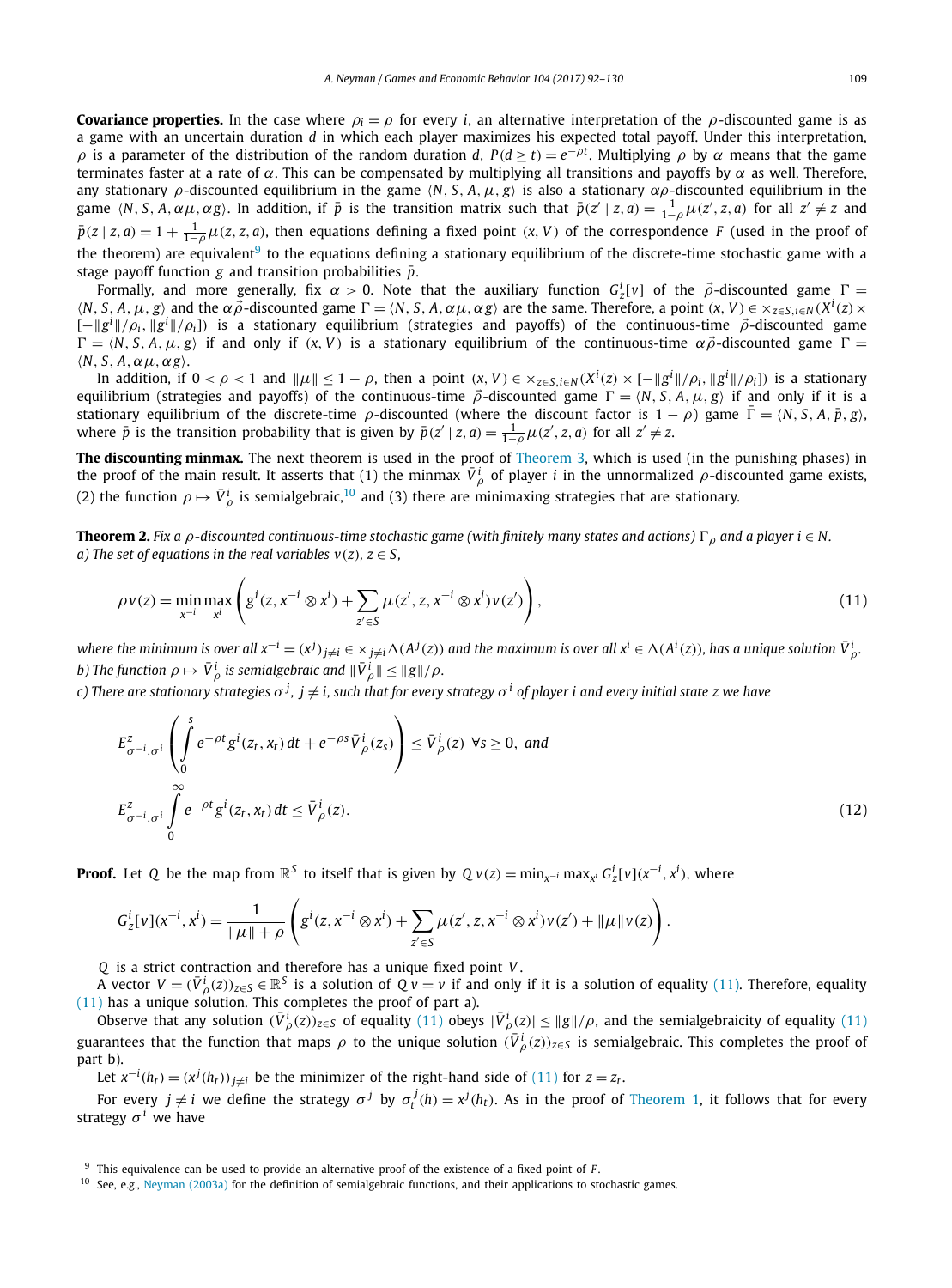<span id="page-18-0"></span>
$$
E_{\sigma^i,\sigma^{-i}}^z \int\limits_0^\infty e^{-\rho t} g^i(z_t,x_t) dt \le V(z),
$$

which completes the proof of the theorem.  $\Box$ 

[Theorem 2](#page-17-0) implies that the function  $\rho \mapsto v^i_\rho(z) := \rho \bar{V}^i_\rho$  is a bounded semialgebraic function, and therefore it converges to a limit  $v^i(z)$  as  $\rho \to 0+$ .

#### *3.3. The undiscounted minmax*

Fix a continuous-time stochastic game  $\Gamma = \langle N, S, A, \mu, g \rangle$  with finitely many states and actions.

A correlated strategy  $\sigma$  defines for every state  $z \in S$  a unique probability distribution  $P^z_\sigma$  on the plays of  $\Gamma$ . The expectation with respect to the probability distribution  $P^z_\sigma$  is denoted by  $E^z_\sigma$ .

For every player  $i \in N$ , we set

$$
\gamma_s^i(z,\sigma) := E_{\sigma}^z \frac{1}{s} \int_0^s g_t^i dt, \text{ where } g_t^i := g^i(z_t, x_t),
$$
  

$$
\bar{\gamma}^i(z,\sigma) := E_{\sigma}^z \limsup_{s \to \infty} \frac{1}{s} \int_0^s g_t^i dt, \text{ and } \underline{\gamma}^i(z,\sigma) := E_{\sigma}^z \liminf_{s \to \infty} \frac{1}{s} \int_0^s g_t^i dt.
$$

Recall that the profile of strategies that is obtained by a unilateral deviation from a profile of admissible strategies (e.g., from a profile of discretimized strategies) is equivalent, in terms of the probability distribution that it defines on the plays, to a correlated strategy.

In the previous section, we showed that there are stationary minimaxing strategies in the *ρ*-discounted games.

There are continuous-time stochastic games (as in the discrete-time case) for which Markov strategies can serve neither as approximate minimaxing strategies in the limiting-average game, nor as approximate minimaxing strategies in all sufficiently long finite-horizon games.

The next result shows that such minimaxing strategies exist in the class of discretimized strategies. Moreover, the discretimization can be done with the sequence of nonnegative integers. An N-discretimized strategy is a  $(t_k)_{k>0}$ -discretimized strategy where  $t_k = k$ .

**Theorem 3.** For every  $\varepsilon>0$  and every player i there are  $\mathbb N$ -discretimized strategies  $\sigma^j$ ,  $j\neq i$ , and a time  $s_\varepsilon$  such that for every strategy  $\sigma^i$  *of player i and every*  $s > s_{\varepsilon}$  *we have* 

$$
\gamma_s^i(z, \sigma^{-i}, \sigma^i) \le v^i(z) + \varepsilon
$$
 and  $\bar{\gamma}^i(z, \sigma^{-i}, \sigma^i) \le v^i(z) + \varepsilon$ .

**Proof.** For every nonnegative integer  $k \ge 0$ , let  $r_k := \int_{t=k}^{k+1} g^i(z_t, x_t) dt$ .

Fix a player  $i \in N$ . For every sequence  $\rho_k$ ,  $k \ge 0$ , where  $\rho_{k+1} > 0$  is a function of  $h_{k+1}$  (e.g., a function of  $\rho_k$ ,  $z_{k+1}$ , and  $r_k$ ), there is by [Theorem 2](#page-17-0) an *N* \ {*i*} profile of strategies  $\sigma^{-i} = (\sigma_j)_{j\neq i}$ , so that for every strategy  $\sigma^i$  of player *i* we have

$$
E_{\sigma}^{h_k} \left( \int\limits_{k}^{k+1} \rho_k e^{-\rho_k (t-k)} g_t^i dt + e^{-\rho_k} v_{\rho_k}^i(z_{k+1}) \right) \leq v_{\rho_k}^i(z_k),
$$

where  $\sigma$  is the strategy profile  $(\sigma^{-i},\sigma^i)$ , and  $E^{h_k}_\sigma f$  is the conditional expectation, given  $h_k$ , of the random variable  $f$  w.r.t. the probability on plays defined by the strategy profile *σ* .

As  $|g_t^i| = |g^i(z_t, x_t)| \le ||g||$  and  $||v_\rho^i|| := \max_{z \in S} |v_\rho^i(z)| \le ||g||$ , the inequality  $\int_0^1 |1 - e^{-\rho t}| \rho dt + |1 - \rho - e^{-\rho}| = 2|1 - \rho - e^{-\rho}|$  $|e^{-\rho}|$  ≤ *O*( $\rho^2$ ) implies that

$$
E_{\sigma}^{h_k} \left( \rho_k r_k + (1 - \rho_k) v_{\rho_k}^i(z_{k+1}) \right) \leq E_{\sigma}^{h_k} \left( \int\limits_k^{k+1} \rho_k e^{-\rho_k (t-k)} g_t^i \, dt + e^{-\rho_k} v_{\rho_k}^i(z_{k+1}) \right) + O(\rho_k^2).
$$

Therefore, for sufficiently small  $\theta > 0$ , the inequality  $\rho_k \leq \theta$  implies that

$$
E_{\sigma}^{h_k} \left( \rho_k r_k + (1 - \rho_k) v_{\rho_k}^i(z_{k+1}) \right) \leq v_{\rho_k}^i(z_k) + \varepsilon(\theta) \rho_k,
$$

where  $\varepsilon(\theta) \rightarrow 0$  as  $\theta \rightarrow 0+$ .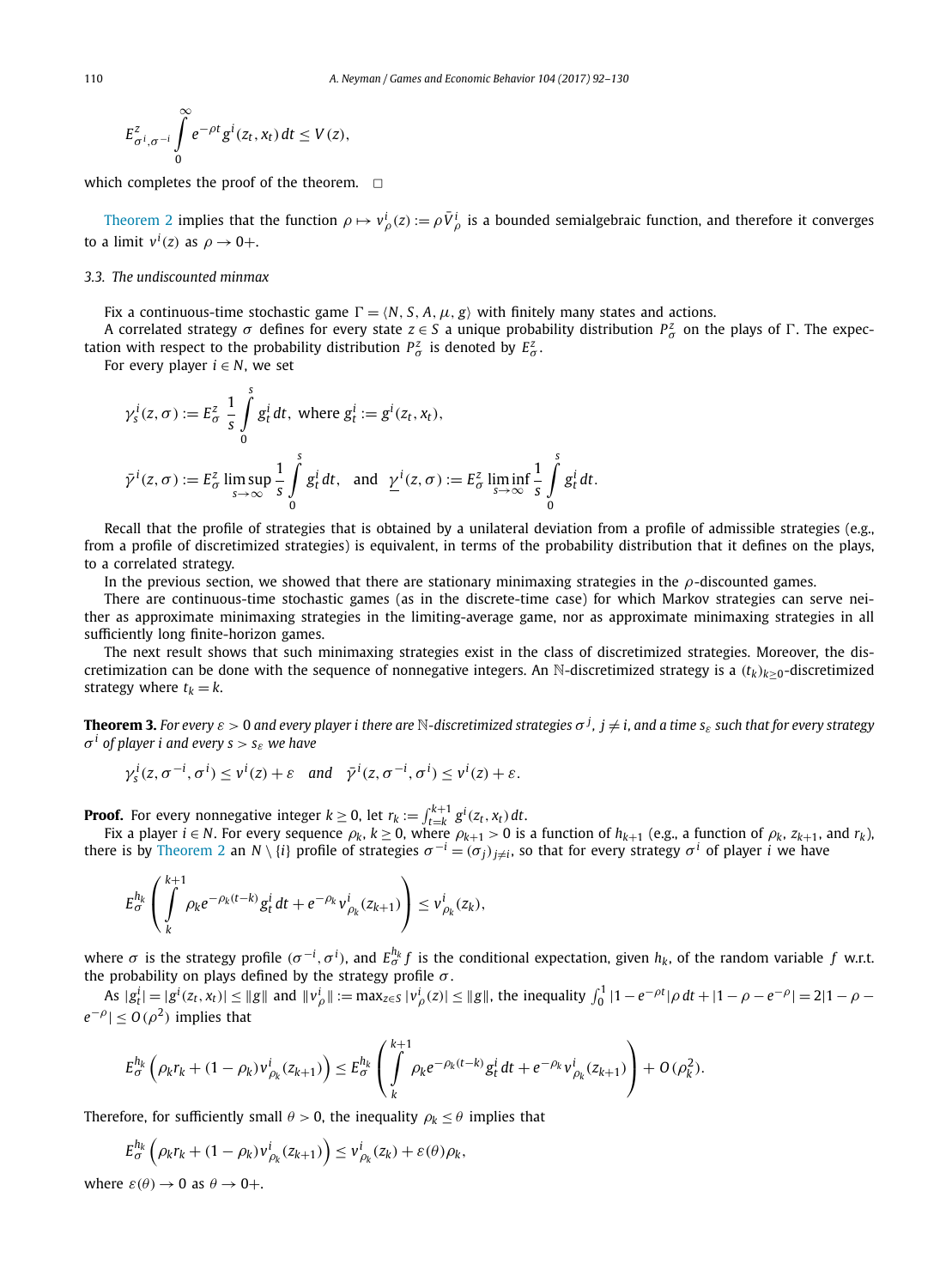<span id="page-19-0"></span>By the proof in Mertens and [Neyman \(1981\)](#page-38-0) (or using the statement of Neyman, 2003b, [Lemma 1\)](#page-38-0) and the inequality  $\frac{1}{s}\int_0^s g^i(z_t,x_t)dt \leq \frac{1}{[s]} \int_0^{[s]} g^i(z_t,x_t)dt + O(\varepsilon)$ , we deduce that there is a sequence of history-dependent (hence, random) discount rates  $\rho_k$  (where  $\rho_0$  is a constant and for a positive integer *k* the discount rate  $\rho_k$  is a function of  $z_k$ ,  $\rho_{k-1}$ , and  $r_{k-1}$ ) such that the corresponding strategy profile  $\sigma^{-1}$  satisfies, for all *s* sufficiently large and all strategies  $\sigma^{i}$  of player *i*,

$$
\gamma_s^i(z, \sigma^{-i}, \sigma^i) \le v^i(z) + O(\varepsilon)
$$
 and  $\bar{\gamma}^i(z, \sigma^{-i}, \sigma^i) \le v^i(z) + O(\varepsilon)$ .  $\Box$ 

The choice of  $\mathbb N$  in the construction of the N-discretimized minimaxing strategies is for convenience. In fact, for any increasing sequence  $(t_k)$  of reals with  $t_0 = 0$  and, e.g., bounded difference  $t_{k+1} - t_k$ , there are undiscounted minimaxing strategies that are  $(t_k)$ -discretimized.

#### *3.4. Uniform l-average equilibria*

One of the central open problems in stochastic games is the existence of a uniform (or a limiting-average) equilibrium payoff in (discrete-time) stochastic games with finitely many states and actions.

The present paper proves the existence of uniform and limiting-average equilibrium payoffs in all continuous-time stochastic games with finitely many states and actions.

**Theorem 4.** Let  $\Gamma = \langle N, S, A, g, \mu \rangle$  be a continuous-time stochastic game with finitely many states and actions. There exists a vector payoff  $u\in\mathbb{R}^{S\times N}$  such that for every  $\varepsilon>0$  there are (discretimized) strategies  $\sigma^i$ ,  $i\in N$ , and a positive number  $s_0>0$ , such that for every  $s > s_0$ , every player i, every state  $z \in S$ , and every strategy  $\tau^i$  of player i, we have

$$
-\varepsilon + \gamma_s^i(z, \sigma^{-i}, \tau^i) \le u^i(z) \le \gamma_s^i(z, \sigma) + \varepsilon, \quad \text{and} \tag{13}
$$

$$
-\varepsilon + \bar{\gamma}^i(z, \sigma^{-i}, \tau^i) \le u^i(z) \le \gamma^i(z, \sigma) + \varepsilon. \tag{14}
$$

Such a vector payoff *u* is called a *uniform-l-average equilibrium payoff*, and the corresponding strategy *σ* is called a *uniform-l-average ε-equilibrium strategy*.

A vector payoff *u* for which ∀*ε >* 0 ∃*σ, s*<sup>0</sup> s.t. ∀*s > s*0*,i, τ <sup>i</sup>* the system of inequalities (13) holds is called a *uniform equilibrium payoff*, and a vector payoff *u* for which  $\forall \varepsilon > 0$   $\exists \sigma$  s.t.  $\forall i$ ,  $\tau^i$  the system of inequalities (14) holds is called a limiting-average equilibrium payoff.

The corresponding strategies are called a *uniform ε-equilibrium strategy* and a *limiting-average ε-equilibrium strategy*.

The proof of Theorem 4 is given in Section [4.](#page-20-0) The proof follows a similar outline to that used in Solan and [Vieille \(2002\)](#page-38-0) for the proof of the existence of uniform extensive-form correlated equilibria in discrete-time stochastic games.

#### *3.5. Robust equilibria*

Given a correlated strategy profile *σ* (which, as said earlier, defines for every state *z* ∈ *S* a unique probability distribution *P*<sub> $\sigma$ </sub> on the plays of the continuous-time stochastic game  $\Gamma = \langle N, S, A, \mu, g \rangle$ , a profile of discounting measures  $\vec{w} \in W^N$ , and a player  $i \in N$ , we set

$$
\underline{\gamma}^i_{\vec{w}}(z,\sigma) := E^z_{\sigma} \int\limits_{[0,\infty)} g^i_t dw^i(t) + w^i(\infty) \underline{\gamma}^i(z,\sigma) = E^z_{\sigma} \int\limits_{[0,\infty]} g^i_t dw^i(t),
$$

where  $g^i = g^i_t$  if  $t < \infty$  and  $g^i_{\infty} = \liminf_{s \to \infty} \frac{1}{s} \int_0^s g^i_t dt$ , and

$$
\bar{\gamma}_{\bar{w}}^i(z,\sigma) := E_{\sigma}^z \int\limits_{[0,\infty)} g_t^i dw^i(t) + w^i(\infty) \bar{\gamma}^i(z,\sigma) = E_{\sigma}^z \int\limits_{[0,\infty]} \bar{g}_t^i dw^i(t),
$$

where  $\bar{g}^i_t = g^i_t$  if  $t < \infty$  and  $\bar{g}^i_{\infty} = \limsup_{s \to \infty} \frac{1}{s} \int_0^s g^i_t dt$ .

**Theorem 5.** Let  $\Gamma = \langle N, S, A, g, \mu \rangle$  be a continuous-time stochastic game with finitely many states and actions. For every  $\varepsilon > 0$ , there is a finite set A and an open cover  $(U_\alpha)_{\alpha\in\mathcal{A}}$  of  $\vec{W}^1_d$ , such that for every  $\alpha\in\mathcal{A}$  there is a vector payoff  $u_\alpha\in\mathbb{R}^{S\times N}$  and a profile of (discretimized) strategies  $\sigma_{\alpha}$ , such that for every  $\vec{u} \in U_{\alpha}$ ,  $\sigma_{\alpha}$  is an  $\varepsilon$ -equilibrium of  $\Gamma_{\vec{u}}$  with a payoff  $\varepsilon$ -close to  $u_{\alpha}$ ; alternatively, such *that* for *every player i, every state*  $z \in S$ *, and every strategy*  $\tau^i$  *of player i we have* 

$$
-\varepsilon + \bar{\gamma}_{\vec{u}}^i(z, \sigma_\alpha^{-i}, \tau^i) \le u^i(z) \le \underline{\gamma}_{\vec{u}}^i(z, \sigma_\alpha) + \varepsilon. \tag{15}
$$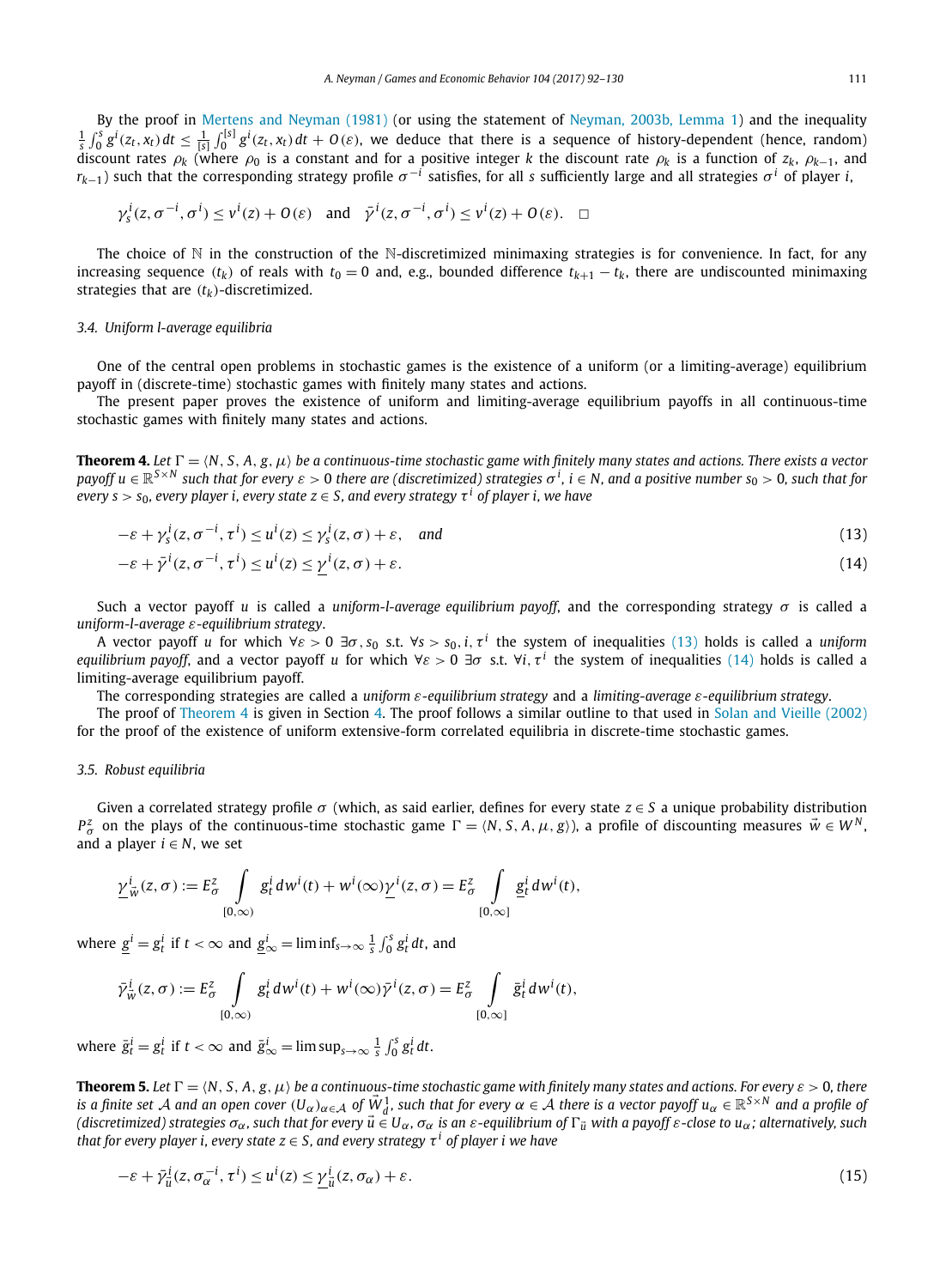<span id="page-20-0"></span>The concept of robust equilibria depends on the topology defined on  $(W,$  hence on)  $W_d$ . Note that the coarser the topology is, the stronger the corresponding robustness result is.

A basis for the w\*-neighborhoods of W<sup>N</sup> are sets of the form  $\{\vec{w} = (w^i)_{i \in N} \in W^N : |\int_{[0,\infty]} f^i_j(t) dw^i(t) - c^i_j| < d^i_j \ \forall j \in N\}$ *J*, *i*  $\in$  *N*}, where *J* is a finite set,  $f_j^i \in C([0,\infty])$  with  $0 \le f_j^i \le 1$ , and  $c_j^i$ ,  $d_j^i \in [0,1]$ .

Therefore, the robustness result is equivalent to the following statement.

For every  $\varepsilon > 0$ , there is  $\delta > 0$  and a finite set A, where  $\alpha \in A$  is a list  $(f_{\alpha}, c_{\alpha}, v_{\alpha}, \sigma_{\alpha})$  with  $f_{\alpha} = (f_{\alpha}^{i})_{i \in N}$  a vector of [0*,* <sup>1</sup>]-valued continuous functions on [0*,*∞], {*c<sup>α</sup>* : *<sup>α</sup>* <sup>∈</sup> <sup>A</sup>} being <sup>a</sup> finite *<sup>δ</sup>* net of [0*,* <sup>1</sup>]*<sup>N</sup>* , *<sup>v</sup><sup>α</sup>* <sup>∈</sup> <sup>R</sup>*S*×*<sup>N</sup>* , and *σα* an admissible strategy profile, such that for every  $\vec{w} \in \vec{W}_d^1$  with  $|\int_{[0,\infty]} \vec{f}_\alpha^i(t) d w^i(t) - c_\alpha^i| < \delta$ ,  $\sigma_\alpha$  is an  $\varepsilon$ -equilibrium of  $\Gamma_{\vec{w}}$  with a payoff *ε*-close to *uα*.

A crucial step in the proof of [Theorem 5](#page-19-0) is [Theorem 4,](#page-19-0) which is of independent interest.

#### **4. Proof of [Theorem 4](#page-19-0)**

[Theorem 4](#page-19-0) is straightforward if  $\|\mu\| = 0$ . Indeed, if  $\|\mu\| = 0$ , there are no state changes in a play; i.e., conditional on the initial state *z* we have a continuous-time supergame. Therefore, if  $\sigma$  is a stationary strategy profile with  $\sigma(z)$  an equilibrium of the single-stage game with payoff function  $a \mapsto g(z, a)$  and  $u(z) = g(z, \sigma(z))$ , then inequalities [\(13\)](#page-19-0) and [\(14\)](#page-19-0) hold for every  $\varepsilon \geq 0$ . Therefore, we assume that  $\|\mu\| > 0$ .

Without loss of generality we can assume that  $0 \le g^i \le 1$  and  $\|\mu\| = 1$ . Indeed, the continuous-time stochastic game  $\Gamma =$  $\langle N, S, A, \mu, g \rangle$  has a uniform-l-average equilibrium payoff if and only if  $\overline{\Gamma} = \langle N, S, A, \overline{\mu}, \overline{g} \rangle$  does, where  $\overline{\mu} = \alpha \mu$ , and  $\overline{g}^i =$  $\beta_i+\alpha_i g^i$  for some (and therefore for all)  $\alpha,\alpha_1,\ldots,\alpha_n>0$  and  $\beta_1,\ldots,\beta_n\in\mathbb R.$  Therefore, we assume that  $0\leq g^i(z,a)\leq 1$ and  $\|\mu\| = 1$ .

In order to prove [Theorem 4,](#page-19-0) it suffices to prove it with the *ε*-independent vector payoff *u* being replaced by an  $\varepsilon$ -dependent  $u_{\varepsilon}$ . Namely, it suffices to prove that  $\forall \varepsilon > 0$ ,  $\exists u_{\varepsilon}$ ,  $s_{\varepsilon}$ ,  $\sigma_{\varepsilon}$  s.t.  $\forall s_{\varepsilon} < s < \infty$ , [\(13\)](#page-19-0) and [\(14\)](#page-19-0) hold when u, s<sub>0</sub>, and  $\sigma$ are replaced there by  $u_{\varepsilon}$ ,  $s_{\varepsilon}$ , and  $\sigma_{\varepsilon}$ , respectively. Indeed, let u be a limit point of  $u_{\varepsilon}$ ; then  $\exists \varepsilon_k \to_{k \to \infty} 0+$  s.t.  $u_{\varepsilon_k} \to_{k \to \infty} u$ . For  $\varepsilon > 0$ , [\(13\)](#page-19-0) and [\(14\)](#page-19-0) hold with  $s_0 = s_{\varepsilon_k}$  and  $\sigma = \sigma_{\varepsilon_k}$  and k sufficiently large so that  $\varepsilon_k < \varepsilon/2$  and  $||u - u_{\varepsilon}|| < \varepsilon/2$ .

#### *4.1. An informal outline of the proof*

The proof constructs a profile of discretimized pure-action strategies *τ*ˆ that depends on *ε >* 0 and satisfies several properties. The discretimization is with respect to a refinement of a sequence of real numbers  $\mathcal{T} = (t_i)_{i>0}$ , where  $t_0 = 0$ and  $t_i < t_{i+1} \rightarrow i \rightarrow \infty$   $\infty$ .

The approximate equilibrium strategy profile  $\sigma$  consists of following  $\hat{\tau}$  as long as no player deviates from playing according to  $\hat{\tau}$ . If no player deviates before time  $t_{i-1}$  and a single player deviates in the time interval [ $t_{i-1}, t_i$ }, then all the other players switch at time  $t_i$  to punishing the deviating player in the uniform-l-average game.

The constructed strategy profile  $\hat{\tau}$  satisfies the following property. For any nonnegative integer *j* and  $s \ge t_i$ , the following inequality holds.

$$
E_{\hat{\tau}}^z \left( \frac{1}{s - t_j} \int\limits_{t_j}^s g_t^i dt \mid \mathcal{H}_{t_j} \right) \ge E_{\hat{\tau}}^z v^i(z_{t_j}) - O(\varepsilon) - O(\frac{1}{s - t_j}). \tag{16}
$$

A deviation from  $\hat{\tau}$  in the time interval [ $t_{j-1},t_j)$  cannot change the expectation of  $v^i(z_{t_j})$  or the payoff of a player in this time interval by more than  $O(t_j - t_{j-1})$ .

Therefore, if  $\sup_j(t_{j+1} - t_j) \leq \varepsilon$ , then for any strategy  $\tau^i$  of player *i*,

$$
\gamma_s^i(z, \sigma^{-i}, \tau^i) = E_{\sigma^{-i}, \tau^i}^z \frac{1}{s} \int_0^s g_t^i dt \le \gamma_s^i(z, \hat{\tau}) + O(\varepsilon) + O(\frac{1}{s}).
$$
\n(17)

Therefore, if sup<sub>*j*</sub>( $t_{j+1} - t_j$ ) is sufficiently small,  $\sigma$  is an approximate equilibrium of the *s*-horizon game with a payoff within *O*(*ε*) of  $\gamma_s(z, \hat{\tau})$  for all sufficiently large *s*.

A priori, the limit of  $\gamma_s(z, \hat{t})$ , as  $s \to \infty$ , need not exist. Moreover, the difference between the limit superior and the limit inferior of  $\gamma_s(z, \hat{t})$  need not be small. Therefore, condition (17) by itself does not guarantee the existence of a uniform equilibrium payoff.

In order to prove the existence of a uniform equilibrium payoff, the constructed strategy  $\hat{\tau}$  will be such that in addition to obeying (16) it satisfies

$$
\gamma_s^i(z,\hat{\tau}) = E_{\hat{\tau}}^z \frac{1}{s} \int_0^s g_t dt \text{ converges as } s \to \infty.
$$
 (18)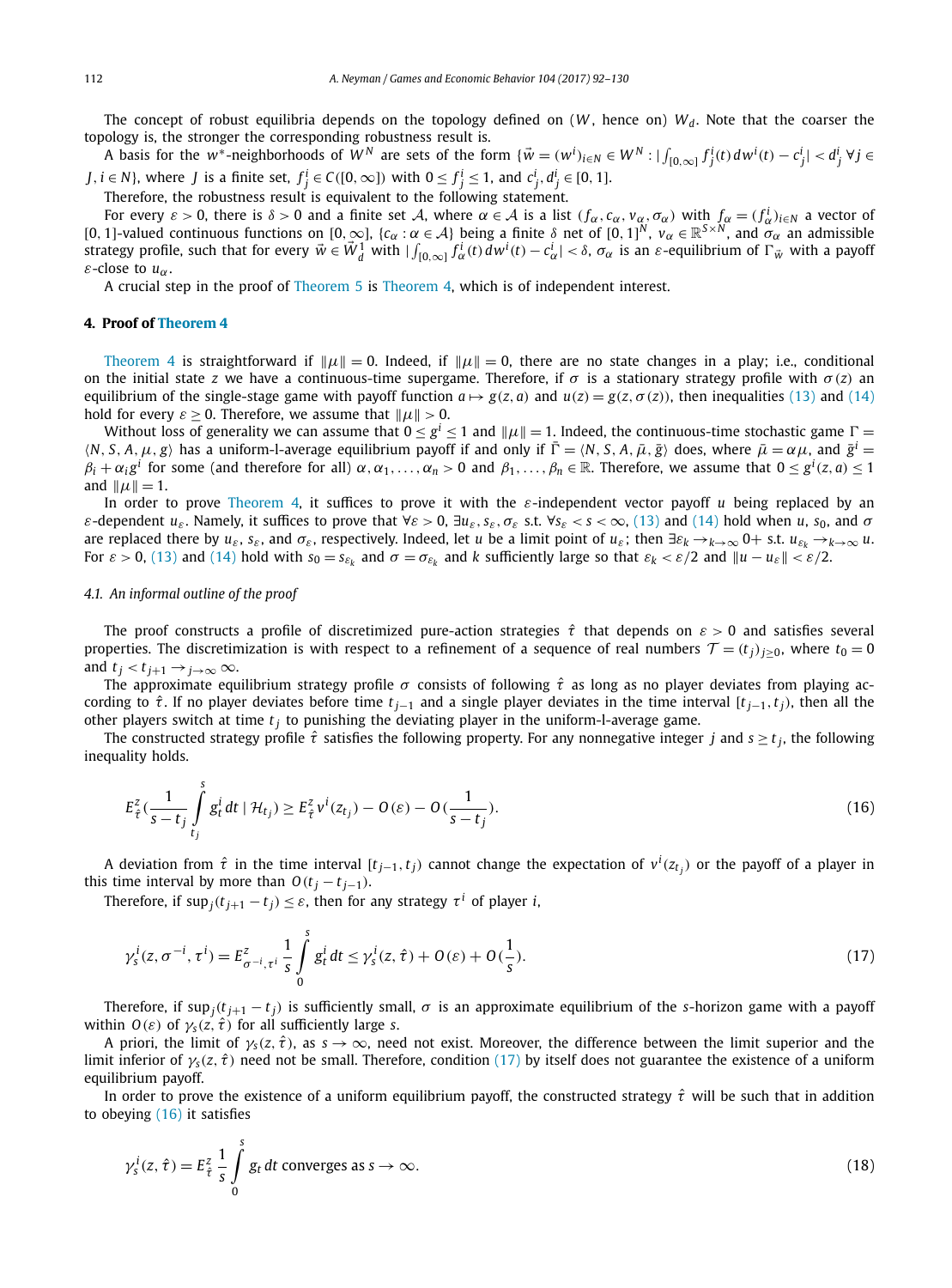The existence, for every  $\varepsilon > 0$ , of a profile of  $\mathcal{T} = (t_j)_{j \geq 0}$ -discretimized pure-action strategies  $\hat{\tau}$  (with sup<sub>*j*</sub>( $t_{j+1} - t_j$ ) sufficiently small) that satisfies [\(16\)](#page-20-0) and [\(18\)](#page-20-0) guarantees the existence of a uniform equilibrium payoff.

In order to prove the existence of a uniform-l-average equilibrium payoff, the constructed strategy *τ*ˆ will be such that, in addition to satisfying  $(16)$  and  $(18)$ , it satisfies

$$
\frac{1}{s} \int_{0}^{s} g_t dt
$$
 converges as  $s \to \infty$  with  $P_{\hat{\tau}}^z$  – probability 1, (19)

and

$$
\lim_{s \to \infty} \gamma_s^i(z, \hat{\tau}) = E_{\hat{\tau}}^z \lim_{s \to \infty} \frac{1}{s} \int_0^s g_t dt.
$$
\n(20)

The pure-action strategy *τ*<sup>ˆ</sup> is derived by <sup>a</sup> "purification" of <sup>a</sup> T -discretimized correlated strategy *τ*˜.

If  $\tilde{\tau}$  satisfies conditions [\(16\)–](#page-20-0)(20), then, by [Lemma 2,](#page-14-0) if in each time interval  $[t_{j-1}, t_j)$ , the empirical distribution of the actions of the pure Markov strategy *τ*ˆ is sufficiently close to the average of the mixed action profile of *τ*˜, then *τ*ˆ will satisfy these conditions with a possible error of  $O(\sum_j (t_j - t_{j-1})^2)$ .

Therefore, the existence of a  $\tau$ -discretimized correlated strategy  $\tilde{\tau}$  that satisfies conditions [\(16\)–](#page-20-0)(20) will imply the existence of a uniform-l-average equilibrium.

Let us mention that the existence of a continuous-time strategy that obeys conditions  $(16)$ – $(20)$  follows easily from the existence of a stationary correlated strategy in the discrete-time game that obeys the discrete-time analogous conditions  $(16^*)$ – $(20^*)$ .

Moreover, if  $\tilde{\tau}$  is a discrete-time stationary correlated strategy, then conditions (18<sup>\*</sup>), (19<sup>\*</sup>), and (20<sup>\*</sup>) hold, and condition  $(16^*)$  holds if and only if condition  $(17^*)$  holds.

However, the existence of a continuous-time correlated Markov strategy that obeys conditions [\(16\)–](#page-20-0)(20) does not follow easily from the existence of a correlated Markov strategy (in the discrete-time game) that obeys conditions [\(16\\*](#page-20-0))–(20\*). The existence of such a correlated Markov strategy in the discrete-time game is proved in Solan and [Vieille \(2002\).](#page-38-0)

Therefore, we cannot use the result of Solan and [Vieille \(2002\)](#page-38-0) directly. However, we follow similar ideas to those used in Solan and [Vieille \(2002\).](#page-38-0)

The strategy  $\hat{\tau}$  is constructed in a sequence of steps.

First, one defines a strategy profile  $\tau$  that is discretimized w.r.t. the sequence  $\mathcal{T}_{\ell} = (j/\ell)_{i\geq0}$ , where  $\ell$  is a sufficiently large integer, and a sufficiently large positive integer *N*0, such that

$$
E_{\tau}^{z}v^{i}(z_{T}) \ge v^{i}(z) - \varepsilon_{1}/2 \text{ for every finite } (\mathcal{H}_{t})_{t \ge 0}\text{-stopping time } T
$$
\n(21)

and

$$
\gamma_{N_0}^i(z,\tau) \ge \nu^i(z) - \varepsilon_1/2,\tag{22}
$$

where  $\varepsilon_1$  is sufficiently small. See Section [4.4.](#page-23-0)

The second step defines a correlated strategy  $\tilde{\tau}$  that is discretimized w.r.t. the sequence  $\mathcal{T}_{\ell} = (j/\ell)_{i\geq0}$  and (1) coincides with  $\tau$  if the initial state is in some subset  $S_2$  of states, where the set  $S_2$  depends on  $\tau$ , (2) coincides with a profile of stationary strategies *y* if the initial state is in some subset  $\overline{S}$  of states, where *y* and  $\overline{S}$  depend on the stochastic game (but not on *τ* ), and (3) coincides with a discretimized correlated strategy whose correlated mixed action is close to that of *τ* but avoids certain possible transitions if the initial state is in the complement  $S_1$  of  $\bar{S} \cup S_2$ . See Section [4.7.](#page-27-0)

The third step "approximates" the correlated strategy *τ*˜ by a pure-action strategy *τ*¯. The "approximation" is so that in any time interval of the form  $[\frac{k}{\ell}, \frac{k+1}{\ell})$ , where *k* is a nonnegative integer, the empirical distribution of the pure actions of *τ* is within  $O(1/\ell)$  of the average of the correlated mixed actions of  $\tilde{\tau}$ . The "approximation" enables us to use [Lemma 2](#page-14-0) in order to derive properties of *τ*¯ from the corresponding properties of *τ*˜. See Section [4.8.](#page-28-0)

Finally, one defines the pure-action strategy  $\hat{\tau}$  that is played in blocks of play-dependent random duration that are  $\leq N_0$ . At the start of each block, *τ*ˆ restarts with the strategy *τ*¯. The periodicity of *τ*ˆ guarantees that *τ*ˆ obeys properties [\(18\)–](#page-20-0)(20). See Section [4.8.](#page-28-0)

The approximate equilibrium strategy *σ* follows  $\hat{\tau}$  until the first time  $t = j/\ell$ , with *j* a positive integer, where a deviation by a single player was observed, and thereafter all other players punish the deviating player in the uniform-l-average game. See Section [4.10.](#page-31-0)

#### *4.2. A few auxiliary functions of*

In this subsection we define  $v_\rho$ ,  $v$ ,  $C_z$ ,  $w$ , and  $d>0$ , as a function of  $\Gamma.$  In short,  $v_\rho^i(z)$  is a payoff level where the other players can force the expected payoff of player *i* in the normalized *ρ*-discounted game that starts at state *z* to be no more than this level;  $v^i(z)$  is the limit of  $v^i(\zeta)$  as  $\rho \to 0$ ;  $C_z$  is the subset of states z' with  $v(z') = v(z)$  (namely,  $v^i(z') = v^i(z)$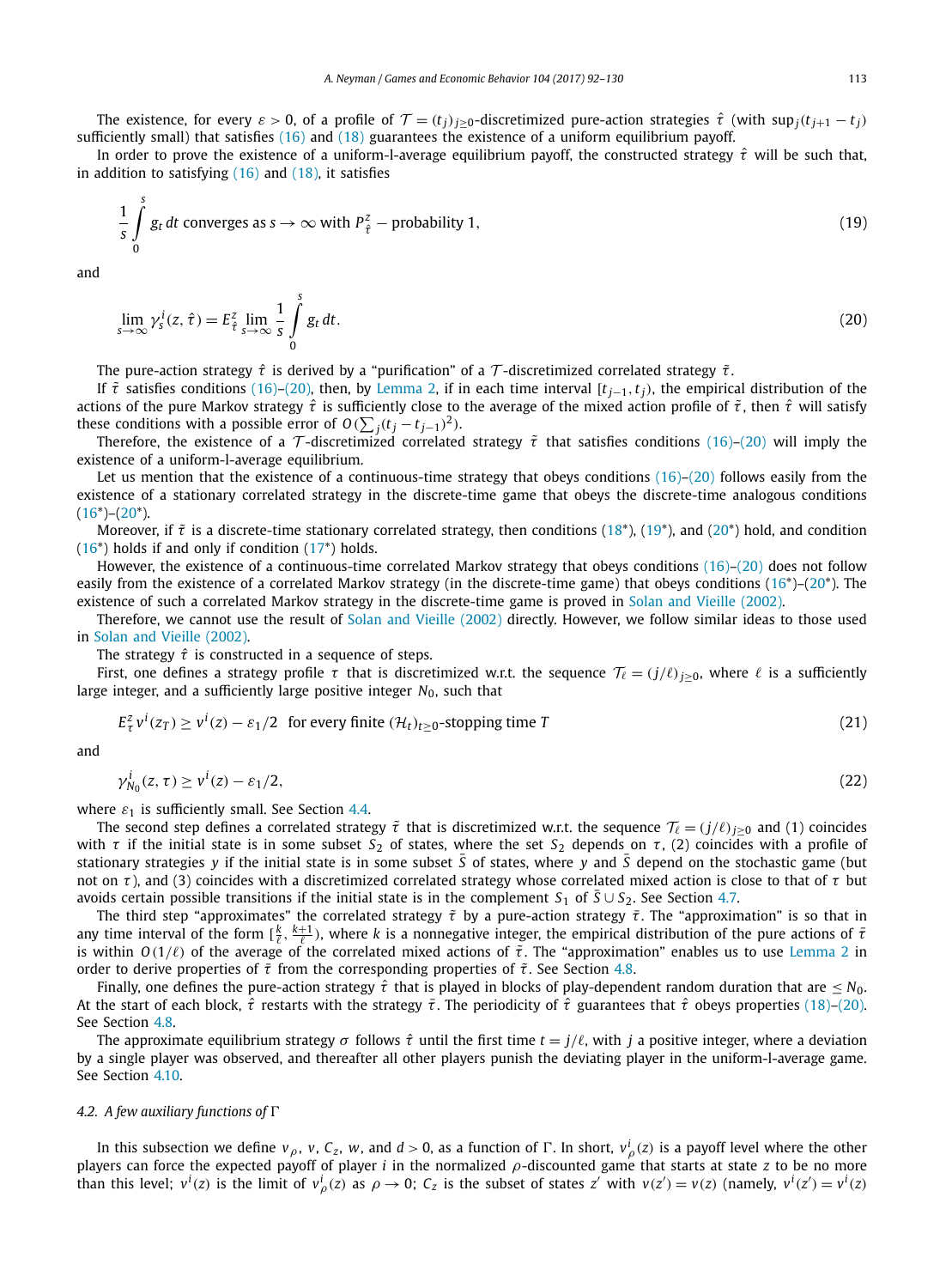<span id="page-22-0"></span>for all *i*);  $w \in \mathbb{R}^S$  is a positive linear combination of the vectors  $v^i \in \mathbb{R}^S$ , with  $0 \le w(z) \le 1$  and such that  $v(z) \ne v(z')$ implies that  $w(z) \neq w(z')$  (and therefore  $w(z) = w(z')$  whenever  $v(z) = v(z')$ ); and  $d > 0$  is a positive constant such that  $w(z) \neq w(z')$  implies that  $|w(z) - w(z')| > d$ .

**Definition of**  $v_\rho$  and  $v$ . Let  $V_\rho^i = (V_\rho^i(z))_{z \in S}$  be the (unique) solution  $V \in \mathbb{R}^S$  of the system of equations

$$
\rho V(z) = \min_{x^{-i}} \max_{x^i} \left( g^i(z, x^{-i} \otimes x^i) + \sum_{z' \in S} \mu(z', z, x^{-i} \otimes x^i) V(z') \right), \ z \in S,
$$

where the minimum ranges over all  $x^{-i}=(x^j)_{j\neq i}\in X^{-i}(z):=x_{j\neq i}\Delta(A^j(z))$ , and the maximum ranges over all  $x^i\in X^i(z)$ . Set  $v^i_\rho = \rho V^i_\rho$ . The function  $\rho \mapsto v^i_\rho(z)$  is a bounded semialgebraic function, and therefore it converges to a limit  $v^i(z)$  as  $\rho\to 0+$ . The assumption  $0\leq g^i\leq 1$  implies that  $0\leq v^i_{\rho}(z)\leq 1$ , and therefore  $0\leq v^i(z)\leq 1$ , for every  $\rho>0$ ,  $i\in N$ , and *z* ∈ *S*.

**Definition of**  $C_z$ . For every state  $z \in S$  let  $C_z = \{z' \in S \text{ s.t. } v(z') = v(z)\}.$ 

**Definition of** w **and** d. For  $i \in N$ , with  $\max_{z \in S} v^i(z) > \min_{z \in S} v^i(z)$ , we set  $d_i = \min\{v^i(z) - v^i(z') : z, z' \in S$ , and  $v^i(z) >$  $v^i(z')$ }. For  $i \in N$  with  $v^i(z) = v^i(z')$  for every  $z, z' \in S$ , we set  $d_i = 0$ . By renaming the players, we can assume without loss of generality that  $N = \{1, 2, ..., n\}$  and  $d_i \ge d_{i+1}$  for  $1 \le i < n$ . We will see that if  $d_1 = 0$  (and then  $v(z) = v(z')$  for every  $z, z' \in S$ ) the theorem follows easily. So assume that  $d_1 > 0$  and let  $i_0$  be the maximal positive integer that is less than or equal to *n* and with  $d_{i_0} > 0$ .

For  $z \in S$ , we denote by  $v(z)$  the vector  $(v^i(z))_{i\in N} \in \mathbb{R}^N$ . We define a [0, 1]-valued function w on S and a positive number  $d > 0$  such that for every two states  $z, z' \in S$  and player  $i_1 \in N$ , we have

$$
v(z) \neq v(z') \implies |w(z) - w(z')| \geq d, \text{ and} \tag{23}
$$

$$
\left(\begin{array}{cc}v^i(z)=v^i(z')&\forall i< i_1\text{ and }v^{i_1}(z)>v^{i_1}(z')\end{array}\right)\Longrightarrow w(z)>w(z').\tag{24}
$$

For example, the function  $w(z) = \sum_{i=1}^{i_0} 2^{-i} (\prod_{j is [0, 1]-valued and satisfies (24), and if  $d = min\{w(z) - w(z')\}$$  $z, z' \in S$ , and  $w(z) > w(z')$ , then  $d \ge 2^{-n} \prod_{j \le i_0} d_j > 0$ , and the function w and the positive constant d satisfy (23) and (24).

#### *4.3. The auxiliary mixed actions and their basic properties*

In this subsection we first select profiles of mixed actions  $x(z, \vec{\rho}) \in X(z)$ ,  $z \in S$ , that depend on the vector  $\vec{\rho} = (\rho^i)_{i \in N}$  of individual discount rates, and  $X^*(z) \subset X(z)$  consists of all limit points of  $x(z, \vec{\rho})$  as  $\vec{\rho} \to 0$ .

The subset of states  $\overline{S}$  is defined as all states *z* for which there is a stationary strategy *y*,  $z \mapsto y(z) \in X^*(z)$ , such that  $P_y^z(z_1 \notin C_z) > 0.$ 

We select a stationary strategy  $y : z \mapsto y(z) \in X^*(z)$  and a positive number  $0 < \delta < 1$  that satisfy

$$
P_y^z(z_1 \notin C_z) > 4\delta \quad \forall z \in \bar{S}.\tag{25}
$$

**Definition of**  $x(z, \vec{\rho})$ . For every  $\vec{\rho} = (\rho^i)_{i \in N} \in (0, \infty)^N$ , let  $x(z, \vec{\rho})$ ,  $z \in S$ , be an equilibrium of the single-stage game with the payoff function to player *i*

$$
a \mapsto \rho^i g^i(z, a) + \sum_{z' \in S} \mu(z', z, a) v^i_{\rho^i}(z').
$$

Then, using the definition of  $v^i_{\rho^i}$  and the fact that  $x(z, \vec{\rho})$  is a profile of mixed actions and therefore  $x^{-i}(z, \vec{\rho}) \in X^{-i}(z)$ , we have

$$
\rho^{i}v_{\rho^{i}}^{i}(z) = \min_{x^{-i}} \max_{x^{i}} \left( \rho^{i}g^{i}(z, x^{-i} \otimes x^{i}) + \sum_{z' \in S} \mu(z', z, x^{-i} \otimes x^{i})v_{\rho^{i}}^{i}(z') \right)
$$
  
\n
$$
\leq \max_{x^{i}} \left( \rho^{i}g^{i}(z, x^{-i}(z, \vec{\rho}) \otimes x^{i}) + \sum_{z' \in S} \mu(z', z, x^{-i}(z, \vec{\rho}) \otimes x^{i})v_{\rho^{i}}^{i}(z') \right)
$$
  
\n
$$
= \rho^{i}g^{i}(z, x(z, \vec{\rho})) + \sum_{z' \in S} \mu(z', z, x(z, \vec{\rho}))v_{\rho^{i}}^{i}(z'), \qquad (26)
$$

where the minimum is over all  $x^{-i} \in X^{-i}(z) := x_{i \neq j \in N} \Delta(A^j(z))$  and the maximum is over all  $x^i \in X^i(z) := \Delta(A^i(z))$ .

**Definition of**  $X^*(z)$ . For every  $\theta > 0$  let  $X(z, \theta) \subset X(z)$  be the closure of the set  $\{(x(z, \vec{\rho})) : \max_{i \in N} \rho_i < \theta\}$ . Let  $X^*(z) \subset Y(z)$ *X*(*z*) be the intersection of the sets *X*(*z*,  $\theta$ ), namely, *X*<sup>\*</sup>(*z*) := ∩ $\theta$ >0*X*(*z*,  $\theta$ ).

As the sets  $X(z, \theta)$  and  $X(z)$  are nonempty and compact, and  $X(z, \theta) \subseteq X(z, \theta')$  whenever  $0 < \theta < \theta'$ , the set  $X^*(z)$  is nonempty and compact.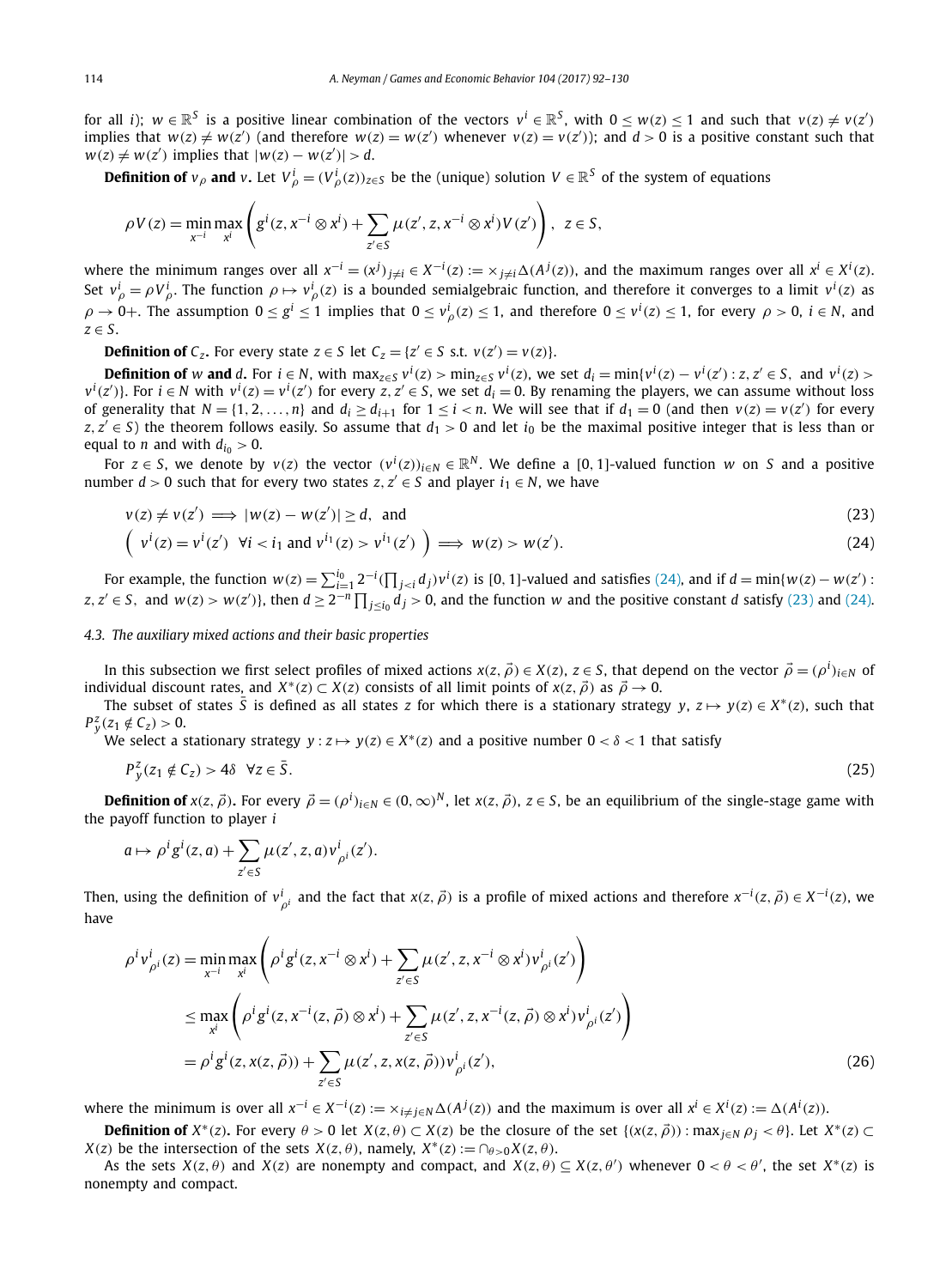<span id="page-23-0"></span>Note that if  $y \in X^*(z)$  then there is a sequence  $(\vec{\rho}(k))$  s.t.  $\rho^i(k) \to_{k \to \infty} 0$  and  $x(z, \vec{\rho}(k)) \to_{k \to \infty} y$ . Therefore, by passing to the limit in inequality [\(26\),](#page-22-0) for every *z* ∈ *S*, *y* ∈ *X*<sup>\*</sup>(*z*), and *i* ∈ *N*, we have

$$
\sum_{z' \in S} \mu(z', z, y)v^{i}(z') \ge 0.
$$
\n(27)

**Definition of**  $\overline{S}$ **, v, and**  $\delta$ **.** The set of states  $\overline{S}$ , the stationary strategy profile  $y:z\mapsto y(z)\in X^*(z)$ , and  $0<\delta<1$  are such that

$$
P_y^z(z_1 \notin C_z) > 4\delta \ \forall z \in \bar{S},
$$

$$
\mu((S \setminus C_z) \cup \overline{S}, z, x) = 0 \ \forall z \notin \overline{S}, x \in X^*(z).
$$

An explicit construction of  $\overline{S}$ ,  $\gamma$ , and  $\delta$  is as follows.

The set  $\bar{S}$  is the set of all states z for which there is a sequence  $z=z_0, y_1, z_1, \ldots, y_k, z_k$  such that  $v(z_k) \neq v(z)$ ,  $y_j \in S$  $X^*(z_{i-1})$ , and  $\mu(z_i, z_{i-1}, y_i) > 0$ , and  $y : z \mapsto y(z) \in X^*(z)$  is a stationary strategy such that for every state  $z \in \overline{S}$  there is a sequence  $z = z_0, z_1, ..., z_k$  such that  $v(z_k) \neq v(z)$  and  $\mu(z_j, z_{j-1}, y(z_{j-1})) > 0$ .

An alternative longer definition, but somehow more explicit, can be obtained by defining the sequence of disjoint subsets of states  $\bar{S}_k$  with  $z \in \bar{S}_k$  iff k is the minimal positive integer for which there is a sequence  $z = z_0, y_1, z_1, \ldots, y_k, z_k$  such that  $v(z_k) \neq v(z)$ ,  $y_j \in X^*(z_{j-1})$ , and  $\mu(z_j, z_{j-1}, y_j) > 0$ . In that case,

$$
\bar{S}_1 := \{z : \exists y \in X^*(z) \text{ s.t. } \mu(S \setminus C_z, z, y) > 0\},
$$

and for every  $z \in \overline{S}_1$  we select an element  $y(z) \in X^*(z)$  with  $\mu(S \setminus C_7, z, y) > 0$ . Inductively, for  $k > 1$ ,

$$
\bar{S}_{k+1} := \{z \notin \cup_{j \leq k} \bar{S}_j : \exists y \in X^*(z) \text{ s.t. } \mu(\bar{S}_k, z, y) > 0\},
$$

and for every  $z \in \bar{S}_{k+1}$  we select an element  $y(z) \in X^*(z)$  with  $\mu(\bar{S}_k, z, y(z)) > 0$ . We set

$$
\bar{S} = \cup_{k=1}^{|S|} \bar{S}_k.
$$

Next, we show that  $\bar{S}$  is a proper subset of S. Let  $z \in \argmax_{z' \in S} w(z')$ , i.e.,  $w(z) \geq w(z') \ \forall z' \in S$ . By inequality (27) and implication [\(24\),](#page-22-0) we deduce that (1)  $w(z) < \max_{z' \in S} w(z')$  for every  $z \in \bar{S}_1$ , and (2)  $w(z) < \max_{z' \in \bar{S}_k} w(z')$  for every  $z\in \bar{S}_{k+1}$ . Therefore, any state  $z\in \argmax_{z'\in S} w(z')$  (i.e.,  $w(z)\geq w(z')$   $\forall z'\in S$ ) is not in  $\bar{S}$ .

For every  $z \in S \setminus \overline{S}$  we select an (arbitrary) element  $y(z) \in X^*(z)$ , and define the stationary strategy y by  $y : z \mapsto y(z)$ .

As the probability  $P_y^z$  that the state  $z_1$  at time 1 is not in  $C_z$  is  $> 0$ , i.e.,  $P_y^z(z_1 \notin C_z) > 0$ , for every  $z \in \overline{S}$  we can select *δ* > 0 such that  $P_y^z(z_1 \notin C_z)$  > 4*δ* for all  $z \in \overline{S}$ .

Note that as  $y(z) \in X^*(z)$  for every  $z \in S$ , inequality (27) implies that

 $E_y^z v(z_1) \ge v(z) \ \forall z \in S$ .

**Definition of**  $B(z)$ . For every  $z \in S$  let

$$
B(z) := \{a \in A(z) \text{ s.t. } \mu((S \setminus C_z) \cup \overline{S}, z, a) > 0\}.
$$

Fix  $z \notin \overline{S}$ . By the definition of  $\overline{S}$ , for every  $x \in X^*(z)$ , we have  $\mu((S \setminus C_z) \cup \overline{S}, z, x) = 0$ . Therefore, for any action profile a in the support of  $x \in X^*(z)$ , we have  $\mu((S \setminus C_z) \cup \overline{S}, z, a) = 0$ . As  $X^*(z)$  is nonempty, we deduce that for any  $z \notin \overline{S}$ ,  $B(z)$  is a proper subset of  $A(z)$ .

Therefore, for  $z \notin \overline{S}$ , for every  $x \in X(z)$  there is a point  $x^* \in X(z)$  with  $x^*(B(z)) = 0$  and  $x^*(a) \ge x(a)$  for all  $a \in A(z) \setminus B(z)$ . The norm distance between x and  $x^*$ ,  $||x-x^*|| := \sum_{a \in A(z)} |x^*(a) - x(a)|$   $(= x^*(A(z) \setminus B(z)) - x(A(z) \setminus B(z)) + \sum_{a \in B(z)} |x^*(a) - x(a)|$  $x(a)$ , is equal to  $2x(B(z))$ .

**Definition of**  $\xi$ . Let  $\xi > 0$  be a positive constant such that  $\mu(z', z, a) > 0$  implies that  $\mu(z', z, a) > \xi$ .

*4.4. The strategy τ and the time N*<sup>0</sup>

**Lemma 3.** For every  $1 > \varepsilon_1 > 0$ ,  $\alpha_0 > 0$ , and a positive integer  $\ell > 8/\varepsilon_1$ , there are functions  $(z_{k/\ell})_{k=0}^{k=j} \mapsto \vec{\rho}_j \in (0,\alpha_0)^N$  (where k and j are nonnegative integers), and a sufficiently large positive integer N<sub>0</sub>, such that if  $\tau$  is the profile of strategies with  $\tau$ (h, t) =  $x(z_t, \vec{\rho}_{[t\ell]})$ , where  $[t\ell]$  is the largest integer that is  $\leq t\ell$ , then for all  $z \in S$  and  $i \in N$ ,

$$
E_{\tau}^{z}v^{i}(z_{T}) \ge v^{i}(z) - \varepsilon_{1}/2 \text{ for every } (\mathcal{H}_{t})_{t \ge 0} \text{-stopping time } T
$$
\n(28)

*and*

$$
\gamma_{N_0}^i(z,\tau) \ge \nu^i(z) - \varepsilon_1/2. \tag{29}
$$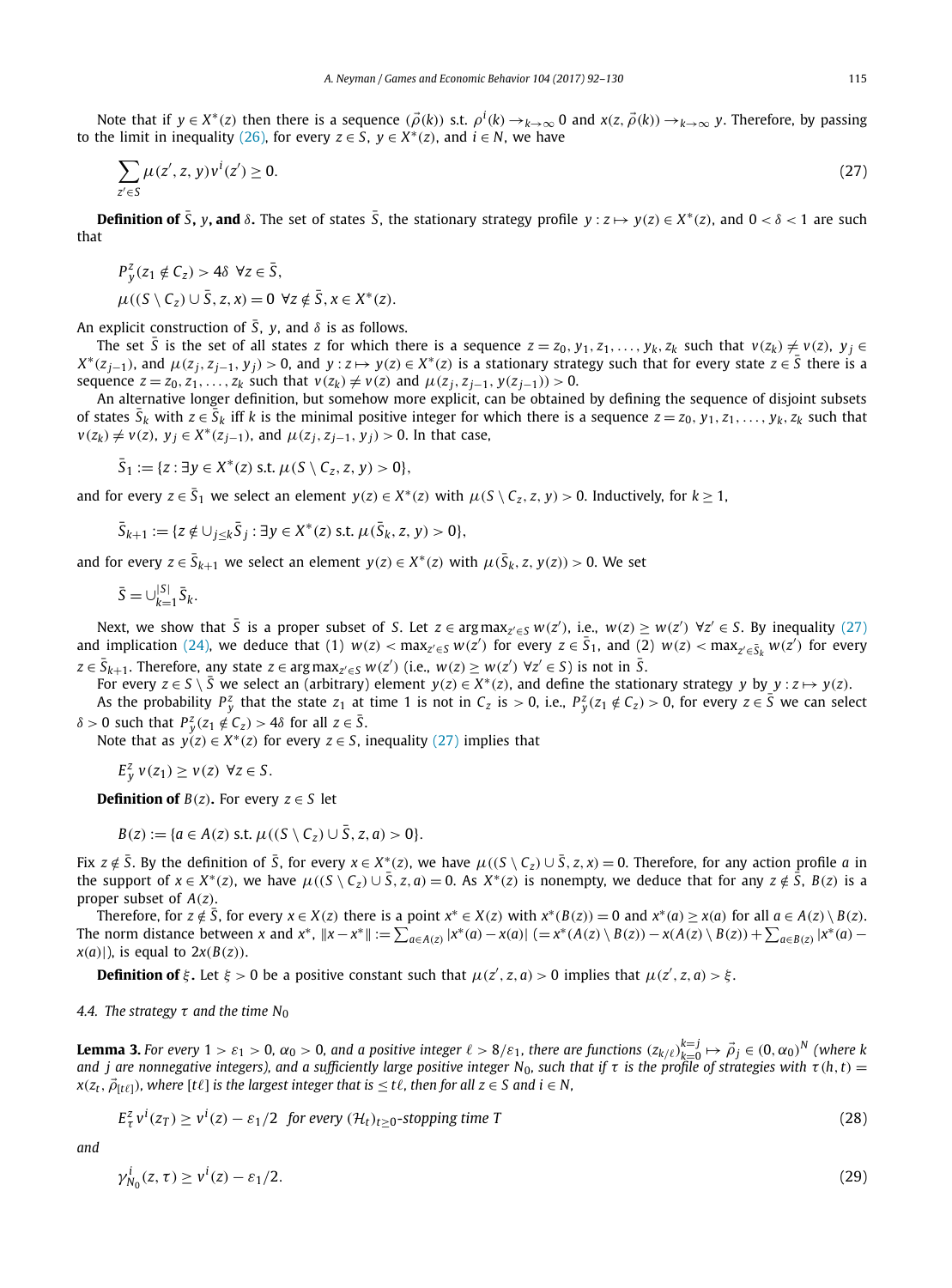<span id="page-24-0"></span>**Proof.** For every fixed vector  $\vec{\rho}=(\rho^i)_{i\in N}\in(0,1)^N$ , the stationary strategy  $\alpha(\vec{\rho}):z\mapsto x(z,\vec{\rho})$  satisfies

$$
E_{\alpha}^{z}(\int_{0}^{t} \rho^{i} e^{-\rho^{i} t} g^{i}(z_{t}, x_{t}) dt + e^{-\rho^{i} t} v_{\rho^{i}}^{i}(z_{t})) \geq v_{\rho^{i}}^{i}(z) \ \forall t \geq 0.
$$
 (30)

Let  $\varepsilon_2 \leq \varepsilon_1/2$ ; e.g.,  $\varepsilon_2 = \varepsilon_1/2$ . Following the proof in Mertens and [Neyman \(1981\),](#page-38-0) we select an integrable function  $\psi:(0,1]\to\mathbb{R}_+$  such that  $\|dv_{\rho}(x)\|\leq\psi(x)$   $\forall x\in(0,1]$  (equivalently,  $|\int_{\rho}^{\overline{\rho}}\psi(x)\,dx|\geq\|v_{\rho}^i-v_{\overline{\rho}}^i\|\ \forall 0<\rho,\,\overline{\rho}\leq 1$  and  $\forall i\in\mathbb{N}$ ), and define the function  $s:(0, 1] \rightarrow [1, \infty)$  by

$$
s(y) = \frac{12}{\varepsilon_2} \int_{y}^{1} \frac{\psi(x)}{x} dx + y^{-1/2}.
$$

The function *s* is strictly increasing and onto and its inverse function is denoted by *λ*.

Letting  $\tilde{z}_j = z_j$  and  $\tilde{\mathcal{H}}_j = \mathcal{H}_{\frac{j}{\ell}}$ , we set

•  $s_0^i \geq M$  with *M* sufficiently large,

$$
\bullet \ \rho^i_j = \lambda(s^i_j),
$$

*t*

•  $u_j^i = v_{\rho_j^i}^i$  and  $y_j = \ell E_{\alpha(\vec{\rho}_j)}^z(\int_{\frac{j}{\ell}}^{\frac{j+1}{\ell}} g^i(z_t, x_t) dt | \tilde{\mathcal{H}}_j)$ , and  $\ell$ 

• 
$$
s_{j+1}^i = \max\{M, s_j^i + y_j^i - u_j^i(\tilde{z}_{j+1}) + 4\varepsilon_2\}.
$$

The inequalities that follow depend on a fixed player *i* and for ease of notation we suppress the superscript *i*.

Inequality (30) implies, as in the proof of [Theorem 3,](#page-18-0) that for every  $θ > 0$  there is  $α_0$  sufficiently small such that for  $\rho_j^i < \alpha_0$  and  $\lambda_j = \rho_j^i / \ell$ , we have

$$
E_{\alpha(\vec{\rho}_j)}^z(\lambda_j y_j + (1 - \lambda_j)u_j(\tilde{z}_{j+1}) | \tilde{\mathcal{H}}_j) \ge u_j(\tilde{z}_j) - \theta \frac{\rho_j^i}{\ell}.
$$

Equivalently,

$$
E_{\alpha}^{z}(u_j(\tilde{z}_{j+1}) - u_j(\tilde{z}_j) + \lambda_j(y_j - u_j(\tilde{z}_{j+1})) | \tilde{\mathcal{H}}_j) \ge -\theta \lambda_j.
$$
\n(31)

Note the similarity between this last inequality and inequality (2.1) in Mertens and [Neyman \(1981\).](#page-38-0) One minor difference, however, is the added term of  $-\theta\lambda_j$  on the right-hand side of the inequality. Another one is that *y<sub>j</sub>* depends  $\vec{\rho}_j$  and is thus measurable with respect to  $\mathcal{H}_i$ , while in inequality (2.1) in Mertens and [Neyman \(1981\)](#page-38-0) the corresponding term is not a function of the past.

We first observe the following:

$$
|s_{j+1} - s_j| \le 6\tag{32}
$$

$$
y_j - u_j(\tilde{z}_{j+1}) + 4\varepsilon_2 \le s_{j+1} - s_j \le y_j - u_j(\tilde{z}_{j+1}) + 4\varepsilon_2 + 21_{s_{j+1} = M}.
$$
\n(33)

Since for every  $1 > \eta > 0$ ,  $s((1 - \eta)y) - s(y) \rightarrow_{y \to 0+} \infty$ , (32) implies that there is  $M_0$  such that for every  $M \ge M_0$ 

$$
|\rho_{j+1}^i - \rho_j^i| \le \varepsilon_2 \rho_j / 6. \tag{34}
$$

Thus for  $M \geq M_0$ ,

$$
6 \geq |s_{j+1} - s_j| \geq \frac{12}{\varepsilon_2} |\int\limits_{\rho_j^i}^{\rho_{j+1}^i} \frac{\psi(x)}{x} dx| \geq \frac{6}{\varepsilon_2 \rho_j^i} |\int\limits_{\rho_j^i}^{\rho_{j+1}^i} \psi(x) dx| \geq \frac{6}{\varepsilon_2 \rho_j^i} ||v_{\rho_{j+1}^i} - v_{\rho_j^i}||.
$$

Hence,

$$
\|\nu_{\rho_{j+1}^i}^i - \nu_{\rho_j^i}^i\| \le \varepsilon_2 \rho_j^i. \tag{35}
$$

By the mean value theorem and inequality (33),

$$
\int_{s_j}^{s_{j+1}} \lambda(y) dy = \int_{s_j}^{\infty} \lambda(y) dy - \int_{s_{j+1}}^{\infty} \lambda(y) dy \ge \rho_j^i (s_{j+1} - s_j) - \varepsilon_2 \rho_j^i
$$
  
\n
$$
\ge \rho_j^i (y_j - u_j(\tilde{z}_{j+1})) + 3\varepsilon_2 \rho_j^i.
$$
\n(36)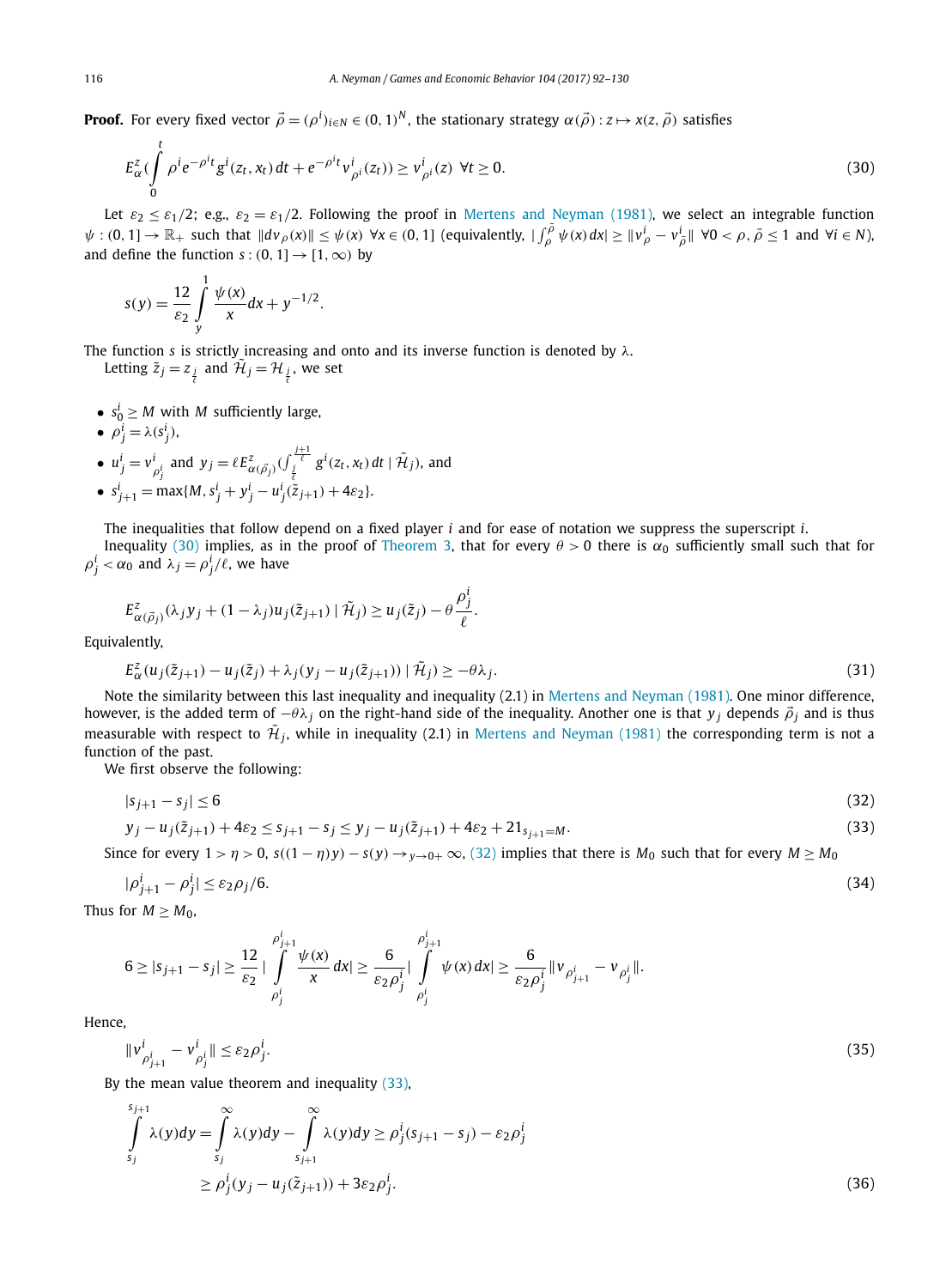<span id="page-25-0"></span>Replacing, in [\(31\),](#page-24-0)  $u_j(\tilde{z}_{j+1})$  by the larger number  $u_{j+1}(\tilde{z}_{j+1})+\varepsilon_2\rho_j^i$  (see [\(35\)\)](#page-24-0),  $\rho_j^i(y_j-u_j(\tilde{z}_{j+1}))$  by the larger number  $\int_{S_j}^{\infty} \lambda(y) dy - \int_{S_{j+1}}^{\infty} \lambda(y) dy - 3\varepsilon_2 \rho_j^i$  (see [\(36\)\)](#page-24-0), and letting  $Y_j = u_j(\tilde{z}_j) - \int_{S_j}^{\infty} \lambda(y) dy$ , we have (for  $\theta < \varepsilon_2$ )

$$
E_{\tau}(Y_{j+1} - Y_j \mid \tilde{\mathcal{H}}_j) \ge \varepsilon_2 \rho_j^i. \tag{37}
$$

*Y*<sub>*j*</sub> is thus a bounded ( $|Y_j| \le 1$ ) submartingale (by (37)), and therefore for any  $\mathcal{H}_j$ -stopping-time *T*,  $E^z_\tau Y_T \ge Y_0$ . By summing the right-hand side inequalities of [\(33\)](#page-24-0) for  $0 \le j < \ell n$ , we have

$$
\sum_{j < \ell n} y_j \ge \sum_{j < \ell n} u_j(\tilde{z}_{j+1}) + s_{\ell n} - s_0 - 2 \sum_{j < \ell n} 1_{s_{j+1} = M} - 4\ell n \varepsilon_2. \tag{38}
$$

For sufficiently large *M*, we have  $E^z_\tau u_j(\tilde{z}_{j+1}) \geq v^i(z) - \varepsilon_2$  and

$$
E_{\tau}^{z} \sum_{j < \ell n} 1_{s_{j+1} = M} \leq E_{\tau}^{z} \sum_{j < \ell n} \frac{1}{\varepsilon_{2} \lambda(M_{0})} \varepsilon_{2} \rho_{j}^{i} \leq \frac{1}{\varepsilon_{2} \lambda(M_{0})} E_{\tau}^{z}(Y_{\ell n} - Y_{0}).
$$

Therefore, for all sufficiently large *n*,

$$
E_{\tau}^{z} \int\limits_{0}^{n} g^{i}(z_t, x_t) dt = \frac{1}{\ell n} E_{\tau}^{z} \sum_{j < \ell n} y_j \geq v^{i}(z) - 6\varepsilon_2.
$$

This completes the proof of inequality [\(29\).](#page-23-0)

For every real number *x*, let  $\lceil x \rceil$  denote the smallest integer that is  $\geq x$ .

Note that if *T* is an  $H_t$ -stopping time, then  $\lceil \ell T \rceil$  is an  $\tilde{\mathcal{H}}_j$ -stopping time. As  $Y_j$  is a submartingale, we have  $E_\tau^z Y_{\lceil \ell T \rceil} \ge Y_0$ . Therefore, as  $|Y_j - v^i(\tilde{z}_j)| < \varepsilon_2/16$  for  $M$  sufficiently large, we deduce that

$$
E_{\tau}^{z}v^{i}(\tilde{z}_{\lceil \ell T \rceil}) > v^{i}(z) - \varepsilon_{2}/8.
$$

By [Lemma 1](#page-14-0) and the assumption  $\|\mu\| = 1$ , we have  $E |v^i(z_T) - v^i(z_{\frac{[tT]}{t}})| \leq 1/\ell \leq \varepsilon_2/8$ . Therefore,

$$
E_{\tau}^{z}v^{i}(z_{T}) > v^{i}(z) - \varepsilon_{2}/4 \geq v^{i}(z) - \varepsilon_{1}/2.
$$

This completes the proof of inequality  $(28)$ .  $\Box$ 

#### *4.5. An auxiliary lemma*

**Lemma 4.** Let  $C \subset S$  be a subset of states. Let  $T = T_C = \min_{s \geq t} \{s : z_s \in C\}$ . Then for every  $(s_k)_{k \geq 0}$ -discretimized correlated strategy  $\sigma$ and  $n > t$ ,

$$
P_{\sigma}(t < T \le n \mid \mathcal{H}_t) = E_{\sigma} \left( \int\limits_t^{T \wedge n} \mu(C, z_s, x_s) \, ds \mid \mathcal{H}_t \right) \tag{39}
$$

*where*  $T \wedge n := \min(T, n)$ *.* 

**Proof.** Equality (39) holds trivially on  $z_t \in C$ . Assume that  $z_t \notin C$ . It suffices to prove the lemma for  $t = 0$ .

We provide two proofs. The first one approximates the probability that  $T \leq n$  by summing the approximations of the probabilities that  $s < T \leq s + \delta$ , where  $\delta > 0$  is small, and *s* ranges over a grid of  $n/\delta$  points. The error term of each approximation is *O(δ*<sup>2</sup>*)*. The sum of the approximations is the desired formula and the cumulative error term is *O(δ)*. The second proof derives the formula without an approximation.

The mixed action profile  $x_s$  that the  $(s_k)_{k>0}$ -discretimized correlated strategy  $\sigma$  selects at time *s* is a function of the random list  $(s_k \wedge s, z_{s_k \wedge s}), k \geq 0$ .

For  $s_j\leq s < s_{j+1}$  we denote this action profile by  $x_{j,s}$ . Note that  $x_{j,s}$  is measurable w.r.t.  ${\cal H}^S_{s_j}$  and is defined for every  $s_j \leq s$ . It coincides with  $x_s$  on  $s_j \leq s < s_{j+1}$ , but may differ from  $x_s$  on  $s_{j+1} \leq s$ .

Given  $s_j \le s < s_{j+1}$  and  $T > s$ , the conditional  $P^z_\sigma$  probability, given  $\mathcal{H}^S_s$ , that  $s < T = s_{j+1} \le s + \delta$  equals

$$
\int\limits_{s}^{s+\delta}\mu(C,z_{s_j},x_{j,t})e^{\int_{s}^{t}\mu(z_{s_j},z_{s_j},x_{j,u})du}\,dt.
$$

If there is no state change in the interval [s, s +  $\delta$ ], then  $x_{j,t} = x_t$  for every  $s \le t \le s + \delta$ . Therefore, given  $s_j \le s < s_{j+1}$ , the  $P^z_\sigma$  probability that  $x_t = x_{j,t}$  for every  $s \le t \le s + \delta$  is at least  $1 - \delta \|\mu\|$ .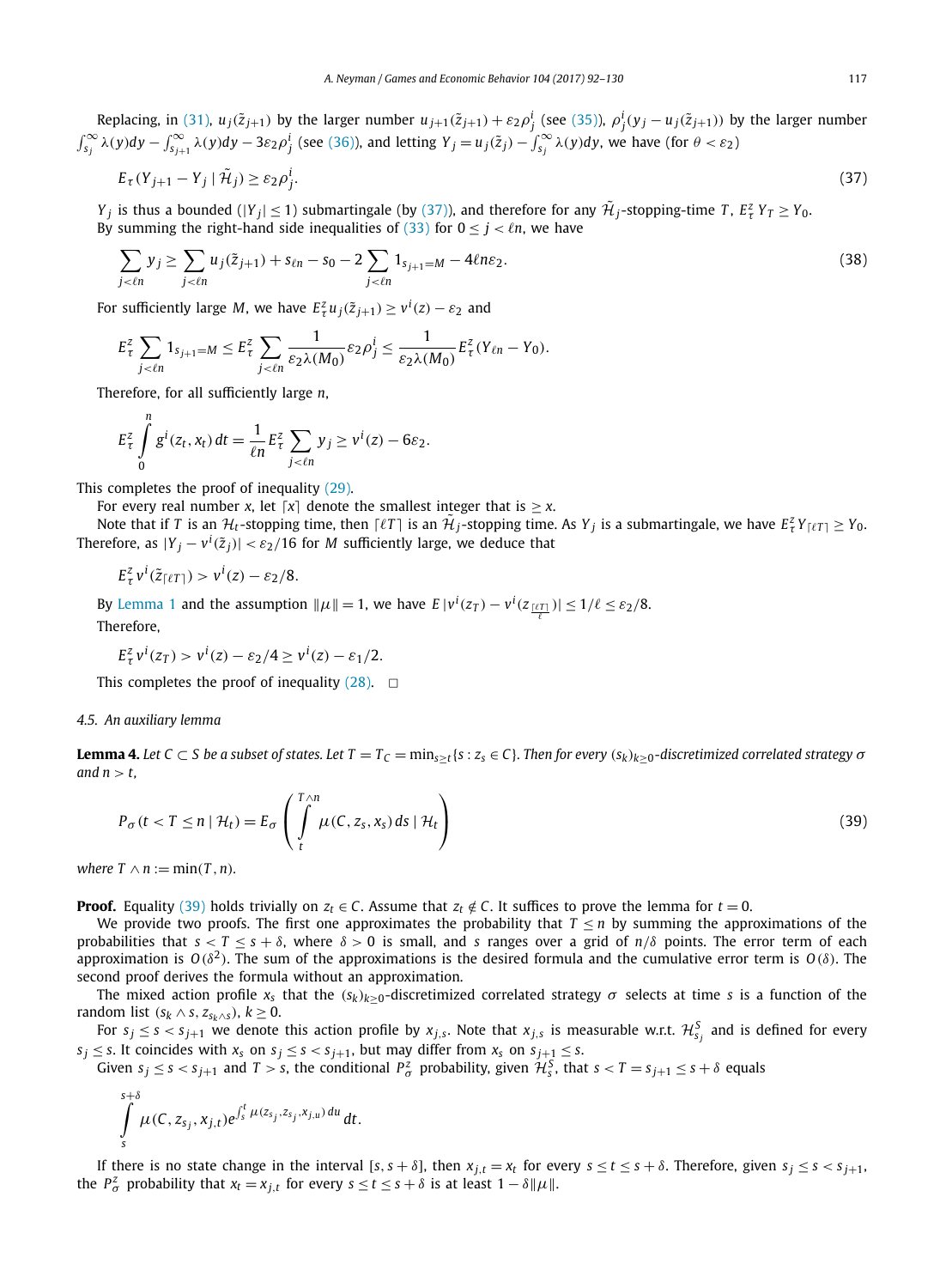<span id="page-26-0"></span>Therefore, the above conditional probability, given  $\mathcal{H}^S_s$ , is within  $O(\delta^2)$ , the conditional probability, given  $\mathcal{H}^S_s$ , of  $\int_{s}^{s+\delta} \mu(C, z_t, x_t) dt$ .

Therefore, the  $P^z_\sigma$  probability that  $T \le n$  is, within  $O(\delta)$ , the expectation w.r.t.  $P^z_\sigma$  of  $\int_0^{T \wedge n} \mu(C, z_t, x_t) dt$ . As this holds for any  $\delta > 0$  the result follows.  $\Box$ 

Now we present the alternative proof.

Note that on  $s_i < n$  the conditional expectation of the indicator of the event  $s_i < T = s_{i+1} \le n$ , given the history up to time  $s_j$ , equals  $\int_{s_j}^n \mu(C, z_{s_j}, x_{j,t}) e^{\int_{s_j}^t \mu(z_{s_j}, z_{s_j}, x_{j,u}) du} dt$ . In symbols,

$$
E_{\sigma}(\mathbb{I}(s_j < T = s_{j+1} \leq n) | \mathcal{H}_{s_j}) = \int_{s_j}^n \mu(C, z_{s_j}, x_{j,t}) e^{\int_{s_j}^t \mu(z_{s_j}, z_{s_j}, x_{j,u}) du} dt,
$$

where I*(*∗*)* denotes the indicator of the event ∗.

The term  $e^{\int_{S_j}^t \mu(z_{s_j}, z_{s_j}, x_{j,u})du}$  equals the conditional probability of the event  $t < s_{j+1}$ , given the history up to time  $s_j$ . Therefore,

$$
\int_{s_j}^n \mu(C, x_{s_j}, x_{j,t}) e^{\int_{s_j}^t \mu(z_{s_j}, z_{s_j}, x_{j,u}) du} dt = \int_{s_j}^n \mu(C, z_{s_j}, x_{j,t}) E_{\sigma}(\mathbb{I}(t < s_{j+1}) | \mathcal{H}_{s_j}) dt.
$$

On  $s_j \le t < s_{j+1}, z_{s_j} = z_t$  and  $x_{j,t} = x_t$ . Therefore,

$$
\int_{s_j}^n \mu(C, z_{s_j}, x_{j,t}) E_{\sigma}(\mathbb{I}(t < s_{j+1}) | \mathcal{H}_{s_j}) dt = E_{\sigma}(\int_{s_j}^{s_{j+1}} \mu(C, z_t, x_t) dt | \mathcal{H}_{s_j}).
$$

We conclude that

$$
E_{\sigma}(\mathbb{I}(s_j < T = s_{j+1} \leq n) | \mathcal{H}_{s_j}) = E_{\sigma}(\int_{s_j}^{s_{j+1}} \mu(C, z_t, x_t) dt | \mathcal{H}_{s_j}).
$$

Taking the expectation on both sides and summing over all nonnegative integers *j*, we have

$$
P_{\sigma}^{z}(T \leq n) = E_{\sigma}^{z} \left( \sum_{j=0}^{\infty} \mathbb{I}(s_{j} < T = s_{j+1} \leq n) \right) = E_{\sigma}^{z} \left( \int_{0}^{T \wedge n} \mu(C, z_{t}, x_{t}) dt \right). \quad \Box
$$

#### *A.6. The partitioning of the state space: the sets*  $S_1$  *and*  $S_2$

The subset  $S_1$  of  $S \setminus \overline{S}$  is defined below so as to guarantee the existence of a correlated strategy  $\tilde{\tau}$  such that for  $z \in S_1$ (1) the distance between the *P*<sup>*z*</sup> -distribution and the *P*<sup>*z*</sup> -distribution of the state process up to time *N*<sub>0</sub> is small, (2) the difference between the expectation w.r.t.  $P_\tau^z$  and the expectation w.r.t.  $P_{\tilde{\tau}}^z$  of the accumulated payoff up to time  $N_0$  is small, and (2) the state process remains in  $C_z \setminus \overline{S}$  with  $P_{\tilde{\tau}}^z$ -probability 1. See Section [4.7.](#page-27-0)

Fix  $\varepsilon_2 > 0$  ( $\varepsilon_2 = 0$ ( $\varepsilon$ ); e.g.,  $\varepsilon_2 = \varepsilon \xi/2$  or  $\varepsilon_2 = \varepsilon$ ). The subset  $S_1$  of  $S \setminus \overline{S}$  depends on the constant  $\varepsilon_2 > 0$  and the strategy *τ* as follows. Define the  $(H_t^{\overline{S}})_{t\geq 0}$ -stopping time *T* by *T* = min{*t* :  $z_t \in (S \setminus C_z) \cup \overline{S}$ }. Set

$$
S_1 = \{ z \in S : P_\tau^z(T \le N_0) \le 2\varepsilon_2 \}
$$

and

$$
S_2 = S \setminus (\overline{S} \cup S_1) = \{ z \in S \setminus \overline{S} : P_\tau^z (T \leq N_0) > 2\varepsilon_2 \}.
$$

Note that  $T = 0$  on  $z_0 \in \overline{S}$ . Therefore, by the definition of  $S_1$ , we have  $S_1 \cap \overline{S} = \emptyset$ .

**Lemma 5.** *For every*  $z \in S_1$ ,

$$
E_{\tau}^{z}\left(\int_{0}^{T\wedge N_{0}} x(z_{t},\vec{\rho}_{t})[B(z_{t})]dt\right)\leq 2\varepsilon_{2}/\xi.
$$
\n(40)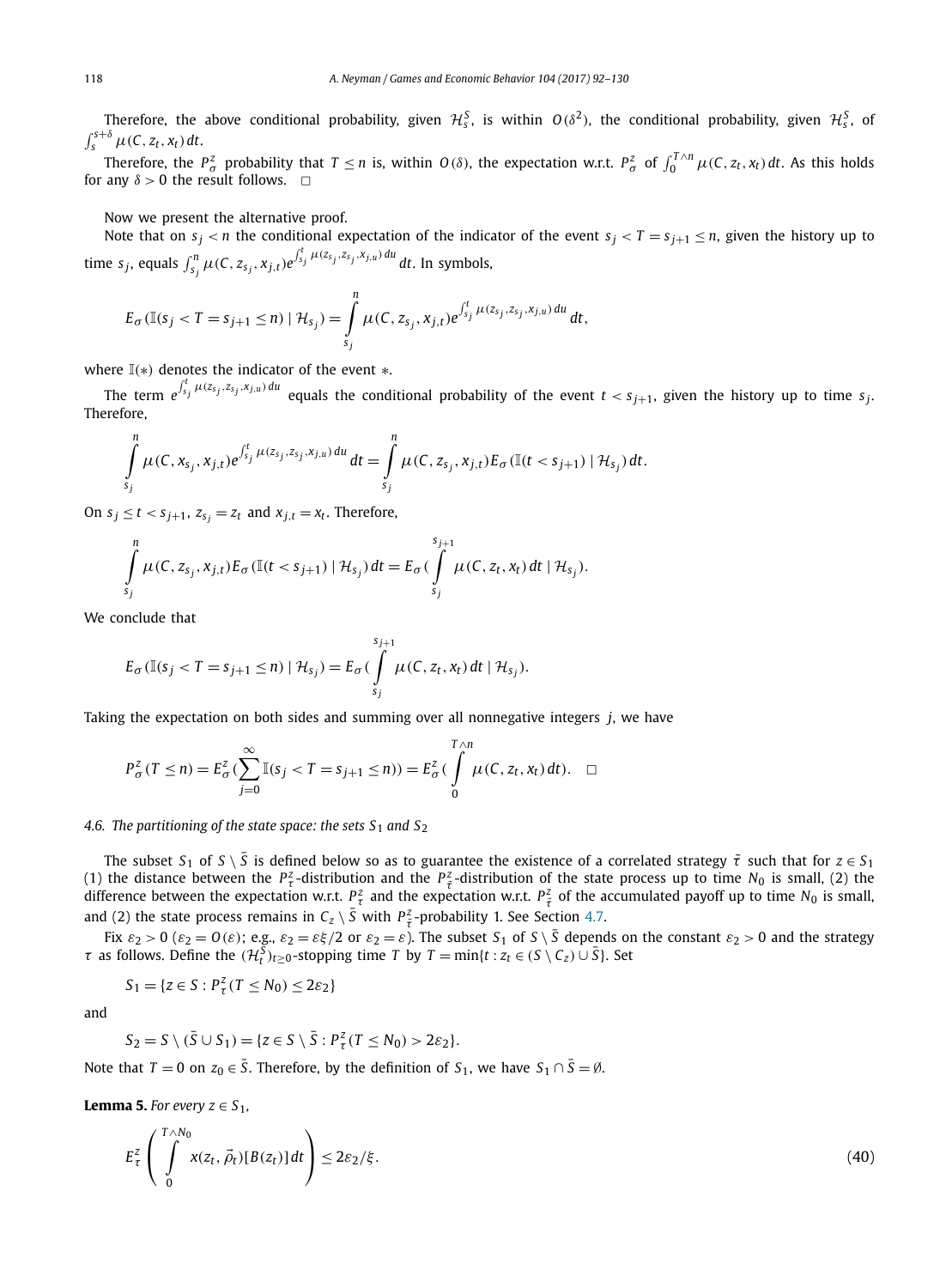<span id="page-27-0"></span>**Proof.** It follows from the selection of *ξ >* 0 that

$$
\mu((S \setminus C_z) \cup \overline{S}, z_t, x(z_t, \overline{\rho}_{[t]})) \geq \xi x(z_t, \overline{\rho}_{[t]})[B(z_t)] \text{ on } t < T.
$$
\n
$$
(41)
$$

Therefore (using [Lemma 4\)](#page-25-0), if  $z \in S_1$ , then

$$
2\varepsilon_2 \ge P_\tau^z(T \le N_0) = E_\tau^z \left( \int_0^{T \wedge N_0} \mu((S \setminus C_z) \cup \bar{S}, z_t, x(z_t, \vec{\rho}_{[t]})) \right) dt \ge E_\tau^z \left( \int_0^{T \wedge N_0} \xi x(z_t, \vec{\rho}_{[t]}) [B(z_t)] dt \right). \quad \Box \qquad (42)
$$

#### *4.7. Definition of the correlated strategy τ*˜

We start by defining an auxiliary correlated strategy  $\tilde{\tau}$ .

$$
\tilde{\tau}(h,t) = \begin{cases} y(z_t) & \text{if } z_0 \in \overline{S} \\ \tau(h,t) & \text{if } z_0 \in S_2 \\ x^*(z_t, \vec{\rho}_{[t]}) & \text{if } z_0 \in S_1, \end{cases}
$$

where  $x^*(z_t, \vec{\rho}_{[t]})$  is a point in  $\{x \in X(z_t) : x(B(z_t)) = 0\}$  with  $||x^*(z_t, \vec{\rho}_{[t]}) - x(z_t, \vec{\rho}_{[t]})|| \leq 2x(z_t, \vec{\rho}_{[t]})[B(z)]$  if  $x(z_t, \vec{\rho}_{[t]})[B(z)] > 0$ 0, and  $x^*(z_t, \vec{\beta}_{[t]}) = x(z_t, \vec{\beta}_{[t]})$  otherwise. Recall that for  $z \notin \overline{S}$ ,  $B(z)$  is a proper subset of  $A(z)$ , and therefore  $\{x \in X(z) : z \in X(z) \}$  $x(B(z)) = 0$ } is nonempty.

Note  $\tau(h, t) = x(z_t, \vec{\rho}_{[t]})$  is a profile of mixed actions. However,  $x^*(z_t, \vec{\rho}_{[t]})$  need not be a profile of mixed actions. Therefore, the correlated strategy  $\tilde{\tau}$  need not be a profile of strategies.

Recall that by the definition of  $\overline{S}$  it follows that for every  $z \in S \setminus \overline{S}$  and every  $x \in X^*(z)$ , we have  $\mu(\overline{S}, z, x) = 0$  and  $\sum_{z' \in S} \mu(z', z, x) v(z') = 0.$ 

**Lemma 6.** For every  $z \in S_1$ ,  $P_{\tilde{\tau}}^z(z_t \in C_z \setminus \overline{S} \ \ \forall 0 \leq t \leq N_0) = 1$  and therefore  $P_{\tilde{\tau}}^z(z_{N_0} \in C_z \setminus \overline{S}) = 1$ .

**Proof.** Follows from the definition of  $\tilde{\tau}$  on  $z_0 \in S_1$ .  $\Box$ 

**Lemma 7.** For every  $z \in S_1$ , the norm distance between the  $P^z_\tau$ -distribution and the  $P^z_{\tilde{\tau}}$ -distribution of the state process  $(z_t)_{0 \leq t \leq T \wedge N_C}$  $is \leq 4\varepsilon_2/\xi$ .

**Proof.** By the definition of  $\tilde{\tau}$ ,  $\|\tilde{\tau}(h,t) - \tau(h,t)\| \leq 2x(z_t, \vec{\rho}_{[t]})[B(z)]$  on  $z_0 = z \in S_1$ . Therefore, the result follows from [Lem](#page-36-0)[mas 12](#page-36-0) (in Section [6\)](#page-35-0) and [5.](#page-26-0)  $\Box$ 

**Lemma 8.** For every  $z \in S_1$ , *N*<sup>0</sup>

$$
E_{\tilde{\tau}}^2 \int\limits_{0}^{N_0} g_t^i dt \ge E_{\tau}^2 \int\limits_{0}^{N_0} g_t^i dt - 2(2N_0 + 2)\varepsilon_2/\xi \ge N_0 \left(v^i(z) - \varepsilon_1/2 - O(\varepsilon_2)\right).
$$

**Proof.** In the following sequence of equations, equality [\(43\)](#page-28-0) follows from the fact that on the plays that are compatible with the strategy  $\tilde{\tau}$  we have  $g_t^i = g^i(z_t, x^*(z_t, \vec{\rho}_{[t]})).$ 

Inequality [\(44\)](#page-28-0) follows from:

- (i) the inequality  $0 \le g^{i}(z_t, x(z_t, \vec{\rho}_{[t]})) \le 1$ ,
- (ii)  $\vec{\rho}_{[t]}$  and (therefore also)  $g^i(z_t, x(z_t, \vec{\rho}_{[t]}))$  depend only on the state process in time  $s \in [0, N_0]$ , and
- (iii) half the norm distance between the distributions defined by  $\tau$  and  $\tilde{\tau}$  on this state process is (by Lemma 7) less than or equal to 2*ε*2*/ξ* .

Inequality  $(45)$  follows from the inequality

$$
g^{i}(z_{t}, x^{*}(z_{t}, \vec{\rho}_{[t]})) \geq g^{i}(z_{t}, x(z_{t}, \vec{\rho}_{[t]})) - ||x(z_{t}, \vec{\rho}_{[t]}) - x^{*}(z_{t}, \vec{\rho}_{[t]})||.
$$

Inequality  $(46)$  follows from the equality

$$
E_{\tau}^{z} \int\limits_{0}^{N_{0}} \|x(z_{t}, \vec{\rho}_{[t]}) - x^{*}(z_{t}, \vec{\rho}_{[t]})\| dt = E_{\tau}^{z} \int\limits_{0}^{T \wedge N_{0}} \|x(z_{t}, \vec{\rho}_{[t]}) - x^{*}(z_{t}, \vec{\rho}_{[t]})\| dt + E_{\tau}^{z} \int\limits_{T \wedge N_{0}}^{N_{0}} \|x(z_{t}, \vec{\rho}_{[t]}) - x^{*}(z_{t}, \vec{\rho}_{[t]})\| dt
$$

and the inequality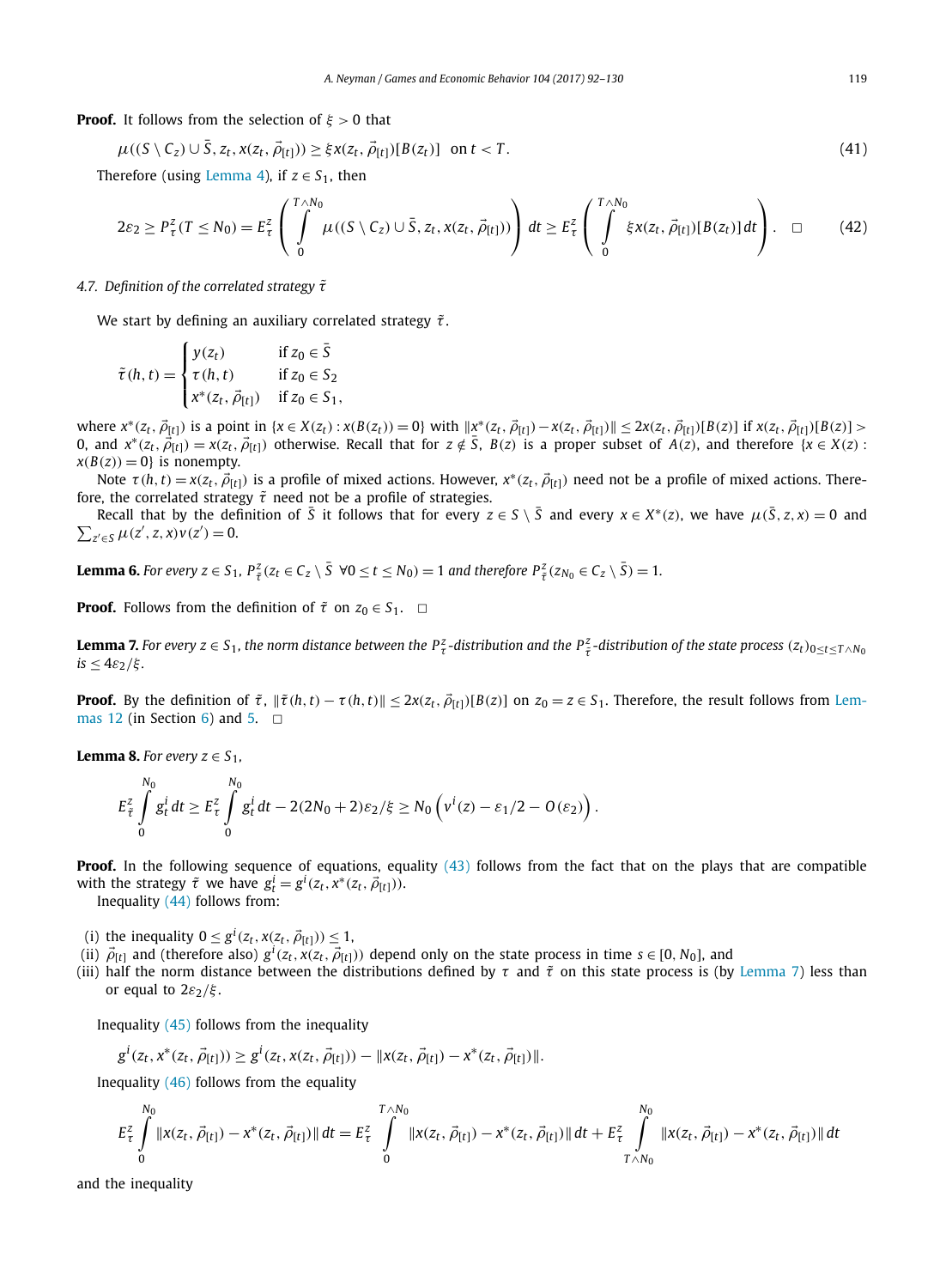<span id="page-28-0"></span>
$$
E_{\tau}^{2}\int\limits_{T\wedge N_{0}}^{N_{0}}\|x(z_{t},\vec{\rho}_{[t]})-x^{*}(z_{t},\vec{\rho}_{[t]})\|\,dt\leq P_{\tau}^{2}(T
$$

Inequality (47) follows from:

*N*<sub>1</sub>

- (i) the inequality  $P^z_\tau(T \le N_0) \le 2\varepsilon_2$  for  $z \in S_1$ ,
- $(x^i)$  the inequality  $\|x(z_t, \vec{\rho}_{[t]}) x^*(z_t, \vec{\rho}_{[t]})\| \leq 2x(z_t, \vec{\rho}_{[t]})[B(z_t)],$  and
- (iii) the inequality  $E_{\tau}^{z} \int_{0}^{T \wedge N_0} 2x(z_t, \vec{\rho}_{[t]}) [B(z_t)] dt \le 4\varepsilon_2/\xi$ .

Finally, inequality (48) follows from inequality [\(29\).](#page-23-0)

$$
E_{\tilde{\tau}}^2 \int\limits_{0}^{N_0} g_t^i dt = E_{\tilde{\tau}}^2 \int\limits_{0}^{N_0} g^i(z_t, x^*(z_t, \vec{\rho}_{[t]})) dt
$$
\n(43)

$$
\geq E_{\tau}^{z} \int_{0}^{N_{0}} g^{i}(z_{t}, x^{*}(z_{t}, \vec{\rho}_{[t]})) dt - 2N_{0} \varepsilon_{2}/\xi
$$
\n
$$
\xrightarrow[N_{0}]{N_{0}}
$$
\n(44)

$$
\geq E_{\tau}^{z} \int\limits_{0}^{z} g^{i}(z_{t}, x(z_{t}, \vec{\rho}_{[t]})) dt - 2N_{0} \varepsilon_{2}/\xi
$$
\n
$$
\tag{45}
$$

$$
- E_{\tau}^{z} \int_{0}^{N_{0}} \|x(z_{t}, \vec{\rho}_{[t]}) - x^{*}(z_{t}, \vec{\rho}_{[t]}) \| dt
$$
  
\n
$$
\geq E_{\tau}^{z} \int_{0}^{N_{0}} g_{t}^{i} dt - 2N_{0} \varepsilon_{2} / \xi - P_{\tau}^{z} (T < N_{0}) 2N_{0}
$$
\n(46)

$$
- E_{\tau}^{2} \int_{0}^{T \wedge N_{0}} \|x(z_{t}, \vec{\rho}_{t}) - x^{*}(z_{t}, \vec{\rho}_{t})\| dt
$$
  
\n
$$
\geq E_{\tau}^{2} \int_{0}^{N_{0}} g_{t}^{i} dt - 4\varepsilon_{2} N_{0} - \varepsilon_{2} / \xi (4 + 2N_{0})
$$
\n(47)

$$
\geq N_0 \left( v^i(z) - \varepsilon_1/2 - O(\varepsilon_2) \right). \quad \Box \tag{48}
$$

#### *4.8. The discretimization τ*¯ *of τ*˜ *and the strategy τ*ˆ

Recall that conditional on  $h_j$ , the strategy  $\tilde{\tau}$  on the time-interval  $[j, j + 1)$  coincides with a stationary strategy, denoted by  $\tilde{\tau}[h_j]$ :  $z \mapsto \tilde{\tau}[h_j](z)$ .

We discretimize *τ*˜ into a pure-action strategy *τ*¯ as follows. Let be a sufficiently large positive integer, and conditional on  $\vec{z}_i := (z_0, z_1, \ldots, z_i)$ , *j* a nonnegative integer. The average of  $\bar{\tau}$  on time intervals  $[j + k/\ell, j + (k+1)/\ell]$ , *k* a positive integer with  $0 \le k < \ell$ , is within  $O(1/\ell)$  of  $\tilde{\tau}[h_j]$  – the average mixed action of  $\tilde{\tau}$  over that interval. For example, define nonnegative integers  $\ell(z, a) \geq \ell \tilde{\tau}[h_j](z)[a] - 1$ , where  $z \in S$  and  $a \in A(z)$ , such that  $\sum_{a \in A(z)} \ell(z, a) = \ell$ . For  $B \subset A(z)$  we set  $\ell(z, B) := \sum_{a \in B} \ell(z, a)$ . Let  $\bar{\tau}$  be a pure-action strategy that conditional on  $h_j$ , (1)  $\bar{\tau}[h_j](z, t) = \bar{\tau}[h_j](z, j + i/\ell^2)$  if  $j\leq j+i/\ell^2\leq t< j+(i+1)/\ell^2\leq j+1$ , (2) for every  $0\leq k<\ell$ ,  $z\in S$ , and  $a\in A(z)$ ,  $\sum_{0\leq i<\ell}\bar{\tau}[h_j](z, j+k/\ell+i/\ell^2)[a]=$  $\ell(z, a)$ , and (3)  $\bar{\tau}(h_t)[B(z_t)] = 0$  on  $z_t \notin \bar{S}$ . Therefore, conditional on  $\vec{z}_j$ , for every  $z \in S$ ,  $\vec{B} \subset A(z)$ , and  $0 \le k < \ell$ , we have  $\int_{j+k/\ell}^{j+(k+1)/\ell} \bar{\tau}[h_j](z,t)[B]dt = \frac{1}{\ell^2} |\{0 \leq i < \ell : \bar{\tau}[h_j](z,j+k/\ell+i/\ell^2)[B] = 1\}| \geq \ell(z,B)/\ell^2 \geq \tilde{\tau}[h_j](z)[B]/\ell - 1/\ell^2$ . Therefore, for  $z \notin \overline{S}$ ,

$$
\|\frac{1}{\ell}\tilde{\tau}[h_j](z) - \int_{j+k/\ell}^{j+(k+1)/\ell} \tilde{\tau}[h_j](z,t) dt\| = 2 \max_{B \subset A(z) \setminus B(z)} \frac{\tilde{\tau}[h_j](z)[B] - \ell(z,B)/\ell}{\ell}
$$
  
 
$$
\leq 2|A(z)|/\ell^2 = O(1/\ell^2). \tag{49}
$$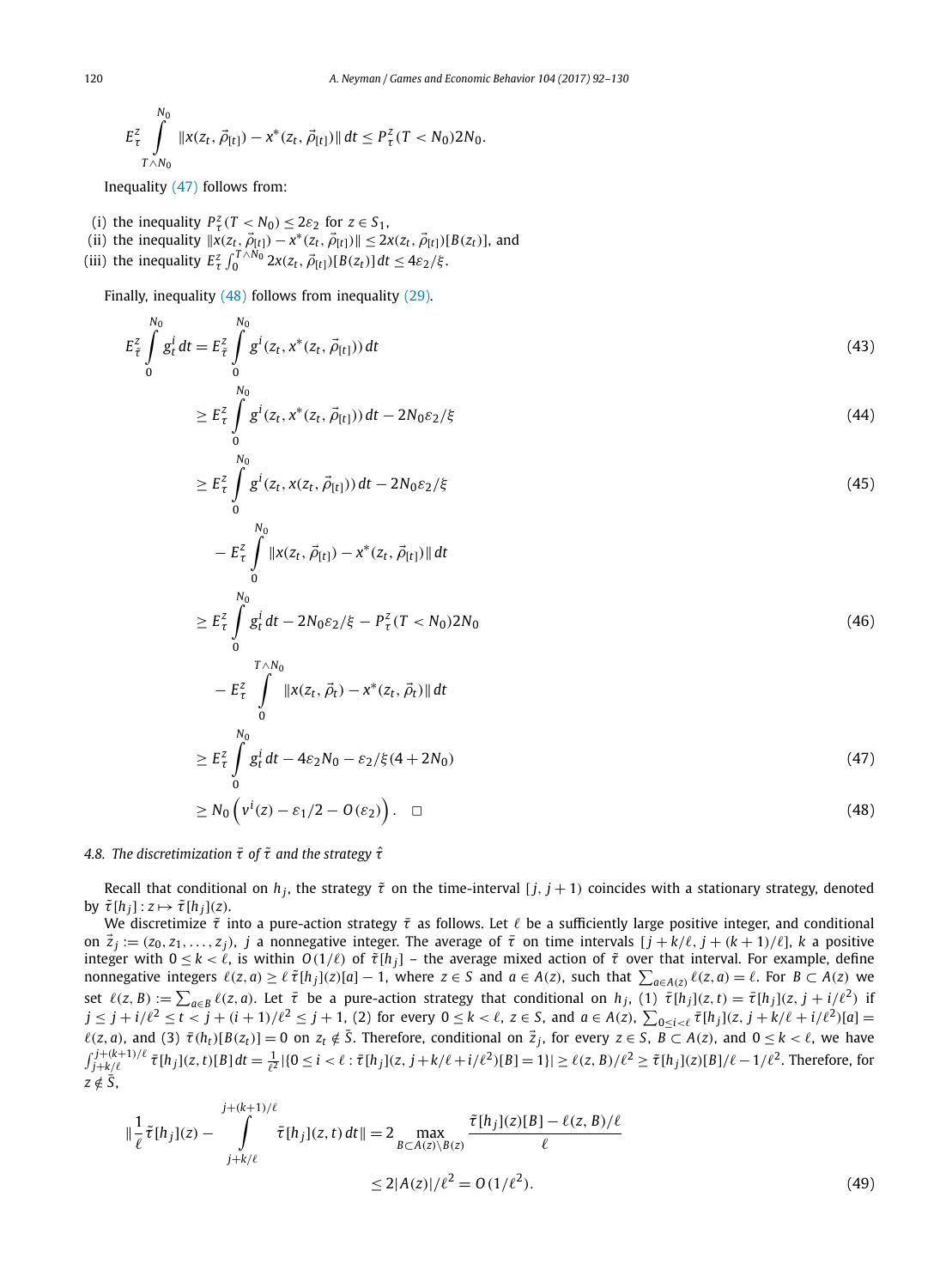For two nonnegative integers  $k, \ell$  we denote by  $z_k^{\ell}$  the sequence of states  $z_0, z_{1/\ell}, z_{2/\ell}, \ldots, z_{k/\ell}$ . By [Lemma 12](#page-36-0) in Sec-tion [6,](#page-35-0) conditional on  $z_0 \in S_1$ ,

$$
\sum_{z_{\ell N_0}^{\ell}} |P_{\tilde{\tau}}^z(z_{\ell N_0}^{\ell}) - P_{\tilde{\tau}}^z(z_{\ell N_0}^{\ell})| \le N_0(4 + 2|A|) / \ell = O(1/\ell),\tag{50}
$$

where the sum is over all realizations  $z_{\ell N_0}^{\ell}$  of the random sequence  $z_{\ell N_0}^{\ell}=z_0,z_{1/\ell},z_{2/\ell},\ldots,z_{N_0}.$ 

**Lemma 9.** For every  $z \in S_1$ ,  $P_{\overline{t}}^z (z_t \in C_z \setminus \overline{S} \ \ \forall 0 \le t \le N_0) = 1$ , and

$$
\gamma_{N_0}^i(z, \bar{\tau}) \ge v^i(z) - \varepsilon_1 - O(\varepsilon_2)
$$
  $\forall \ell$  sufficiently large.

**Proof.** The first assertion follows from  $\bar{\tau}$  being a pure-action strategy and from the imposition of  $\bar{\tau}(h,t) \notin B(z_t)$  on  $z_t \notin \bar{S}$ .

For every nonnegative integer *k* (for every strategy profile and every initial state), the conditional probability, given  $h_{k/\ell}$ , that  $z_t = z_{k/\ell}$  for all  $k/\ell \le t < (k+1)/\ell$  is greater than or equal to  $1 - 1/\ell$ . On  $z_t = z_{k/\ell}$  for all  $k/\ell \le t < (k+1)/\ell$ , we have (by [\(49\)\)](#page-28-0)

$$
\int_{k/\ell}^{(k+1)/\ell} g^{i}(z_t, \bar{\tau}(h,t)) dt \geq \int_{k/\ell}^{(k+1)/\ell} g^{i}(z_t, \tilde{\tau}(h,t)) dt - |A|/\ell^2.
$$

Therefore, for  $z \in S_1$  and  $z_{k/\ell} \in C_z \setminus \overline{S}$ ,

$$
E_{\tilde{\tau}}^2 \left( \int_{k/\ell}^{(k+1)/\ell} g_t^i dt \mid z_k^{\ell} \right) \ge E_{\tilde{\tau}}^2 \left( \int_{k/\ell}^{(k+1)/\ell} g_t^i dt \mid z_k^{\ell} \right) - (|A|+1)/\ell^2.
$$
\n(51)

Therefore, using (51) and (50),

$$
N_0 \gamma_{N_0}^i(z, \bar{\tau}) = \sum_{k=0}^{\ell N_0 - 1} E_{\bar{\tau}}^z E_{\bar{\tau}}^z \left( \int_{k/\ell}^{(k+1)/\ell} g_t^i dt \mid z_k^{\ell} \right)
$$
  
\n
$$
\geq \sum_{k=0}^{\ell N_0 - 1} E_{\bar{\tau}}^z E_{\bar{\tau}}^z \left( \int_{k/\ell}^{(k+1)/\ell} g_t^i dt \mid z_k^{\ell} \right) - \frac{(|A| + 1)N_0}{\ell}
$$
  
\n
$$
= \sum_{z_{\ell N_0}'} P_{\bar{\tau}}^z (z_{\ell N_0}^{\ell}) \sum_{k=0}^{\ell N_0 - 1} E_{\bar{\tau}}^z \left( \int_{k/\ell}^{(k+1)/\ell} g_t^i dt \mid z_k^{\ell} \right) - \frac{(|A| + 1)N_0}{\ell}
$$
  
\n
$$
\geq \sum_{z_{\ell N_0}'} P_{\bar{\tau}}^z (z_{\ell N_0}^{\ell}) \sum_{k=0}^{\ell N_0 - 1} E_{\bar{\tau}}^z \left( \int_{k/\ell}^{(k+1)/\ell} g_t^i dt \mid z_k^{\ell} \right) - \frac{(|A| + 1)N_0}{\ell} - \sum_{z_{\ell N_0}^{\ell}} |P_{\bar{\tau}}^z (z_{\ell N_0}^{\ell}) - P_{\bar{\tau}}^z (z_{\ell N_0}^{\ell})| N_0
$$
  
\n
$$
\geq N_0 \gamma_{N_0}^i(z, \tilde{\tau}) - \frac{(|A| + 1)N_0}{\ell} - \frac{(2|A| + 4)N_0^2}{\ell}.
$$

Using [Lemma 8](#page-27-0) in Section [4.7](#page-27-0) we conclude that for all sufficiently large  $\ell$ , we have  $\gamma_{N_0}^i(z,\bar{t}) \geq v^i(z) - \varepsilon_1/2 - O(\varepsilon_2)$ .  $\Box$ 

The strategy  $\hat{\tau}$  plays in blocks of random sizes that are  $\leq N_0$ , and in each block it follows  $\bar{\tau}$  as if the game were starting at the state of the start of the block.

The duration of a block that starts at a state  $z \in S_1$  is  $N_0$ .

The duration of a block that starts at a state  $z \in S$  is 1.

A block that starts at time *t* in state  $z \in S_2$  continues until the first time  $t + j/\ell$ , with *j* being a positive integer and  $z_s \notin C_z \setminus \overline{S}$  for some  $t < s \le t + j/\ell$ , if this time is  $\le t + N_0$ . Otherwise it continues until time  $t + N_0$ .

Let  $\bar{t}_k$  be the time at the end of the *k*-th block ( $\bar{t}_0 = 0$ ), and  $\bar{z}_k$  be the state at the end of the block, i.e.,  $\bar{z}_k = z_{\bar{t}_k}$ .

The strategy  $\hat{\tau}$  is given by  $\hat{\tau}(h,t)=\bar{\tau}(\bar{t}_k*h,t-\bar{t}_k)$ , whenever  $\bar{t}_k\leq t<\bar{t}_{k+1}$ , and where  $\bar{t}_k*h$  is the left translation of the play *h* by  $\bar{t}_k$ ; i.e., if  $h = (z_t, x_t)_{t \ge 0}$ , then  $\bar{t}_k * h = (z_{\bar{t}_k+s}, x_{\bar{t}_k+s})_{s \ge 0}$ .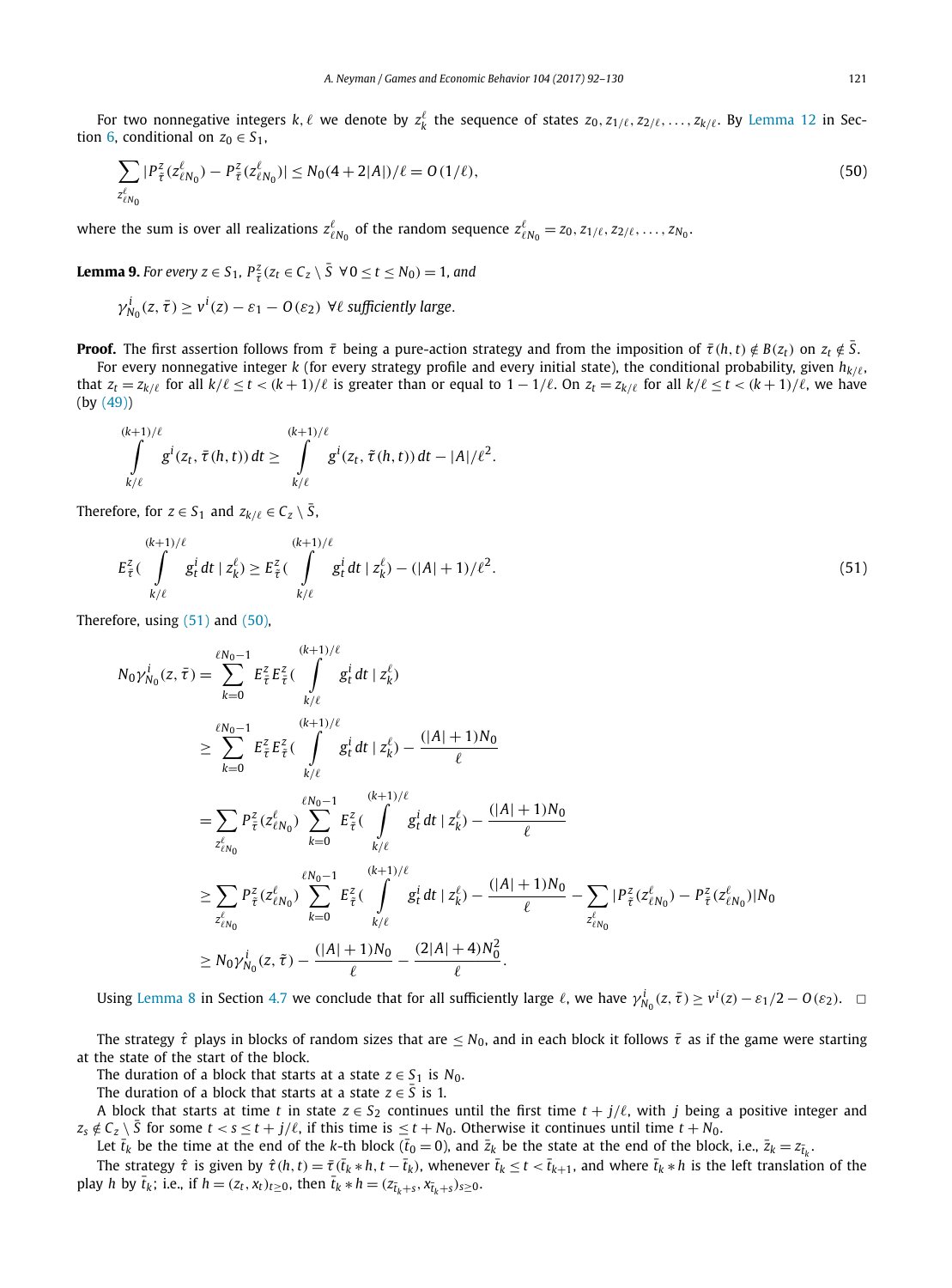<span id="page-30-0"></span>Let us formally define the stopping times  $\bar{t}_k$  inductively.  $\bar{t}_{k+1}$  is a function of  $\bar{t}_k$  and  $z_{\bar{t}_k}$ , and of the process that follows time  $\bar{t}_k$ . If  $z_{\bar{t}_k} \in S_1$  then  $\bar{t}_{k+1} = \bar{t}_k + N_0$ . If  $z_{\bar{t}_k} \in S_2$  then  $\bar{t}_{k+1} = N_0 \wedge \inf\{j/\ell : \mathbb{N} \ni j, \exists j/\ell \ge s > \bar{t}_k \text{ s.t. } z_s \in (S \setminus C_z) \cup \bar{S}\}\)$ . If  $z_{\bar{t}_k} \in \bar{S}$ then  $\bar{t}_{k+1} = \bar{t}_k + 1$ .

**Lemma 10.** The discrete-time process  $\bar{z}_0, \bar{z}_1, \ldots$ , with the probability  $P_{\hat{\tau}}$  is a homogeneous Markov chain process with a transition *matrix F that obeys the following properties.*

*1*)  $F_{z,C_z} := \sum_{z' \in C_z} F_{z,z'} = 1$  for  $z \in S_1$ , *2)*  $F_{z, S \setminus C_z}$  > 4*δ* − *O*(1/ $\ell$ ) ≥ 3*δ for z* ∈ *S and*  $\ell$  *sufficiently large, 3)*  $F_{z, S \setminus C_z} + F_{z, \overline{S}} \geq 2\varepsilon_2 - O(1/\ell) \geq \varepsilon_2$  for  $z \in S_2$  and  $\ell$  sufficiently large, and 4)  $\sum_{z'\in S}F_{z,z'}v^i(z')\geq v^i(z)-\varepsilon_1\mathbb{I}(z\in S_2\cup\bar{S})$  for every  $z\in S$ ,  $i\in N$ , and  $\ell$  sufficiently large.

**Proof.** By the definition of  $\hat{\tau}$ , the  $P_{\hat{\tau}}$  conditional distribution of  $\bar{z}_{k+1}$ , given  $\bar{z}_0, \ldots, \bar{z}_k$ , depends only on  $\bar{z}_k$ . Therefore, the stochastic  $\bar{z}_0, \ldots, \bar{z}_k, \ldots$ , defined by  $\hat{\tau}$ , is a homogeneous Markov chain.

Equality 1) follows from the definition of  $\bar{\tau}$  on  $z_0 \in S_1$ . Recall that the norm distance between the  $P_{\bar{\tau}}^z$  and the  $P_{\bar{\tau}}^z$ distribution of  $z_0, z_1, \ldots, z_{N_0}$  is  $\leq O(1/\ell)$ . For  $z \in \overline{S}$ ,  $F_{z, S \setminus C_z} = P_{\overline{t}}^z (z_1 \in S \setminus C_z) = P_{\overline{t}}^z (z_1 \in S \setminus C_z) \geq P_{\overline{t}}^z (z_1 \in S \setminus C_z) - O(1/\ell) >$  $4\delta - O(1/\ell) \geq 3\delta$  for sufficiently large  $\ell$ . Therefore, 2) holds. For  $z \in S_2$ ,  $F_{z,S\setminus C_z} + F_{z,\bar{S}} \geq P_{\bar{\tau}}^2(\exists j \leq \ell N_0 \text{ s.t. } z_{j/\ell} \in (S \setminus C_z) \cup \bar{S}) \geq$  $P_{\tilde{\tau}}^2(\exists j \leq \ell N_0 \text{ s.t. } z_{j/\ell} \in (S \setminus C_z) \cup \overline{S}) - O(1/\ell) \geq P_{\tilde{\tau}}^2(\overline{I} \leq N_0) - O(1/\ell)$  (where the last inequality uses the fact that for every stopping time T and every strategy  $\sigma$ ,  $P_{\sigma}(z_s = z_I^T \forall T \leq s \leq T + 1/\ell) \geq 1 - O(1/\ell)$ . Therefore, as  $P_{\tilde{\tau}}^2(T \leq N_0) \geq 2\varepsilon_2$ , part 3) follows.

By 1), for  $z \in S_1$  we have  $\sum_{z' \in S} F_{z,z'} v^i(z') = v^i(z)$ ; for  $z \in \overline{S}$  we have  $\sum_{z' \in S} F_{z,z'} v^i(z') = \sum_{z' \in S} P_{\overline{z}}^z(z_1 = z') v^i(z') \ge$  $\sum_{z' \in S} P_{\tilde{z}}^z (z_1 = z') v^i(z') - O(1/\ell) \ge v^i(z) - O(1/\ell)$ , and for  $z \in S_2$ , using [\(28\),](#page-23-0) we have  $\sum_{z' \in S} F_{z,z'} w(z') \ge \sum_{z' \in S} F_{z,z'} w(z) - O(1/\ell)$  $\varepsilon_1/2 - \tilde{O}(1/\ell)$ . Therefore, 4) follows.  $\Box$ 

#### *4.9. A probabilistic lemma*

The following lemma appears implicitly in Solan and [Vieille \(2002\).](#page-38-0)

**Lemma 11.** *Assume that*  $0 < \varepsilon := \varepsilon_2 \leq 1$  *and*  $\varepsilon_1 < \delta d^2 \varepsilon / 4$ *. Then* 

*(a)* All ergodic classes of the Markov chain  $(\bar{z}_i)$  are subsets of  $S_1$ ,

*(b)*  $E(|{0 \leq j < ∞ : \overline{z}_j \notin S_1}|) < ∞$ *, and* 

(c)  $w_j := w(\bar{z}_j) \to_{j \to \infty} w_\infty$ , and therefore  $v^i_j := v^i(\bar{z}_j) \to_{j \to \infty} v^i_\infty$   $\forall i \in \mathbb{N}$ ,

and, if  $\varepsilon_1 < \frac{\varepsilon^2 d^2 \delta}{16}$ , then

*(d)*  $E | {0 ≤ j < ℓ : z_j ∈ \overline{S} ∪ S_2} | ≤ \frac{16}{\delta d^2 ε}$ , and (e)  $\forall i \in N$ ,  $E(v_j^i \mid z_0) \ge v_0^i - \varepsilon$  and  $E(v_\infty^i \mid z_0) \ge v_0^i - \varepsilon$ .

**Proof.** Let  $\mathcal{F}_j$ ,  $j \geq 0$ , be the algebra generated by  $\bar{z}_0, \ldots, \bar{z}_j$ . Consider the sequences  $w_j$  and  $Y_j$  of real-valued random variables  $w_j = w(\bar{z}_j)$  and  $Y_j = w_j^2 + \delta_j$ , where  $\delta_j = \delta(\bar{z}_j)$  and  $\varepsilon \ge \delta(z) \ge 0$  is defined as follows. For  $z \in \bar{S}$ , we set  $\delta(z) =$  $\delta d^2 := \delta(0)$ , for  $z \in S_2$  we set  $\delta(z) = \delta(2) = \delta \epsilon d^2/4 - \epsilon_1$ , and for  $z \in S_1$  we set  $\delta(z) = 0$ .

We claim that

$$
E(Y_{j+1} | \mathcal{F}_j) \ge Y_j + \delta(\bar{z}_j) \ge Y_j + \delta(2) \mathbb{I}(\bar{z}_j \in S_2 \cup \bar{S}).
$$
\n
$$
(52)
$$

As the process  $(\bar{z}_i)_{i>0}$  is a stationary Markov chain, it suffices to prove inequality (52) for  $j=0$ .

On  $\bar{z}_0 \in S_1$  we have  $Y_0 = w_0^2$ ,  $w_1 = w_0$  a.e., and  $Y_1 \ge w_1^2 = Y_0 + \delta(\bar{z}_0)$  a.e. Therefore, inequality (52) holds on  $\bar{z}_0 \in S_1$ .

On  $\bar{z}_0 \in \bar{S}$ , we have  $E(w_1 | z_0) = w_0$  and the probability that  $|w_1 - w_0| \ge d$  is  $\ge 3\delta$ . Therefore,  $E(w_1^2 | z_0) - w_0^2 \ge 3\delta d^2$  $\text{Simplify } \int \ln \left( \frac{F(Y_1 \mid z_0)}{z_0} \right) \geq w_0^2 + 3\delta d^2 = Y_0 + 2\delta(0) \geq Y_0 + \delta(0).$ 

We partition  $S_2$  into two subsets.  $S_2(\neq) := \{z \in S_2 : P(w(\overline{z}_1) \neq w(\overline{z}_0) \mid \overline{z}_0 = z) \geq \varepsilon/2\} = \{z \in S_2 : F_{z,S \setminus C_z} \geq \varepsilon/2\}$  and  $S_2(=):=S_2\setminus S_2(\neq)$ . The inequality  $F_{z,S\setminus C_z}+F_{z,\bar{S}}\geq \varepsilon$  for  $z\in S_2$  implies that for  $z\in S_2\setminus S_2(\neq)$  we have  $P(\bar{z}_1\in \bar{S}\mid \bar{z}_0=z)\geq$ *ε/*2.

On  $\bar{z}_0 \in S_2(\neq)$ , the (conditional) probability that  $|w_1 - w_0| \geq d$  is  $\geq \varepsilon/2$ , and  $E(w_1 | \bar{z}_0) \geq w_0 - \varepsilon_1$ . Therefore, on  $\bar{z}_0 \in C_1$  $S_2(\neq)$ ,

$$
E(w_1^2 | \bar{z}_0) = E((w_1 - w_0)^2 + 2w_0w_1 - w_0^2 | \bar{z}_0) \ge d^2\varepsilon/2 + 2w_0(w_0 - \varepsilon_1) - w_0^2
$$
  
\n
$$
\ge w_0^2 - 2\varepsilon_1 + d^2\varepsilon/2 \ge w_0^2 + 2\delta(2) = Y_0 + \delta(2),
$$

where the last inequality follows from  $2\delta(2) = \delta \epsilon d^2/2 - 2\epsilon_1 \leq d^2 \epsilon/2 - 2\epsilon_1$ .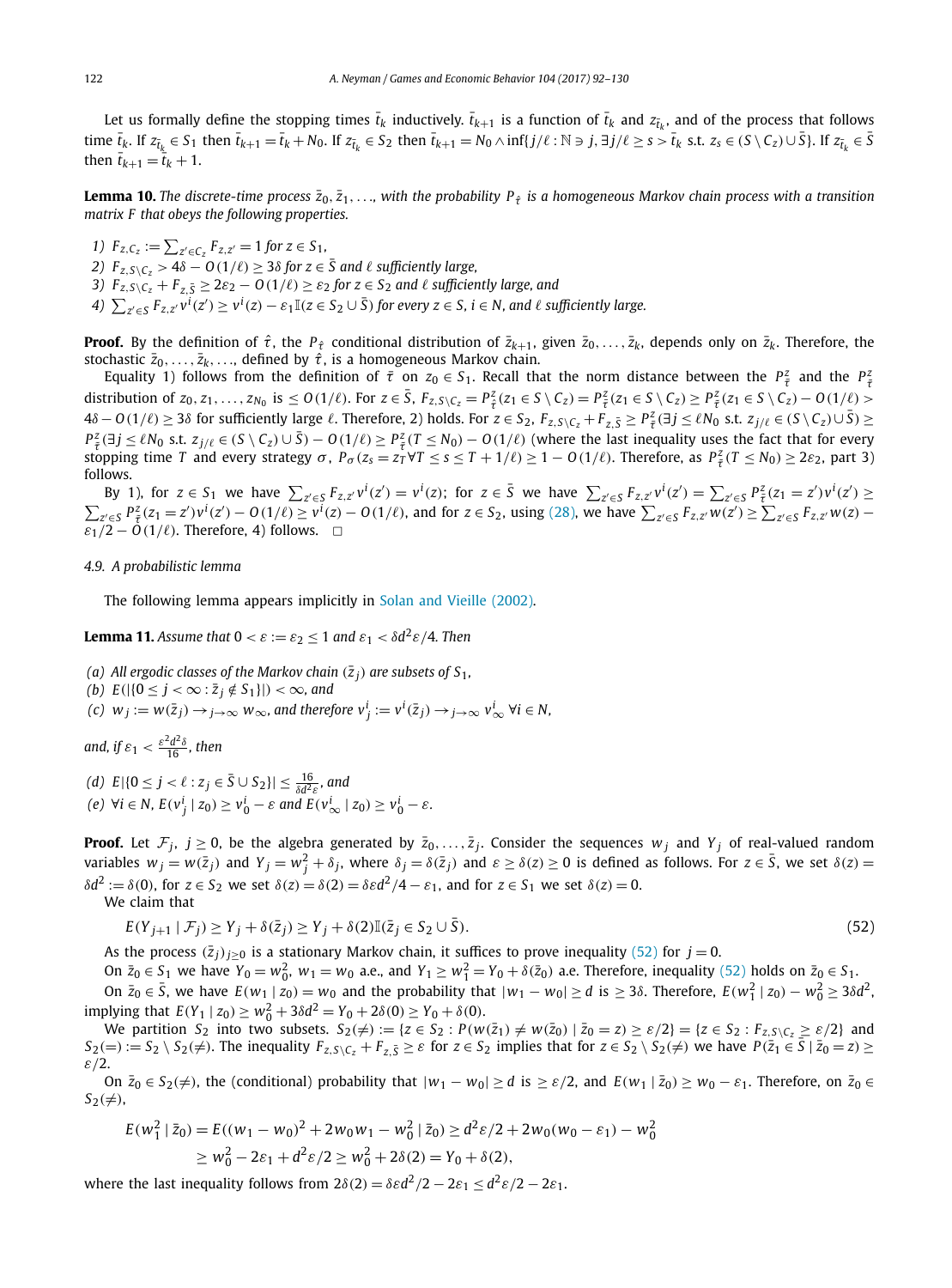<span id="page-31-0"></span>Everywhere, and thus also on  $z_0 \in S_2 \setminus S_2(\neq)$ ,  $E(w_1 \mid z_0) \geq w_0 - \varepsilon_1$ . The conditional probability that  $\bar{z}_1 \in \bar{S}$ , given  $\bar{z}_0 \in S_2 \setminus S_2(\neq)$ , is  $\geq \varepsilon/2$ . Therefore, on  $\bar{z}_0 \in S_2 \setminus S_2(\neq)$ , using the convexity of  $x \mapsto x^2$ ,

$$
E(Y_1 | \bar{z}_0) \ge (E(w_1 | \bar{z}_0))^2 + \delta(0)\varepsilon/2 \ge (w_0 - \varepsilon_1)^2 - \varepsilon_1^2 + \delta d^2 \varepsilon/2
$$
  
=  $w_0^2 - 2\varepsilon_1 + \delta d^2 \varepsilon/2 = w_0^2 + 2\delta(2) = Y_0 + \delta(2).$ 

This completes the proof of inequality [\(52\).](#page-30-0)

Inequality [\(52\)](#page-30-0) shows that *Y<sub>i</sub>* is a bounded ( $0 \le Y_j \le 2$ ) submartingale, and therefore it converges a.e. to *Y*<sub>∞</sub>. By taking the expectation in inequality [\(52\),](#page-30-0) and summing over all integers  $0 \le j < \ell$ , we have  $2 \ge EY_{\ell} \ge Y_0 + \delta(2)E|\{0 \le j < \ell : z_j \in \ell\}$  $\overline{S} \cup S_2$ }, implying that  $E[\{0 \le j < \ell : z_j \in \overline{S} \cup S_2\}]$  is bounded by 2/ $\delta$ (2). This completes the proof of (b). Claim (b) implies that with probability 1,  $|\{0 \le j < \infty : \overline{z_j} \notin S_1\}| < \infty$ , which together with part 1) of [Lemma 10](#page-30-0) proves part (c).

By selecting  $\varepsilon_1 < \frac{\varepsilon^2 d^2 \delta}{16}$  we have  $\delta(2) \ge \varepsilon d^2 \delta/8$ . Therefore,  $2/\delta(2) \le \frac{16}{\varepsilon d^2 \delta}$ , proving part (d). For every  $i \in N$  and  $j \ge 0$ , by [Lemma 10](#page-30-0) (part 4), we have

$$
E(v_{j+1}^i \mid \mathcal{F}_j) \geq w_j - \varepsilon_1 \mathbb{I}(z_j \in S_2 \cup \overline{S}).
$$

Summing these inequalities over all  $0 \le i \le \ell$ , we have

$$
E(v_{\ell}^i \mid z_0) \ge v^i(z_0) - \varepsilon_1 E \sum_{0 \le j < \ell} \mathbb{I}(z_j \in S_2 \cup \overline{S}) \ge v^i(z_0) - \varepsilon, \text{ and therefore}
$$
\n
$$
E(v_{\infty}^i \mid z_0) \ge v^i(z_0) - \varepsilon.
$$

This completes the proof of part (e).  $\Box$ 

*4.10. The uniform-l-average equilibrium strategy σ*

For every player  $i \in N$  let  $\sigma_{\varepsilon}^{-i}$  be an  $N \setminus \{i\}$  strategy profile and  $s_{\varepsilon}$  a positive number such that for every  $s \geq s_{\varepsilon}$  and every strategy  $\tilde{\sigma}^i$  we have  $\gamma_s^i(z,\sigma_e^{-i},\tilde{\sigma}^i)\leq v^i(z)+\varepsilon$ . Therefore, for every  $s\geq 0$  we have

$$
\gamma_s^i(z, \sigma_\varepsilon^{-i}, \tilde{\sigma}^i) \leq v^i(z) + \varepsilon + \frac{s_\varepsilon}{s}.
$$

The strategy  $\sigma$  follows  $\hat{\tau}$  until the first time  $t = j/\ell$ , with *j* a positive integer, where a deviation by a single player, say player *i*, in the time interval  $[(j - 1)/\ell, j/\ell)$  is observed. Thereafter, all players  $i' \neq i$  start playing the  $N \setminus \{i\}$  strategy profile  $\sigma_{\rm e}^{-i}$ .

Let  $s > 0$  and  $0 \le T \le s$  be a  $(\mathcal{H}_t^S)_{t \ge 0}$ -stopping time. Recall that  $\bar{t}_k$  denotes the time of the end of the *k*-th block and that  $\bar{z}_k = z_{\bar{t}_k}$ . Let  $k_T$  be the smallest integer *k* s.t.  $\bar{t}_k \geq T$ .

Note that  $k_T \leq T + N_0$  and if  $k_T \leq k \leq k_T + \frac{s-T}{N_0} - 2$  then  $\bar{t}_k + N_0 \leq s$ . Note that for every  $T < t < s$  we have

$$
g_t^i \ge \sum_{k:T \le \bar{t}_k \le \bar{t}_{k+1} \le s} 1_{\{\bar{z}_k \in S_1\}} 1_{\{\bar{t}_k \le t < \bar{t}_k + N_0\}} g_t^i
$$
  
\n
$$
\ge \sum_{k_T \le k \le k_T + \frac{s-T}{N_0} - 2} 1_{\{\bar{z}_k \in S_1\}} 1_{\{\bar{t}_k \le t < \bar{t}_k + N_0\}} g_t^i
$$
  
\n
$$
\ge \sum_{k_T \le k \le k_T + \frac{s-T}{N_0} - 2} 1_{\{\bar{t}_k \le t < \bar{t}_k + N_0\}} (g_t^i - 1_{\{\bar{z}_k \notin S_1\}}).
$$

Therefore, using the additivity and monotonicity of the expectation, together with the fact that the expectation equals the expectation of the conditional expectation (that is used in the equality below), we deduce that

$$
E_{\sigma}^{z} \int_{T}^{s} g_{t}^{i} dt \geq E_{\sigma}^{z} \sum_{k_{T} \leq k \leq k_{T} + \frac{s-T}{N_{0}} - 2} \int_{\tilde{t}_{k}}^{\tilde{t}_{k} + N_{0}} (g_{t}^{i} - 1_{\{\bar{z}_{k} \notin S_{1}\}}) dt
$$
  

$$
= E_{\sigma}^{z} \sum_{k_{T} \leq k \leq k_{T} + \frac{s-T}{N_{0}} - 2} N_{0}(\gamma_{N_{0}}^{i}(\bar{z}_{k}, \bar{\tau}) - 1_{\{\bar{z}_{k} \notin S_{1}\}})
$$
  

$$
\geq E_{\sigma}^{z} \sum_{k_{T} \leq k \leq k_{T} + \frac{s-T}{N_{0}} - 2} N_{0}(\nu^{i}(\bar{z}_{k}) - 1_{\{\bar{z}_{k} \notin S_{1}\}} - O(\varepsilon))
$$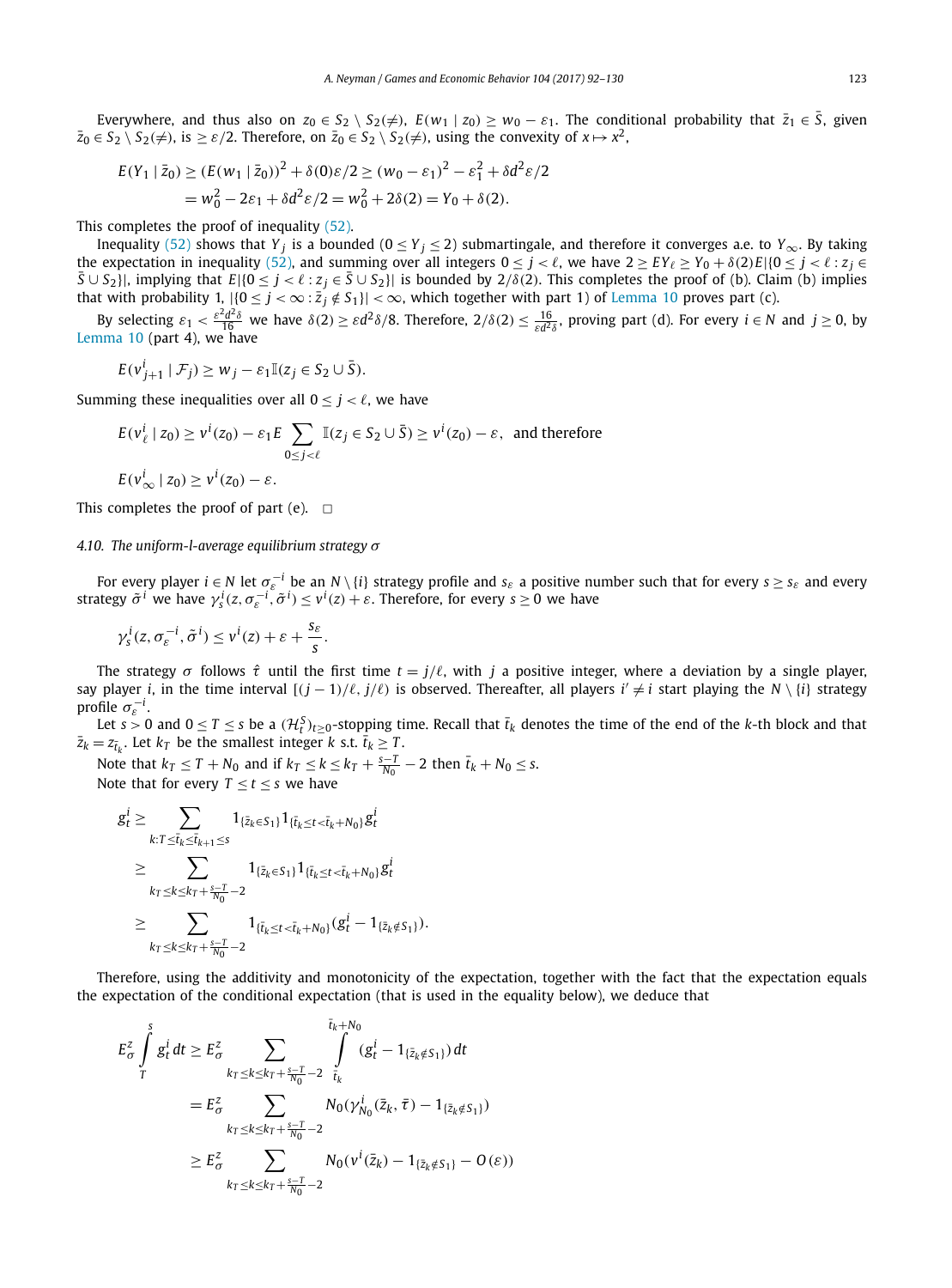$$
\geq E_{\sigma}^{z} \sum_{k_{T} \leq k \leq k_{T} + \frac{s-T}{N_{0}} - 2} N_{0}(v^{i}(\bar{z}_{k_{T}}) - 1_{\{\bar{z}_{k} \notin S_{1}\}} - O(\varepsilon))
$$
\n
$$
\geq E_{\sigma}^{z}(s - T)(v^{i}(\bar{z}_{k_{T}}) - O(\varepsilon)) - (e + 1)N_{0},
$$
\n(53)

<span id="page-32-0"></span>where *e* is the maximum over  $z \in S$  of the expectation with respect to  $P_{\hat{\tau}}^z$  of  $|\{k < \infty : \bar{z}_k \notin S_1\}|$ . In particular, by setting  $T = 0$ , we have

$$
E_{\sigma}^{z} \frac{1}{s} \int_{0}^{s} g_{t}^{i} dt \ge v^{i}(z) - O(\varepsilon)
$$
 for all *s* sufficiently large. (54)

Let  $\tilde{\sigma}^i$  be a strategy of player *i* and let  $T_\ell$  be the minimum of *s* and the (random) smallest time  $j/\ell$  such that  $\tilde{\sigma}^i$ deviates from the play under  $\sigma$  at some time in the interval  $[(j - 1)/\ell, j/\ell)$ . Let  $\tilde{\sigma}$  denote for short the strategy profile  $(\sigma^{-i}, \tilde{\sigma}^i)$ . Note that the *P<sub>σ</sub>* -distribution and the *P<sub>σ</sub>* -distribution of *T*<sub>l</sub> (and thus also of *s* − *T*<sub>l</sub>) coincide. By the additivity of the expectation,

$$
\gamma_s^i(z, \sigma^{-i}, \tilde{\sigma}^i) = E_{\tilde{\sigma}}^z \frac{1}{s} \int_0^s g_t^i dt = E_{\tilde{\sigma}}^z \frac{1}{s} \int_0^{T_\ell} g_t^i dt + E_{\tilde{\sigma}}^z \frac{1}{s} \int_{T_\ell}^s g_t^i dt.
$$
\n(55)

The  $P_{\sigma}$ -distribution and the  $P_{\tilde{\sigma}}$ -distribution of  $1_{\{t < T_{\ell} - 1/\ell\}} g_t^i$  (where  $1_{\{t < T_{\ell} - 1/\ell\}}(t) = 1$  if  $t < T_{\ell} - 1/\ell$  and  $1_{\{t < T_{\ell} - 1/\ell\}}(t) = 0$ otherwise) coincide, and  $0 \le g_t^i \le 1$ . Therefore

$$
E_{\tilde{\sigma}}^z \frac{1}{s} \int\limits_0^{T_\ell} g_t^i dt \le E_{\sigma}^z \frac{1}{s} \int\limits_0^{T_\ell} g_t^i dt + \frac{1}{s\ell}.
$$

By the definition of  $\tilde{\sigma}$ ,

$$
E_{\tilde{\sigma}}^{z} \frac{1}{s} \int_{T_{\ell}}^{s} g_{t}^{i} dt \leq \frac{1}{s} E_{\tilde{\sigma}}^{z} (s - T_{\ell}) v^{i} (z_{T_{\ell}}) + \varepsilon + \frac{s_{\varepsilon}}{s}.
$$
\n
$$
(57)
$$

Recall that  $0\leq v^i(z)\leq 1$  and that for every stopping time T and strategy profile  $\tau$ ,  $P_\tau(z_t=z_T \,\forall T\leq t\leq T+1/\ell)\geq e^{-\|\mu\|/\ell}\geq 1$ 1 − 1*/*. Therefore,

$$
\frac{1}{s}E_{\tilde{\sigma}}^{z}(s-T_{\ell})v^{i}(z_{T_{\ell}}) \leq \frac{1}{s}E_{\sigma}^{z}(s-T_{\ell})v^{i}(z_{T_{\ell}}) + \frac{1}{\ell}.
$$
\n
$$
(58)
$$

By (53)

$$
\frac{1}{s}E_{\sigma}^{z}(s-T_{\ell})v^{i}(z_{T_{\ell}}) \leq E_{\sigma}^{z}\frac{1}{s}\int_{T_{\ell}}^{s}g_{t}^{i}dt + \varepsilon + \frac{\hat{s}_{\varepsilon}}{s}.
$$
\n
$$
(59)
$$

Let  $\ell$  be sufficiently large so that  $\frac{1}{\ell} < \varepsilon$ . Summing inequalities (55)–(59), we deduce that

$$
\gamma_s^i(z, \sigma^{-i}, \tilde{\sigma}^i) \le \gamma_s^i(z, \sigma) + 4\varepsilon \quad \text{for all } s \text{ sufficiently large.} \tag{60}
$$

Similarly, the limit of  $\frac{1}{s}\int_0^s g_t^i dt$  as  $s \to \infty$  exists a.e. with respect to  $P_\sigma^z$ , and  $E_\sigma^z$  lim<sub>s $\to \infty$ </sub>  $\frac{1}{s}\int_0^s g_t^i dt = u^i(z) \ge -4\varepsilon$  +  $E^z_{\tilde{\sigma}}$  lim sup<sub>*s*→∞</sub>  $\frac{1}{s} \int_0^s g^i_t dt$ .

This completes the proof of [Theorem 4.](#page-19-0)  $\Box$ 

#### **5. Proof of [Theorem 5](#page-19-0)**

[Theorem 5](#page-19-0) is straightforward if  $\|\mu\| = 0$ . Therefore, we assume that  $\|\mu\| > 0$ .

In order to prove [Theorem 5,](#page-19-0) it suffices to prove that for every continuous-time stochastic game  $\Gamma$ ,  $\vec{w} \in (W_d^1)^N$ , and *ε* > 0, there is a vector payoff  $v \in \mathbb{R}^{S \times N}$ , a strategy profile  $\sigma$ , and a neighborhood *U* of  $\vec{w}$  in  $W_d^N$ , such that for every  $\vec{w}^* \in U$ , a player *i*, and a strategy profile  $\tau$  such that  $\tau^j = \sigma^j$  for all  $j \neq i$ , we have

$$
\varepsilon + E_{\sigma}^{z} \int\limits_{[0,\infty]} \underline{g}_{t}^{i} dw^{*}(t) \geq v^{i}(z) \geq E_{\tau}^{z} \int\limits_{[0,\infty]} \bar{g}_{t}^{i} dw^{*}(t) - \varepsilon,
$$
\n(61)

where  $w^*$  stands for  $(w^*)^i$ .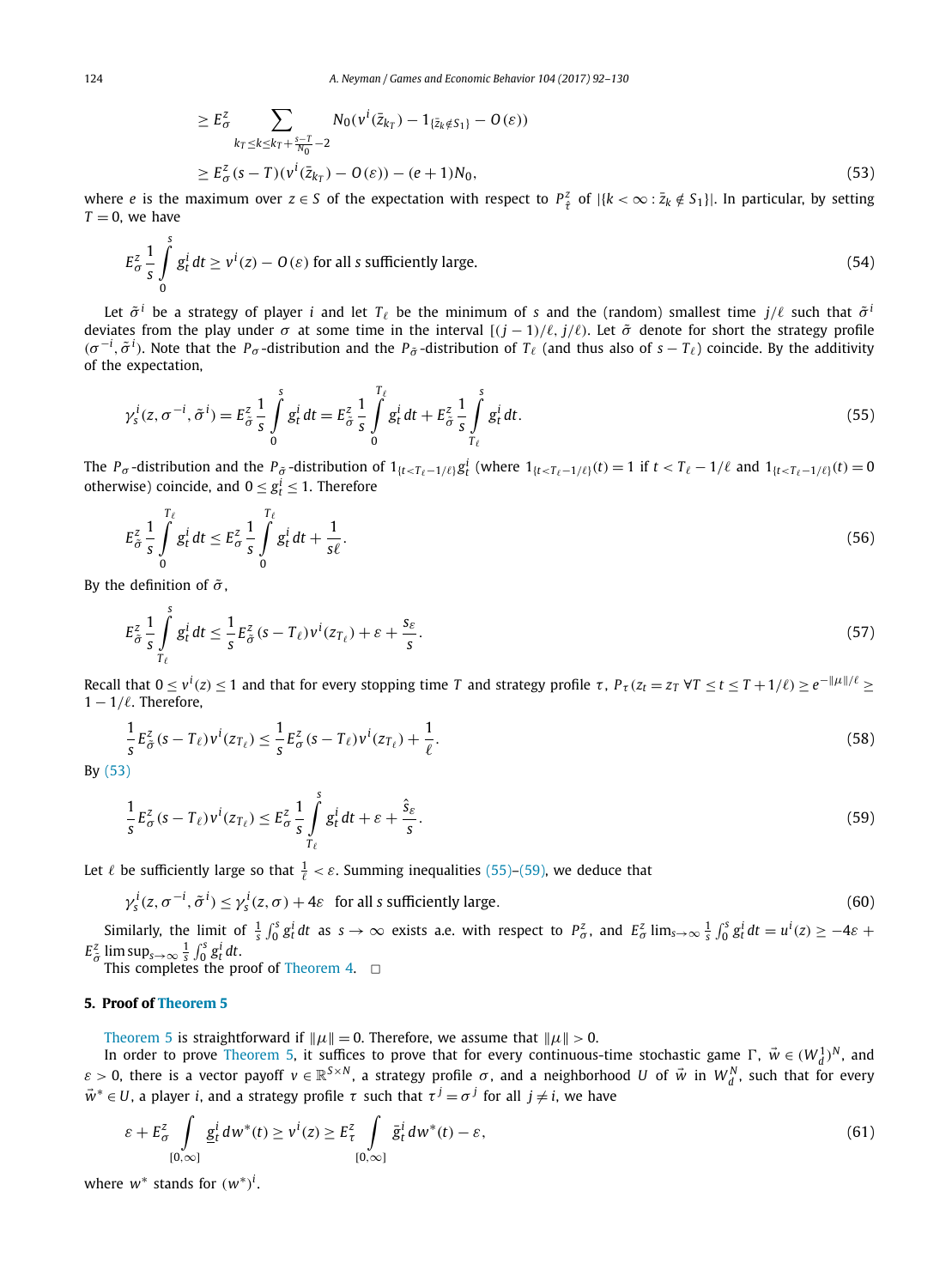<span id="page-33-0"></span>The idea of the proof is as follows.

We consider an auxiliary *k*-stage discrete-time game that depends on a uniform-l-average payoff vector *u*, a sufficiently large  $t_*,$  and a partition  $t_0 = 0 < t_1 < \ldots < t_k = t_*$  of [0,  $t_*$ ].

The set of feasible actions  $a_{t_j}^i$  of player  $i$  at stage  $j=0,\ldots,k-1$  is  $A^i(z_{t_j})$ , the conditional probability that  $z_{t_{j+1}}=z^i$ given  $z_{t_j} = z \neq z'$  and  $a_{t_j}$  is  $(t_{j+1} - t_j)\mu(z', z, a_{t_j})$ , and the payoff to player *i* in this auxiliary game is  $w^i(\infty)u^i(z_{t_k})$  +  $\sum_{j=0}^{k-1} w^i([t_j, t_{j+1})) g^i(z_{t_j}, a_{t_j}).$ 

By backward induction, the auxiliary game has a Markov equilibrium strategy *τ* and a corresponding equilibrium payoff vector *v*.

We associate to an equilibrium strategy profile *τ* of this auxiliary game a strategy profile *σ* of the continuous-time game. At time  $t_i \le t < t_{i+1}$ ,  $0 \le j < k$ , the strategy  $\sigma^i$  plays the *j*-th stage mixed action of  $\tau^i$  and starting at time  $t_k = t_*$ , the strategy *σ* follows <sup>a</sup> uniform-l-average *<sup>ε</sup>* <sup>2</sup> -equilibrium that corresponds to the uniform-l-average equilibrium payoff vector *u*.

We prove that, if  $t_*$  is sufficiently large and max<sub>*j*</sub>( $t_{j+1} - t_j$ ) is sufficiently small, then the equilibrium payoff *v* of the auxiliary game, the associated strategy  $\sigma$ , and a suitable neighborhood *U* of  $\vec{w}$ , satisfy [\(61\).](#page-32-0)

Now we turn to the formal proof.

Let  $1>\varepsilon >0$ ,  $\vec{w} \in (W_d^1)^N$ , and let  $\Gamma$  be a continuous-time stochastic game. By the covariance properties, we assume w.l.o.g. that  $0 \le g_t^i \le 1$  and  $\|\mu\| = 1/2$ .

Let  $u \in \mathbb{R}^{S \times N}$  be a uniform l-average equilibrium payoff of  $\Gamma$ , and let  $\sigma_{\varepsilon}$  be a strategy profile and  $t_{\varepsilon} > 1$  such that for  $e$ very *z* ∈ *S*, *t* ≥ *t<sub>ε</sub>*, and a strategy profile *τ* such that  $τ^j = σ_ε^j$  for every  $j ≠ i$ ,

$$
\varepsilon + \frac{1}{t} E_{\sigma_{\varepsilon}}^2 \int_0^t g_t^i dt \ge u^i(z) \ge \frac{1}{t} E_{\tau}^2 \int_0^t g_t^i dt - \varepsilon, \text{ and} \tag{62}
$$

$$
\varepsilon + E_{\sigma_{\varepsilon}}^z \underline{g}_{\infty}^i \ge u^i(z) \ge E_{\tau}^z \bar{g}_{\infty}^i - \varepsilon. \tag{63}
$$

Fix  $t_*$  such that  $2(t_{\varepsilon} + \varepsilon)$  max<sub>*i*∈*N*</sub>  $w^i([t_*, \infty)) < \varepsilon/3$ .

Fix an increasing sequence  $0=t_0 < t_1 < \ldots < t_k=t_*$  and  $(\varepsilon_j)_{j=0}^k$ , such that  $\sum_{0\leq j\leq k} \varepsilon_j < \varepsilon/2$  and for  $1\leq j < k_*$  $(t_{j+1} - t_j)w_j^i + (t_{j+1} - t_j)^2 < \varepsilon_j$ , where  $w_j^i := w^i([t_j, t_{j+1})).$ 

The existence of such sequences,  $(t_j)_{j=0}^k$  and  $(\varepsilon_j)_{j=0}^k$ , follows from the fact that for a fixed  $t_*,\ \sum_{j=0}^{k-1}(t_{j+1}-t_j)w_j^i +$ *(* $t_{j+1} - t_j$ )<sup>2</sup> goes to 0 as max<sub>0≤ *j*<*k*</sub> $(t_{j+1} - t_j)$  → 0.

We define the strategy profile  $\sigma$  as follows. For  $t \ge t_k$ ,  $\sigma(h, t) = \sigma_{\epsilon}(L_{t_k}h, t - t_k)$ , where  $(L_{s}h)(t) = h(s + t)$ , and for  $0 \le t_k$  $j < k$  and  $t_j \le t < t_{j+1}$ ,  $\sigma(h, t) = \sigma_j(z_{t_j})$ , where  $\sigma_j$  is defined below.

The definition of the stationary strategies  $\sigma_j$  (1 ≤ *j* < *k*) and the auxiliary vectors  $u^i_j \in [0,1]^S$  (*i* ∈ *N* and 0 ≤ *j* ≤ *k*) is recursive.

 $u^i_k=w^i(\infty)u^i.$  For  $0\leq j < k$  and  $z\in S,$   $\sigma_j(z)$  is an equilibrium of the stage game with a payoff function to player  $i$  given by

$$
a \mapsto w_j^i g^i(z, a) + u_{j+1}^i(z) + (t_{j+1} - t_i) \sum_{z' \in S} \mu(z', z, a) u_{j+1}^i(z'), \text{ and}
$$
  

$$
u_j^i(z) = w_j^i g^i(z, \sigma_j(z)) + u_{j+1}^i(z) + (t_{j+1} - t_j) \sum_{z' \in S} \mu(z', z, \sigma_j(z_{t_j})) u_{j+1}^i(z').
$$

Now we show that for every  $0 \leq j \leq k$  we have  $0 \leq u^{i}_{j}(z) \leq w^{i}([t_{j},\infty])$ .

As  $0 \le g^i \le 1$ ,  $0 \le u^i(z) \le 1$ . Therefore  $0 \le u^i_k(z) \le w^i(\infty) \le w^i([t_k, \infty])$ .

Fix  $0 \le j < k$  and assume that  $0 \le u^i_{j+1} \le w^i([t_{j+1},\infty])$ . As  $t_{j+1}-t_j \le 1$  (which follows from the assumption  $(t_{j+1}-t_j)^2 < \varepsilon_j < 1$  on the increasing sequence  $t_j$ ) we have  $0 \le 1 + (t_{j+1}-t_j)\mu(z, z, a) \le 1$ . In addition,  $\mu(z', z, a) \ge 0$  for  $z' \neq z$ , and  $\sum_{z' \in S} \mu(z', z, a) = 0$ . Therefore, the sum  $u^i_{j+1}(z) + \sum_{z' \in S} (t_{j+1} - t_j) \mu(z', z, a) u^i_{j+1}(z')$  is a convex combination of the nonnegative numbers  $u^i_{j+1}(z'), z' \in S$ . Each one of these nonnegative numbers is  $\leq w^i([t_{j+1}, \infty])$  (by assumption) and therefore also their convex combination is  $\leq w^{i}([t_{j+1},\infty])$ .

Therefore, by the definition of  $u^i_j(z)$ , we have

$$
0 \le u_j^i(z) = w_j^i g^i(z, \sigma_j(z)) + u_{j+1}^i(z) + \sum_{z' \in S} (t_{j+1} - t_j) \mu(z', z, \sigma_j(z)) u_{j+1}^i(z')
$$
  

$$
\le w_j^i + w^i([t_{j+1}, \infty]) = w^i([t_j, \infty]).
$$

Therefore,  $0 \le u^i_j \le w^i([t_j, \infty])$ .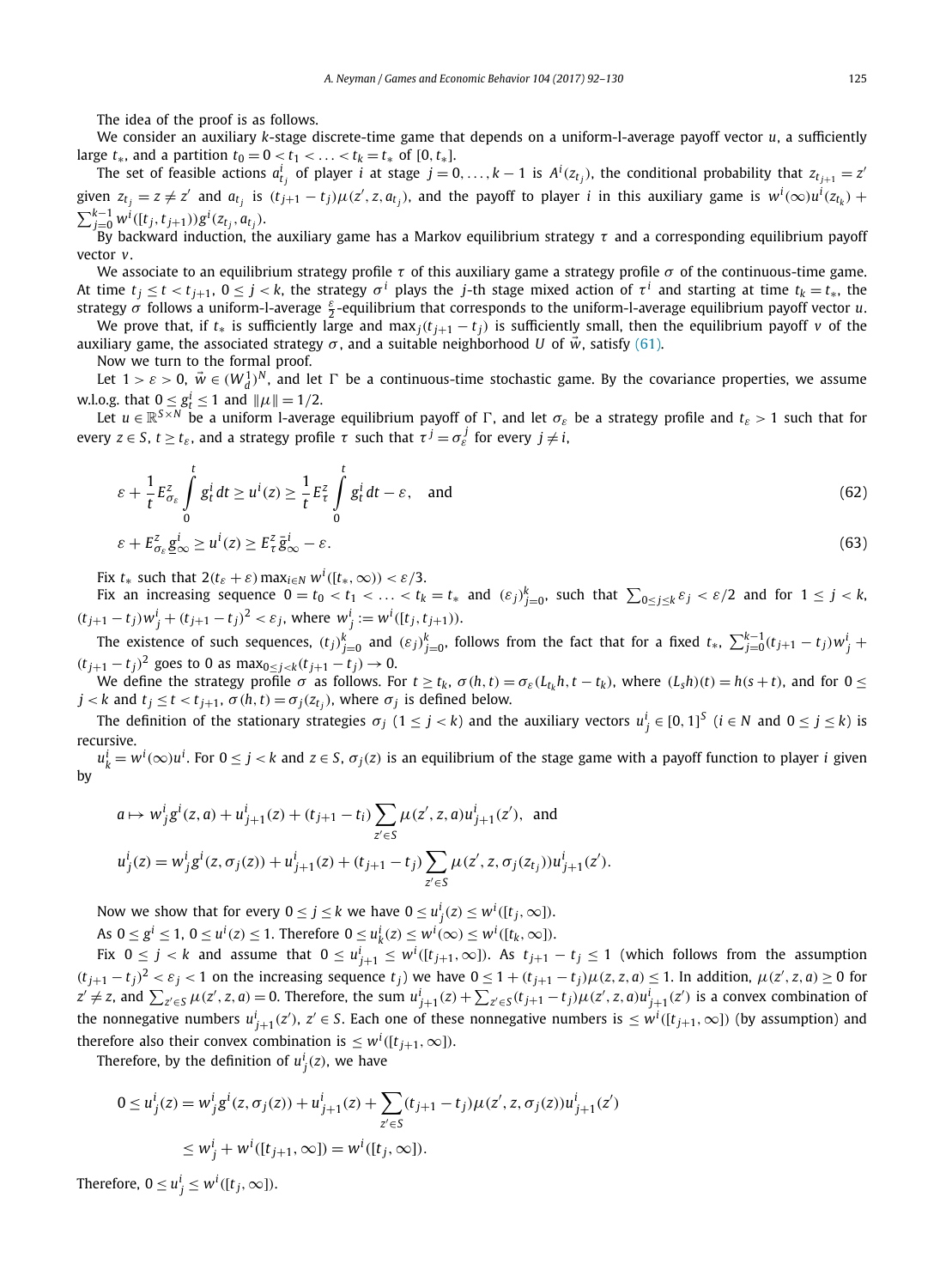<span id="page-34-0"></span>Fix a player *i*. We claim that there is a neighborhood *U* of *w<sup>i</sup>* such that for every *w*<sup>∗</sup> ∈ *U* and every strategy profile *τ* such that  $\tau^{j} = \sigma^{j}$  for every player  $j \neq i$ , we have

$$
2\varepsilon + E_{\sigma}^{z} \int\limits_{[0,\infty]} \underline{g}_{t}^{i} dw^{i}(t) \geq u_{0}^{i}(z) \geq E_{\tau}^{z} \int\limits_{[0,\infty]} \bar{g}_{t}^{i} dw^{i}(t) - 4\varepsilon.
$$
 (64)

For  $0 \le j < k$ , let  $U_j := \{w^* \in W : |w_j^* - w_j^i| < \varepsilon_j\}$  where  $w_j^* := w^*([t_j, t_{j+1})).$ By [Lemma 2](#page-14-0) and the inequality  $(t_{j+1}-t_j)w_j^i + (t_{j+1}-t_j)^2 < \varepsilon_j$ , for any  $0 \le j < k$  and  $w^* \in U_j$ ,

$$
E_{\sigma}^{z}\left(\int\limits_{[t_{j},t_{j+1})}g_{t}^{i} dw^{*}(t) + u_{j+1}^{i}(z_{t_{j+1}}) | h_{t_{j}}\right)
$$
  
\n
$$
\geq E_{\sigma}^{z}\left(\int\limits_{[t_{j},t_{j+1})}g_{t}^{i} dw^{i}(t) + u_{j+1}^{i}(z_{t_{j+1}}) | h_{t_{j}}\right) - |w_{j}^{*} - w_{j}^{i}|
$$
  
\n
$$
\geq g^{i}(z_{t_{j}}, \sigma(z_{t_{j}}))w_{j}^{i} + u_{j+1}^{i}(z_{t_{j}}) - \sum_{z' \in S} u_{j+1}^{i}(z') (t_{j+1} - t_{j}) \mu(z', z, \sigma_{j}(z)) - 2\varepsilon_{j}
$$
  
\n
$$
\geq u_{j}^{i}(z_{t_{j}}) - 2\varepsilon_{j}
$$
\n(65)

and by denoting by  $\bar{y}_t$  the mixed action profile of  $\tau$  at time  $t_j \le t < t_{j+1}$ , conditional on  $h_{t_j}$  and  $z_s = z_{t_j}$  for every  $t_j \le s \le t$ ,

$$
u_j^i(z_{t_j})
$$
  
\n
$$
= w_j^i g^i(z_{t_j}, \sigma(z_{t_j})) + u_{j+1}^i(z_{t_j}) + (t_{j+1} - t_j) \sum_{z' \in S} u_{j+1}^i(z') \mu(z', z_{t_j}, \sigma_j(z_{t_j}))
$$
  
\n
$$
\geq w_j^* g^i(z_{t_j}, \bar{y}_t) + u_{j+1}^i(z_{t_j}) + (t_{j+1} - t_j) \sum_{z' \in S} u_{j+1}^i(z') \mu(z', z_{t_j}, \bar{y}_t) - |w_j^* - w_j^i|
$$
  
\n
$$
\geq E_\tau^2 \left( \int_{[t_j, t_{j+1})} g_t^i dw^*(t) + u_{j+1}^i(z_{t_{j+1}}) |h_{t_j} \right) - 2\varepsilon_j.
$$
\n(66)

Therefore, if  $w^* \in \bigcap_{0 \le i \le k} U_i$ , then, by summing inequalities (65), respectively (66), over  $0 \le j \le k$ , we have

$$
\varepsilon + E_{\sigma}^{z} \left( \int\limits_{[0,t_{k})} g_{t}^{i} dw^{*}(t) + u_{k}^{i}(z_{t_{k}}) \right) \geq u_{0}^{i}(z_{0}) \geq E_{\tau}^{z} \left( \int\limits_{[0,t_{k})} g_{t}^{i} dw^{*}(t) + u_{k}^{i}(z_{t_{k}}) \right) - \varepsilon.
$$
\n
$$
(67)
$$

Set  $\overline{t}:=t_k+t_{\varepsilon}$  and  $U_k=\{w^*\in W_d:|w^*([t_k,\overline{t}])-w^i([t_k,\overline{t}])|+|w^*([t_k,\infty])-w^i([t_k,\infty])|<\varepsilon_k$ . Let  $w^*\in U_k$  and define  $f(t) := \frac{dw^*}{dt}(t)$ . Note that as  $w^*$  is a discounting measure,  $f(t)$  exists for all, but countably many exceptions,  $0 < t < \infty$ , and *f* is monotonic nonincreasing with  $f(t) \to 0$  as  $t \to \infty$ . (In what follows, the integrals of the form  $\int G(t) df(t)$  refer to the Riemann–Stieltjes integral. Note that  $-\int_{[t_k,\infty)}(t-t_k)d f(t)=w^*((t_k,\infty))$ .) Then, by integration by part and by using inequality [\(62\),](#page-33-0) we have

$$
E_{\sigma}^{z}\left(\int\limits_{\{t_{k},\infty\}}g_{t}^{i}dw^{*}(t) \mid h_{t_{k}}\right) = -E_{\sigma}^{z}\left(\int\limits_{\{t_{k},\infty\}}(\int\limits_{t_{k}}^{t}g_{t}^{i}dt) df(t) \mid h_{t_{k}}\right) \ge
$$
  
\n
$$
\geq -E_{\sigma}^{z}\left(\int\limits_{\{t_{k},\infty\}}(\int\limits_{t_{k}}^{t}g_{t}^{i}dt) df(t) \mid h_{t_{k}}\right) \geq -\int\limits_{\{t_{k},\infty\}}(t-t_{k})(u^{i}(z_{t_{k}})-\varepsilon) df(t)
$$
  
\n
$$
\geq -\int\limits_{\{t_{k},\infty\}}(t-t_{k})(u^{i}(z_{t_{k}})-\varepsilon) df(t) - 2w^{*}([t_{k},\bar{t}))(\bar{t}-t_{k})
$$
  
\n
$$
= (u^{i}(z_{t_{k}})-\varepsilon)w^{*}([t_{k},\infty)-2w^{*}([t_{k},\bar{t}))(\bar{t}-t_{k}) \geq u^{i}(z_{t_{*}})w^{*}(t_{k},\infty)) - \varepsilon,
$$

and if  $\tau$  is a strategy profile such that  $\tau^{j} = \sigma^{j}$  for every  $j \neq i$  then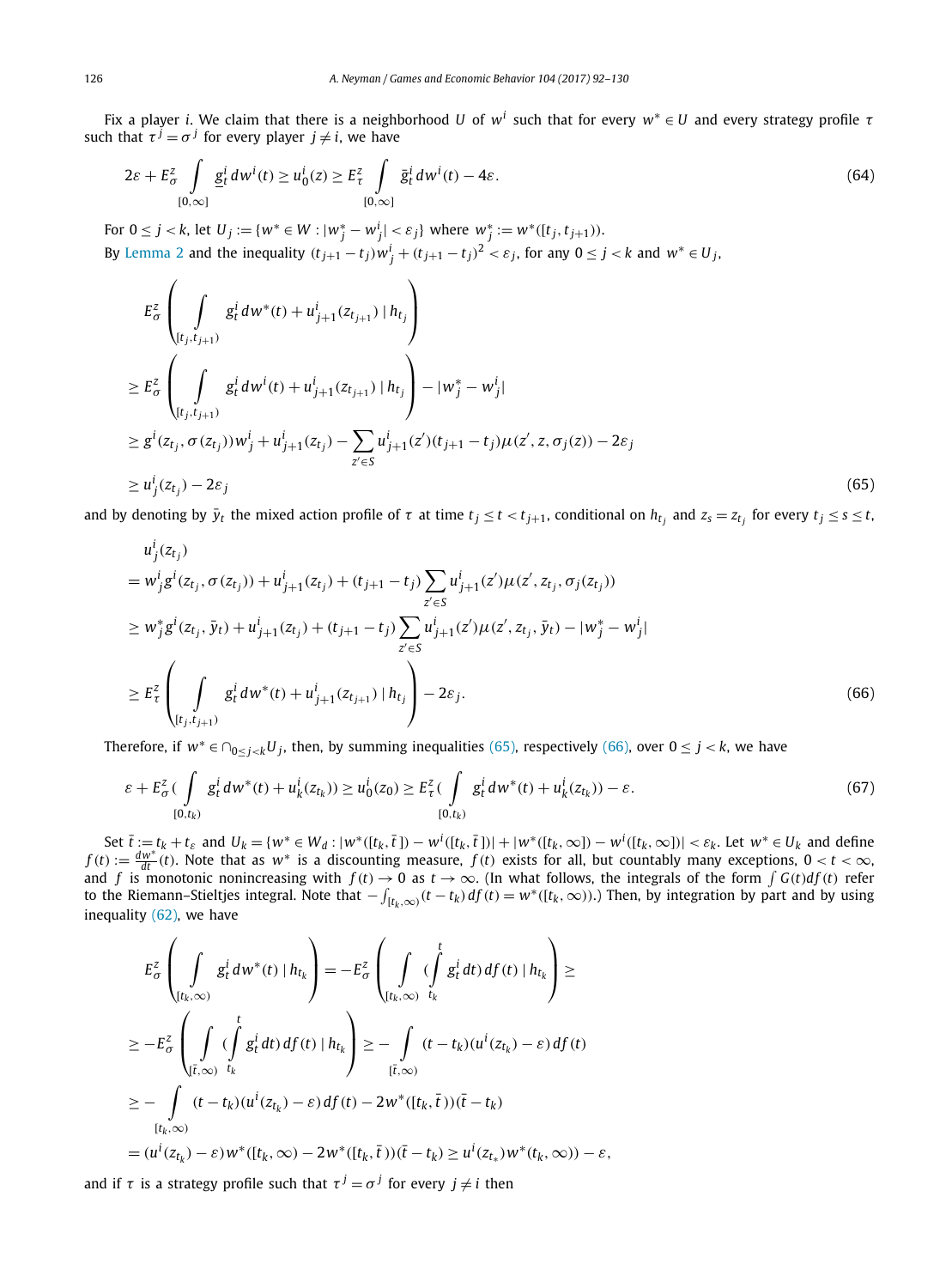<span id="page-35-0"></span>
$$
E_{\tau}^{z}\left(\int_{(t_{k},\infty)}g_{t}^{i} dw^{*}(t) | h_{t_{k}}\right) = -E_{\tau}^{z}\left(\int_{(t_{k},\infty)}(\int_{t_{k}}^{t}g_{t}^{i} dt) df(t) | h_{t_{k}}\right) \leq
$$
  
\n
$$
\leq -E_{\tau}^{z}\left(\int_{(\bar{t},\infty)}(\int_{t_{k}}^{t}g_{t}^{i} dt) df(t) | h_{t_{k}}\right) + w^{*}([t_{k},\bar{t}))( \bar{t} - t_{k})
$$
  
\n
$$
\leq -\int_{(\bar{t},\infty)}(t - t_{k})(u^{i}(z_{t_{k}}) + \varepsilon) df(t) + w^{*}([t_{k},\bar{t}))(\bar{t} - t_{k})
$$
  
\n
$$
\leq -\int_{(t_{k},\infty)}(t - t_{k})(u^{i}(z_{t_{k}}) + \varepsilon) df(t) + w^{*}([t_{k},\bar{t}))(\bar{t} - t_{k})
$$
  
\n
$$
\leq \frac{1}{\int_{(\bar{t},\infty)}(t - t_{k})(u^{i}(z_{t_{k}}) + \varepsilon) df(t) + w^{*}([t_{k},\bar{t}))(\bar{t} - t_{k})}
$$

$$
= (u^i(z_{t_k}) + \varepsilon)w^*([t_k,\infty) + w^*([t_k,\overline{t}))(t - t_k).
$$

These inequalities imply that

$$
2\varepsilon + E_{\sigma}^{z} \left( \int\limits_{[t_{k},\infty)} g_{t}^{i} dw^{*}(t) \mid h_{t_{k}} \right) \geq w^{*}([t_{k},\infty))u_{k}^{i}(z_{t_{k}}) \geq E_{\tau}^{z} \left( \int\limits_{[t_{k},\infty)} g_{t}^{i} dw^{*}(t) \mid h_{t_{k}} \right) - 2\varepsilon.
$$
 (68)

As  $w^* \in U_k$  (and thus  $|w^*([t_k,\infty]) - w^i([t_k,\infty])| < \varepsilon_k$ ), and

$$
\varepsilon + E_{\sigma}^{z} \left( \underline{g}_{\infty}^{i} w^{*}(\infty) \mid h_{t_{k}} \right) \geq w^{*}(\infty) u_{k}^{i} (z_{t_{k}}) \geq E_{\tau}^{z} \left( \bar{g}_{\infty}^{i} w^{*}(\infty) \mid h_{t_{k}} \right) - \varepsilon
$$
\n(69)

(by inequality  $(63)$ ), we deduce that

$$
4\varepsilon + E_{\sigma}^{z} \left( \int\limits_{[t_{k},\infty]} \underline{g}_{t}^{i} dw^{*}(t) \mid h_{t_{k}} \right) \geq w^{i}([t_{k},\infty]) u_{k}^{i}(z_{t_{k}}) \geq E_{\tau}^{z} \left( \int\limits_{[t_{k},\infty]} \bar{g}_{t}^{i} dw^{*}(t) \mid h_{t_{k}} \right) - 4\varepsilon.
$$
 (70)

Inequalities [\(67\)](#page-34-0) and (70) imply that for  $w^* \in U := \bigcap_{j=0}^k U_j$ ,

$$
6\varepsilon + E_{\sigma}^2 \int\limits_{[0,\infty]} \underline{g}_t^i dw^*(t) \ge u_0^i(z) \ge E_{\tau}^2 \int\limits_{[0,\infty]} \underline{g}_t^i dw^*(t) - 6\varepsilon. \quad \Box
$$

The (first) part of the proof that ends with inequality [\(67\)](#page-34-0) proves that for every  $\vec{w} \in (\vec{W})^N$  that is supported on [0,  $\infty$ ),  $\Gamma$  has a  $\vec{w}$ -time-separable robust equilibrium.

#### **6. The continuous-time process**

Recall that  $s_k$  stands for the  $k$ -th time of a state change.

In this section we study properties of the stochastic process of states  $(z_t)_{t\geq0}$  that is defined by a correlated strategy. Recall that the correlated strategy choice at time *t* is, for  $s_k \le t < s_{k+1}$ , a function of *t* and the state process up to time  $s_k$ .

A special case of a correlated strategy is a Markov correlated strategy. If *σ* is a correlated strategy and *τ* is a Markov strategy such that  $\sigma(h, t) = \tau(h, t)$  whenever  $s_1(h) > t$ , then the  $P_\sigma$  and the  $P_\tau$  distributions of the play up to time  $s_1$ coincide.

Therefore, for a correlated strategy  $\sigma$ , the conditional  $P_{\sigma}$  distribution of  $((z_t)_{s_k < t \le s_{k+1}}, (x_t)_{s_k \le t < s_{k+1}})$ , given  $((z_t)_{0 \le t \le s_k},$  $(x_t)_{0 \le t \le s_k}$ ), is the  $P_{\tau}$  distribution of  $((z_t)_{0 \le t \le s_1}, (x_t)_{0 \le t \le s_1})$  of a Markov correlated strategy  $\tau$ .

Therefore, commenting on the *Pτ* distribution of plays defined by a Markov correlated strategy *τ* is useful for studying the  $P<sub>σ</sub>$  distribution on plays defined by a correlated strategy  $σ$ .

A Markov correlated strategy *σ* defines transition rates as a function of time *t*. These transition rates are represented by S  $\times$  S matrices Q(t) where  $Q_{z,z'}(t) = \mu(z', z, \sigma(z, t))$ . If  $\sigma$  is stationary then the transition matrices Q(t) are independent of *t*. If  $\sigma$  is a continuous Markov correlated strategy then the map  $t \mapsto Q(t)$  is continuous.

The next theorem is a classic<sup>11</sup> result on non-homogeneous continuous-time Markov processes. The result shows that the transition matrices *F (s,t)* of the Markov stochastic process with state space *S* that is defined by a Markov strategy are well defined. The starting point is the fundamental assumption that  $F_{z,z'}^{\sigma}(s,s+\delta)=1_{z'=z}+\int_s^{s+\delta}\mu(z',z,\sigma(z,t))\,dt+o(\delta)$ .

<sup>11</sup> For a proof in the case where *Q (t)* is continuous in *t*, see, e.g., [Rosenblatt \(1962\).](#page-38-0) Variants of this result are stated in, e.g., [Miller \(1968a\)](#page-38-0) and [Martin-Lof](#page-38-0) [\(1967\).](#page-38-0) For the present formulation and its proof, see [Neyman \(2012\).](#page-38-0)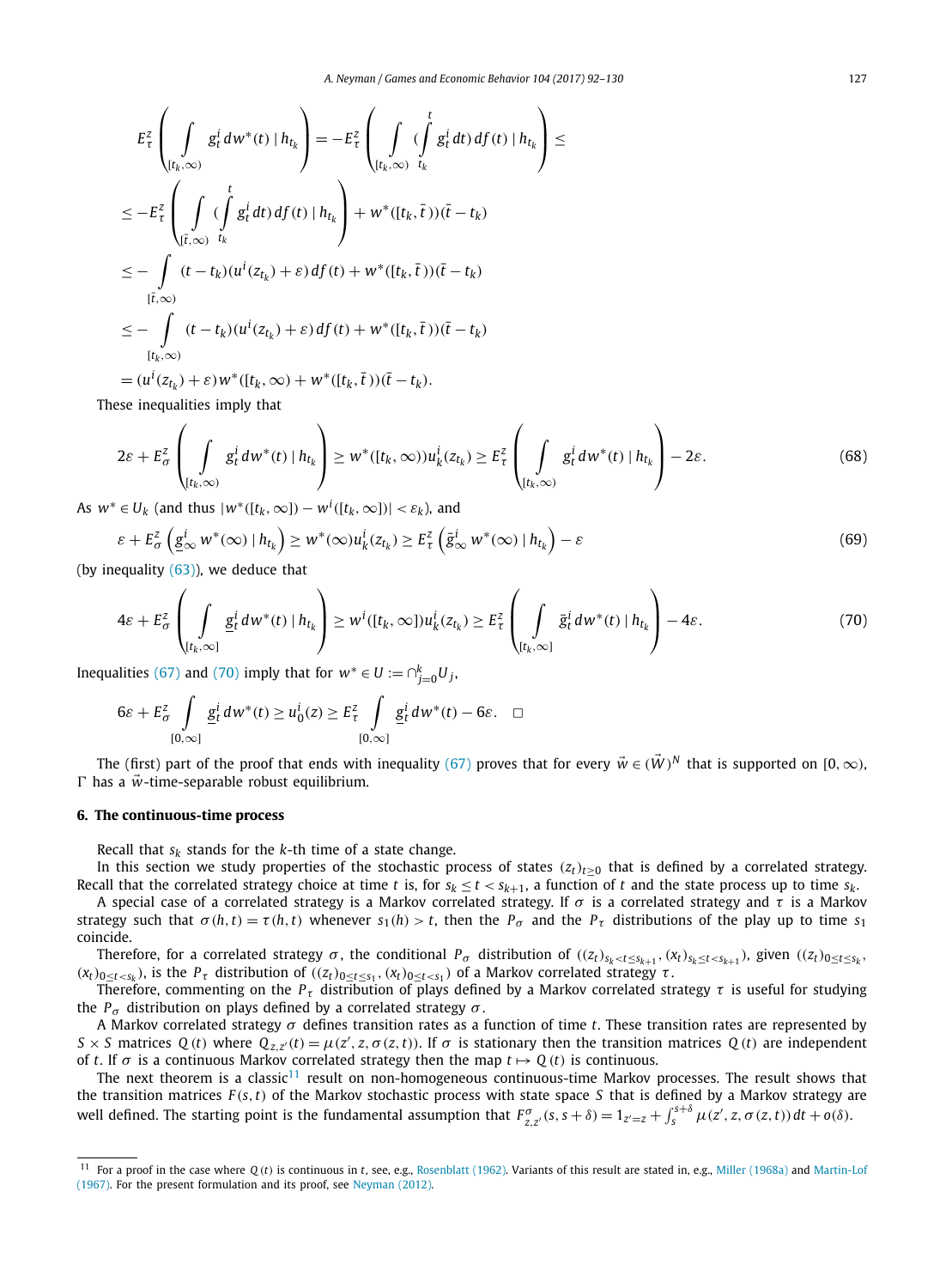<span id="page-36-0"></span>In addition, we derive a quantified continuity property of the state stochastic process as a function of the Markov correlated strategy *σ* .

Let S and T be finite sets. An  $S \times T$  matrix  $Q = (Q_{z,z'})_{(z,z') \in S \times T}$  is a transition matrix if for all  $(z, z') \in S \times T$  we have  $Q_{z,z'} \geq 0$  and for all  $z \in S$  we have  $\sum_{z' \in T} Q_{z,z'} = 1$ .

Let  $M$  be the space of all  $S \times S$  matrices  $Q$ , let  $M_0$  be its subspace of all matrices  $Q$  with  $\sum_{z' \in S} Q_{z,z'} = 0$  for every  $z \in S$ and  $Q_{z,z'}\geq 0$  for all  $z\neq z'$ , and let  $M_1$  be the subspace of M of all transition matrices. The identity matrix is denoted by *I*.

The space *M* is a (noncommutative) Banach algebra with the norm  $\|Q\|$  = max<sub>z∈S</sub>  $\sum_{z'\in S} |Q_{z,z'}|$ , and the spaces  $M_0$  and *M*<sub>1</sub> are closed subalgebras of *M*. For an ordered list *F*<sub>1</sub>,..., *F*<sub>*j*</sub> ∈ *M* we denote by  $\prod_{i=1}^{j}$  *F*<sub>i</sub> the matrix (ordered) product  $F_1 F_2 \ldots F_i$ .

**Theorem 6.** Let  $Q : [0, \infty) \to M$  (respectively,  $\to M_0$ ) be measurable, with  $||Q(t)|| \le C$ , and let  $Q^{\eta} : [0, \infty) \to M$  converge  $w^*$ to Q. Then there is a unique family  $F(s, t) = F^Q(s, t)$ ,  $t \ge s \ge 0$ , of matrices in M (respectively, in M<sub>1</sub>) such that for all  $0 \le s \le t_1 \le t$ *and δ >* 0 *we have*

$$
F(s,s) = I \tag{71}
$$

$$
\|F(t,t+\delta)-I-\int_{t}^{t+\delta}Q(x)\,dx\|\leq o(\delta),\tag{72}
$$

*where*  $o(\delta)$  *is a function of*  $\delta$  *such that*  $o(\delta)/\delta \rightarrow 0$  *as*  $\delta \rightarrow 0+$ *, and* 

$$
F(s,t) = F(s,t_1)F(t_1,t).
$$
\n(73)

*This unique family satisfies*

$$
\frac{\partial F}{\partial t}(s,t) = F(s,t)Q(t) \quad \text{for almost every } t \tag{74}
$$

*and for δ* ≤ 1*/C we have*

*∂ F*

$$
||F(t, t + \delta) - I - \int_{t}^{t + \delta} Q(x) dx|| \le C\delta^2.
$$
\n(75)

The above theorem derives the unique transition matrices  $F(s,t)$  that are defined by a Markov strategy  $\sigma$  via the transition rate matrices Q, where  $Q_{z,z'} = \mu(z', z, \sigma(z, t)).$ 

It is easy (and classic) to prove that any state process  $(z_t)_{t>0}$  with law P, such that  $P(z_t = z' | z_s = z) = F_{zz}(s, t)$ , has, with probability 1, left and right limits everywhere, and for each fixed *t* it is, with probability 1, continuous at *t*.

Therefore, as our game payoffs are of the form  $\int g dw(t)$ , and w has at most countably many atoms, there is no loss of generality in assuming in our game model that the state process is right continuous.

A correlated strategy *σ* defines a probability distribution *P<sup>σ</sup>* on the state process *h<sup>S</sup>* . The mixed-action choice of *σ* at time *t* is a function of the state process (up to time *t*) and the time *t*, and therefore is denoted by  $\sigma(h^S, t)$ .

**Lemma 12.** Let  $\sigma$  and  $\tau$  be correlated strategies,  $z = z_0$  an initial state, and T a bounded  $(\mathcal{H}_t^S)_t$ -stopping time. For any positive integer  $\ell$ , let  $T(\ell) := \min\{j/\ell : j/\ell \geq T\}$ , and let  $T_i(\ell)$ , or  $T_i$  for short, be defined by  $T_i = T(\ell) \wedge i/\ell := \min(T(\ell), i/\ell)$ .

For  $i\geq 0$  and  $T_{i-1}\leq t< T_i$  we denote by  $\bar{x}^\ell_t$ , respectively  $\bar{y}^\ell_t$ , the mixed-action choice of the correlated strategy  $\sigma$  , respectively  $\tau$  , *at time t conditional on no state change in the time interval* [*Ti*−1*,t*]*.*

Then, the norm distance between the  $P_\sigma$  and  $P_\tau$  distributions of  $z_n^\ell:=z_0,z_{1/\ell},\ldots,z_{T_n}$ , respectively  $(z_t)_{t\leq T}$ , is bounded by

$$
4n\|\mu\|/\ell^2+2\|\mu\|E_{\sigma}^z\sum_{i=1}^n\|\int\limits_{T_{i-1}}^{T_i}(\bar{x}_{t}^{\ell}-\bar{y}_{t}^{\ell})dt\|\leq 4n\|\mu\|/\ell^2+2\|\mu\|E_{\sigma}^z\int\limits_{0}^{T_n}\|\bar{x}_{t}^{\ell}-\bar{y}_{t}^{\ell}\|dt,
$$

*respectively*  $2\|\mu\|E_{\sigma}^z \int_0^T \|\sigma(h^S,t) - \tau(h^S,t)\| dt$ .

The proof uses [Lemma 2](#page-14-0) and the following lemma.

**Lemma 13.** Let  $\{\emptyset, \Omega\} = \mathcal{F}_0 \subset \mathcal{F}_1 \ldots \subset \mathcal{F}_n$  be an increasing sequence of  $\sigma$ -algebras of subsets of a nonempty set  $\Omega$ , and let P and Q be two probability measures on the measurable space  $(\Omega, \mathcal{F}_n)$ . Denote by  $F_i$  the set of all  $[-1, 1]$ -valued  $\mathcal{F}_i$ -measurable functions on  $\Omega$  *and by*  $P_i$  *and*  $Q_i$  *the probability measures P and*  $Q$  *on*  $(\Omega, \mathcal{F}_i)$ *. Then,*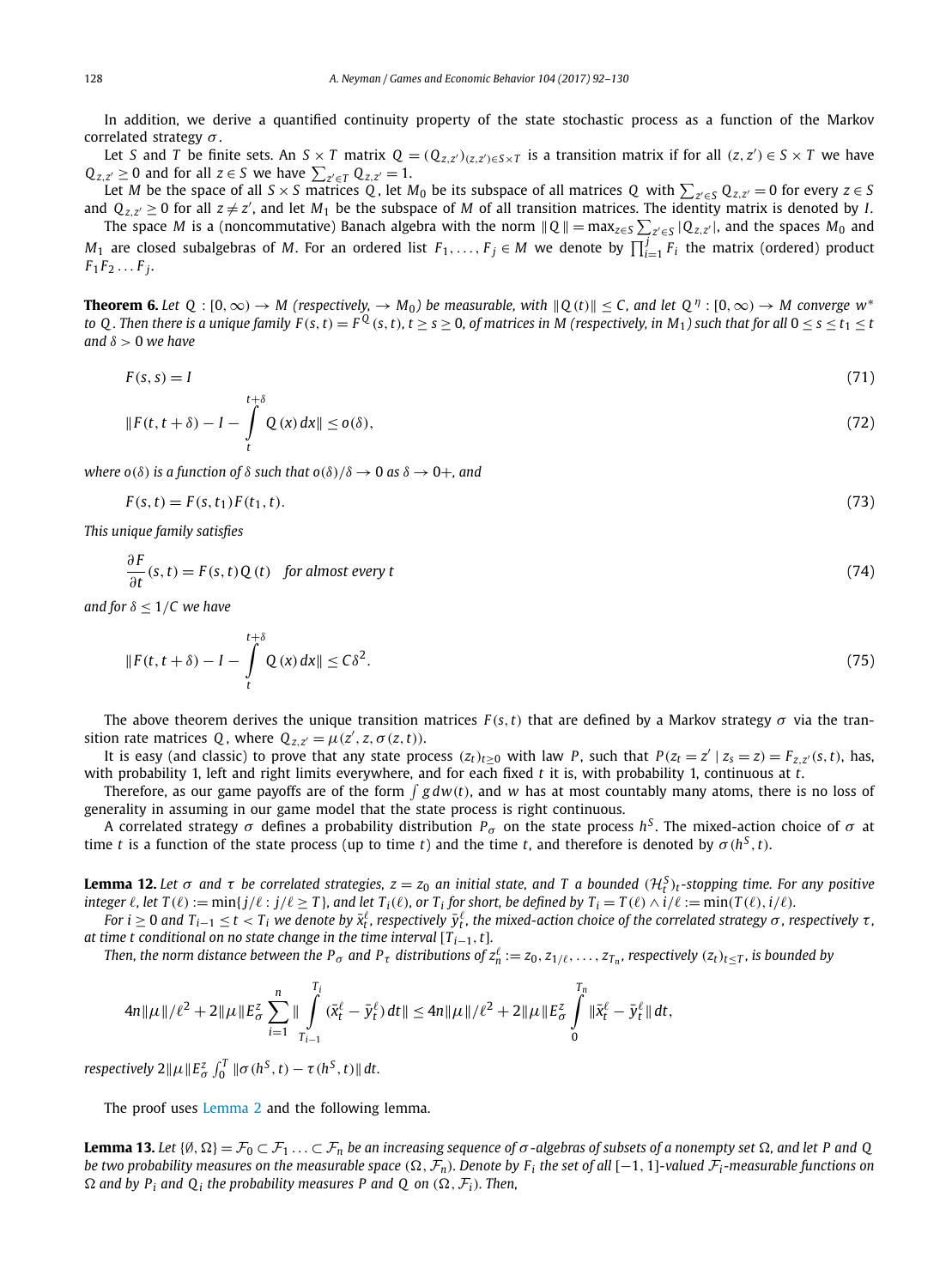<span id="page-37-0"></span>
$$
||P_i - Q_i|| = \sup\{E_P f - E_Q f : f \in F_i\}, \text{ and}
$$
  
\n
$$
||P - Q|| \le \sup\{E_P \sum_{i=1}^n (E_P(f_i \mid \mathcal{F}_{i-1}) - E_Q(f_i \mid \mathcal{F}_{i-1})) : f_i \in F_i\}.
$$
\n(76)

**Proof.**  $||P_i - Q_i|| := \sup\{P(C) - Q(C) + Q(\Omega \setminus C) - P(\Omega \setminus C) : C \in \mathcal{F}_i\} = \sup\{E_P(1_C - 1_{\Omega \setminus C}) - E_Q(1_C - 1_{\Omega \setminus C}) : C \in \mathcal{F}_i\}$  $\sup{E_P f - E_O f : f \in F_i}.$ 

As  $L_{\infty}(P_i + Q_i) \ni f \mapsto E_P f - E_Q f$  is linear and  $1_C - 1_{\Omega \setminus C}$ ,  $C \in \mathcal{F}_i$ , are the extreme points of  $L_{\infty}(P_i + Q_i)$ , the last inequality is an equality. This proves the first part of the lemma, and the second part for  $n = 1$ .

Assume that (76) holds for  $n = k$  and let  $f \in F_{k+1}$ . As  $E_Q(f | \mathcal{F}_k) \in F_k$ ,  $E_P f - E_Q f = E_P E_P(f | \mathcal{F}_k) - E_Q E_Q(f | \mathcal{F}_k)$  $\mathcal{F}_k$ ) =  $E_P(E_P(f | \mathcal{F}_k) - E_Q(f | \mathcal{F}_k)) + E_P(E_Q(f | \mathcal{F}_k) - E_Q E_Q(f | \mathcal{F}_k) \le E_P(E_P(f | \mathcal{F}_k) - E_Q(f | \mathcal{F}_k)) + ||P_k - Q_k|| \le E_P(E_P(f | \mathcal{F}_k) - E_Q(f | \mathcal{F}_k))$  $\sup\{E_P\sum_{i=1}^{k+1}(E_P(f_i\mid \mathcal{F}_{i-1})-E_Q(f_i\mid \mathcal{F}_{i-1}): f_i\in F_i\}$ . Therefore, (76) holds for  $n=k+1$ , and thus by induction for every  $n. \square$ 

**Proof of [Lemma 12.](#page-36-0)** Set in [Lemma 13](#page-36-0)  $\mathcal{F}_i = \mathcal{H}_{T_i}^S$ , where  $T_i := T \wedge i / \ell = \min(T, i / \ell)$ .

Note that  $\bar{x}_t^{\ell}$  and  $\bar{y}_t^{\ell}$ ,  $T_{i-1} \le t < T_i$ , are measurable with respect to  $\mathcal{F}_{i-1}$ .

By [Lemma 2,](#page-14-0) for every  $f_i: S \to [-1,1]$ ,  $|E^z_{\sigma}(f_i(z_{T_i})| \mathcal{F}_{T_{i-1}}) - E^z_{\tau}(f_i(z_{T_i})| \mathcal{F}_{T_{i-1}})| \leq 4 ||\mu||^2/\ell^2 + |\sum_{z' \in S} f_i(z')| \int_{T_{i-1}}^{T_i} \mu(z',z, \mathcal{F}_{T_{i-1}})$  $|\bar{x}_t - \bar{y}_t|) dt | \leq 4 ||\mu||^2 / \ell^2 + 2 ||\mu|| ||\int_{T_{i-1}}^{T_i} (\bar{x}_t - \bar{y}_t) dt || \leq 4 ||\mu||^2 / \ell^2 + 2 ||\mu|| \int_{T_{i-1}}^{T_i} ||\bar{x}_t - \bar{y}_t|| dt.$ 

By summing these inequalities over *i* = 1*,...,n*, the first bound in the lemma follows from [Lemma 13.](#page-36-0)

As  $\|\bar{x}_t^\ell-\bar{y}_t^\ell\|$  is bounded and with  $P_\sigma$ -probability 1 converges, as  $\ell\to\infty$ , a.e. to  $\|\sigma(h^S,t)-\tau(h^S,t)\|$ , the second part of the lemma follows from the bounded convergence theorem.  $\Box$ 

#### **7. Related literature**

#### *7.1. Continuous-time supergames and bargaining*

Simon and [Stinchcombe \(1989\)](#page-38-0) develop a general theory of continuous-time games. The pathologies of continuous-time strategies are resolved there by imposing assumptions (i.e., restrictions) on pure strategies that identify a class of strategies that yield a well-defined outcome. The assumptions are, essentially, that 1) the number of action changes is uniformly bounded on every finite time interval, 2) the strategies are piecewise continuous with respect to time, and 3) there is strong right continuity with respect to histories.

Bergin and [MacLeod \(1993\)](#page-38-0) develop a model of continuous-time supergames of complete information and study the strategic equilibrium behavior of these games. The pathologies of continuous-time strategies are resolved there by considering only strategies that have inertia. A strategy with inertia is essentially a limit, in a proper sense, of strategies that as a function of history and time select a constant action over a short time interval. In addition, the pure strategies choose a pure stage action, in contrast to our main model, which allows a strategy to choose a mixed action as a function of history.

Perry and [Reny \(1993\)](#page-38-0) develop a theory of continuous-time bargaining, where players can make offers whenever they like. The pathologies of continuous-time strategies are resolved there by considering only strategies where upon making an offer players must wait a fixed amount of time before making another offer. The continuous-time conclusions are obtained by studying the results when the waiting times go to zero.

#### *7.2. Continuous-time stochastic games*

[Zachrisson \(1964\)](#page-38-0) introduced the theory of continuous-time two-person zero-sum stochastic games. He proves the existence of a value and optimal strategies in a finite-horizon game where the payoff of a play is the sum of the integral of the payoffs  $g_t = g(t, z_t, x_t)$  and a terminal payoff that is a function of the state at the end of the game.

In Zachrisson's model it is assumed that the space of strategies of each player is the space of Markov strategies. The assumption that all strategies are Markov strategies is restrictive but indeed innocuous in the model of two-person zero-sum games in the sense that Zachrisson's solution – the value and optimal strategies – is also a solution when one considers all strategies.

On the other hand, Zachrisson's model allows for time-dependent compact action spaces, transition rates, and payoffs. Explicitly, the action space of player *i* is a compact subset  $X^i(t, z)$  of a Euclidean space that depends continuously (in the Hausdorff metric) on t, the transition rates  $\mu(z',z,t,x_t)$  depend continuously on t and  $x_t$ , and the payoff function  $g(t,z_t,x_t)$ depends also on the time t. The payoff in Zachrisson's T-horizon game is  $\int_0^T g(t, z_t, x_t) dt + f(z_T)$ . A condition on the existence of optimal strategies in a family of auxiliary one-stage games  $x_t\mapsto g(t,z_t,x_t)+\sum_z\mu(z,z_t,t,x_t)\nu(z),\ \nu\in\mathbb{R}^S$  is shown to suffice for the existence of a value and optimal strategies.